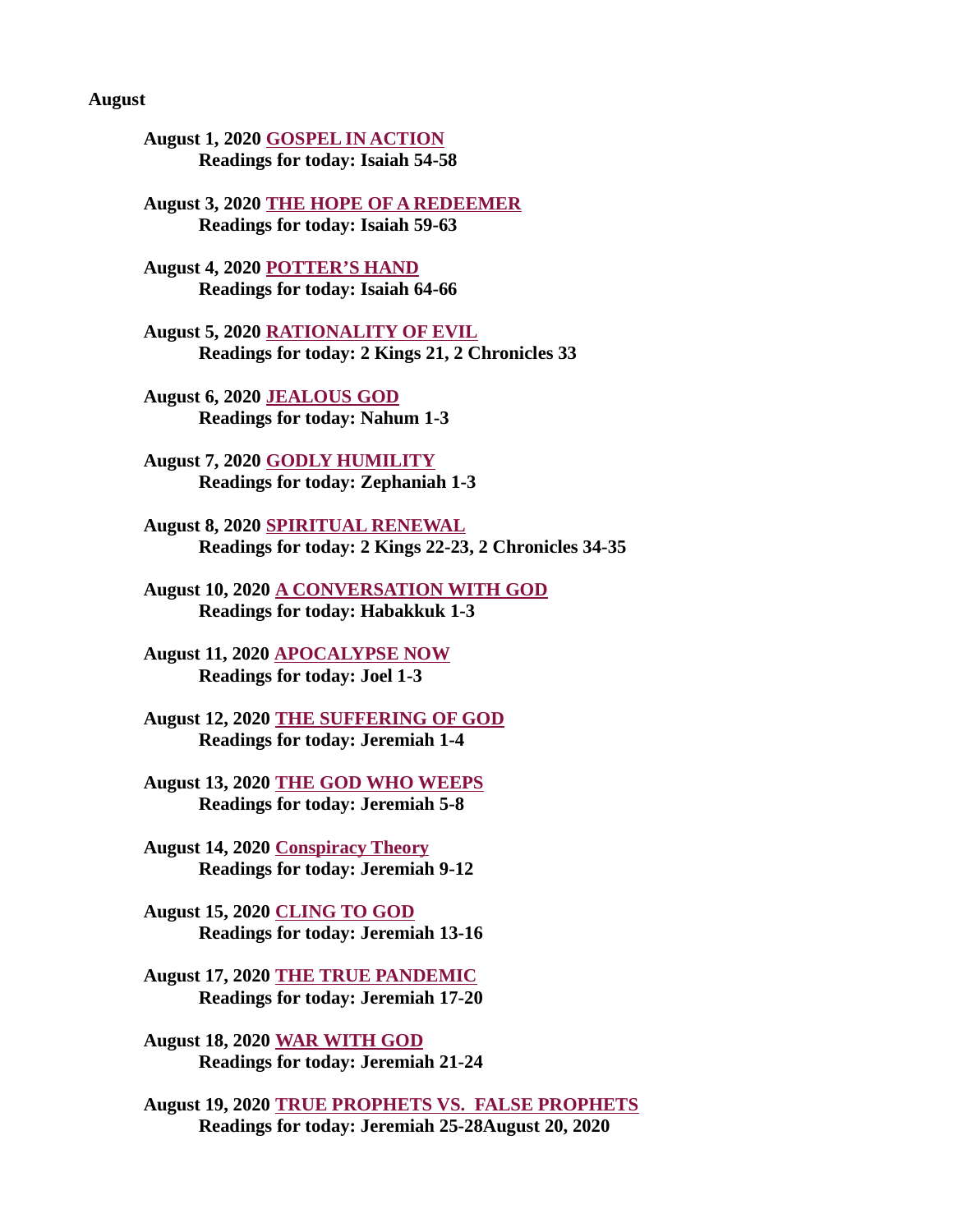[August 20, 2020 GOD'S PLAN FOR US](#page-27-0) Readings for today: Jeremiah 29-32

[August 21, 2020 THY WILL OR MY WILL?](#page-29-0) Readings for today: Jeremiah 33-37

August 22, 2020 DISAPPOINTED WITH GOD [Readings for today: Jeremiah 38-40, Psalms 74, 79](#page-33-0)

August 24, 2020 SPIRITUAL BLINDNESS [Readings for today: 2 Kings 24-25, 2 Chronicles 36:1-21, Jeremiah 52](#page-35-0)

[August 25, 2020 THE WAY OF DEATH](#page-36-0) Readings for today: Jeremiah 41-44

[August 26, 2020 AM I MY BROTHER'S KEEPER?](#page-37-0) Readings for today: Obadiah 1, Psalms 82-83

August 27, 2020 BLESSED? [Readings for today: Jeremiah 45-48](#page-38-0)

[August 28, 2020 THE NATIONS RAGE...](#page-39-0) Readings for today: Jeremiah 49-50

[August 29, 2020 SEEING PAST THE PRESENT TO GOD'S FUTURE](#page-41-0) Readings for today: Jeremiah 51, Psalms 137

August 31, 2020 LAMENT [Readings for today: Lamentations 1-3:36](#page-42-0)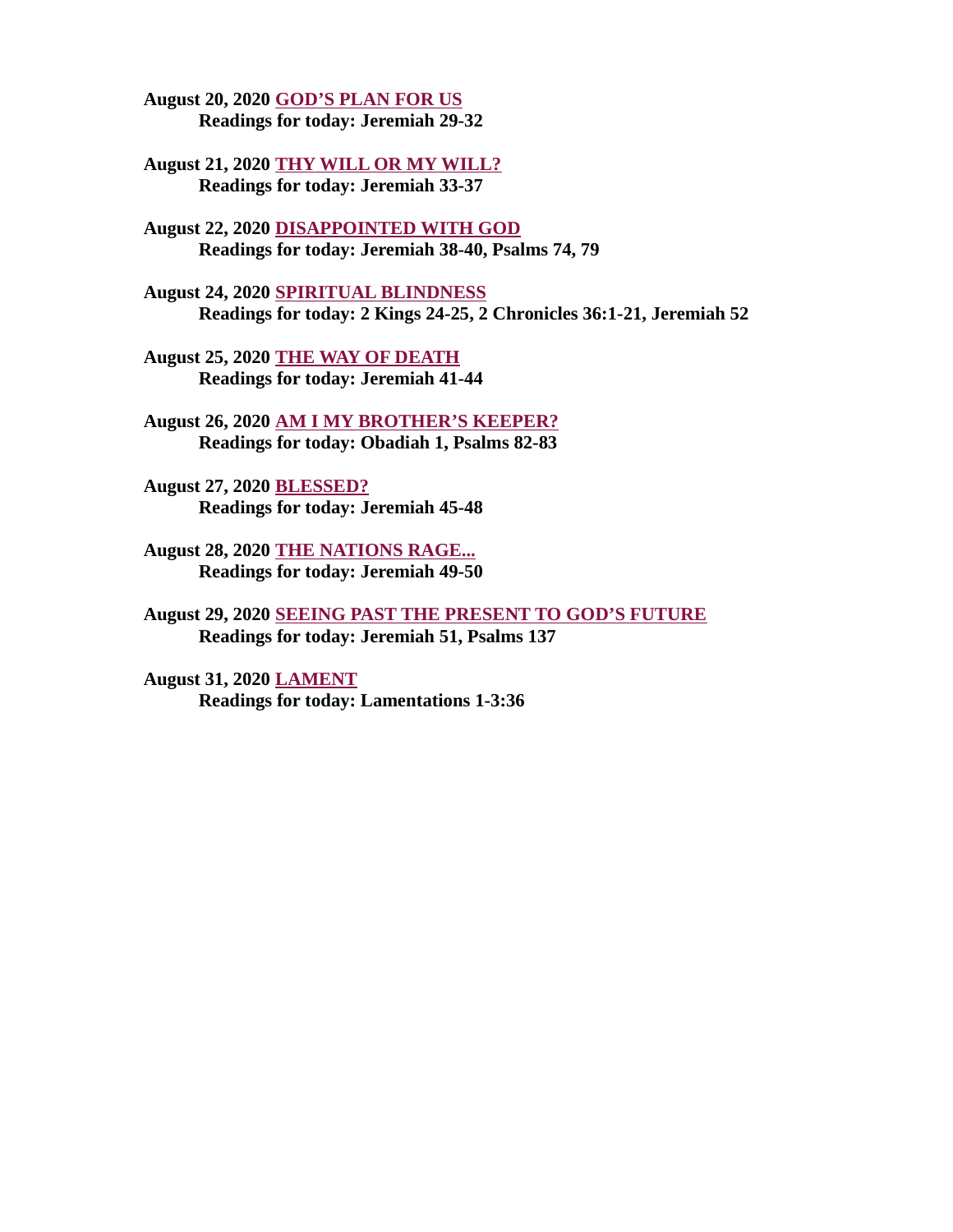## August 1, 2020 GOSPEL IN ACTION

<span id="page-2-0"></span>[Readings for today: Isaiah 54-58](https://www.biblegateway.com/passage/?search=Isaiah+54-58&version=ESV)

"Why can't you just stick to preaching the gospel?" I can't tell you the number of times I've been asked this question over the last twenty years. Usually it comes after particularly challenging sermons preached to particular issues in particular contexts. Racism. Classism. Nationalism. Economic and social privilege. Human sexuality. Pro-life issues like abortion or the death penalty. The assumption behind the issue is that Jesus never engaged in social justice or structural reform so why should His followers? But such a perspective fails to take in the whole counsel of God revealed in the Scriptures. Further, it shows a lack of understanding of just how threatening Jesus was to the social and political order of His day.

At the same time, I do appreciate the sentiment behind the words. We must preach the gospel. We must preach the life, death, and resurrection of Jesus. Only Jesus saves. Only Jesus redeems. Only His death on the cross pays the full penalty for our sin and satisfies the demands of God's justice. Only His resurrection defeats the power of sin and death and offers us victory. Only by the Word of God becoming flesh and blood and moving into our world are we given access to the Kingdom. Self-help. Social movements. Political organizations. These things simply cannot achieve what only God can do. Only those who have received Christ can give Him away. Only those who have been delivered from the kingdom of darkness can give forth light. Only those who have been set apart for God's purposes can promote His Kingdom values of justice and righteousness and peace in our world. It's the same point an ancient prophet named Isaiah once made to the nation of Israel…

"Is not this the fast that I choose: to loose the bonds of wickedness, to undo the straps of the yoke, to let the oppressed go free, and to break every yoke? Is it not to share your bread with the hungry and bring the homeless poor into your house; when you see the naked, to cover him, and not to hide yourself from your own flesh? Then shall your light break forth like the dawn, and your healing shall spring up speedily; your righteousness shall go before you; the glory of the Lord shall be your rear guard. Then you shall call, and the Lord will answer; you shall cry, and he will say, 'Here I am.' If you take away the yoke from your midst, the pointing of the finger, and speaking wickedness, if you pour yourself out for the hungry and satisfy the desire of the afflicted, then shall your light rise in the darkness and your gloom be as the noonday. And the Lord will guide you continually and satisfy your desire in scorched places and make your bones strong; and you shall be like a watered garden, like a spring of water, whose waters do not fail. And your ancient ruins shall be rebuilt; you shall raise up the foundations of many generations; you shall be called the repairer of the breach, the restorer of streets to dwell in." (Isaiah 58:6-12)

Jesus says, "If you love Me, keep my commandments." If you love Me, follow in My footsteps. If you love Me, do not only as I say but also as I do. Show compassion to those who are lost. They are slaves to sin. They walking in darkness. They are blind and do not see. Do not be surprised when they embrace all kinds of selfishness and greed and anger and violence. This is to be expected from those who live in bondage. Hold accountable those who are found. Judgment begins at the house of the Lord. Those who have been set free should not turn and use their freedom for their own gain. They should not submit again to a yoke of bondage and act according to their former ways. They must relinquish the underhanded, manipulative, power-hungry ways of this world and instead pursue the way of Jesus. They must be salt, preserving all they can that is good and righteous and pure and true in our world. They must be light, exposing all that causes evil and suffering and pain and heartbreak. They must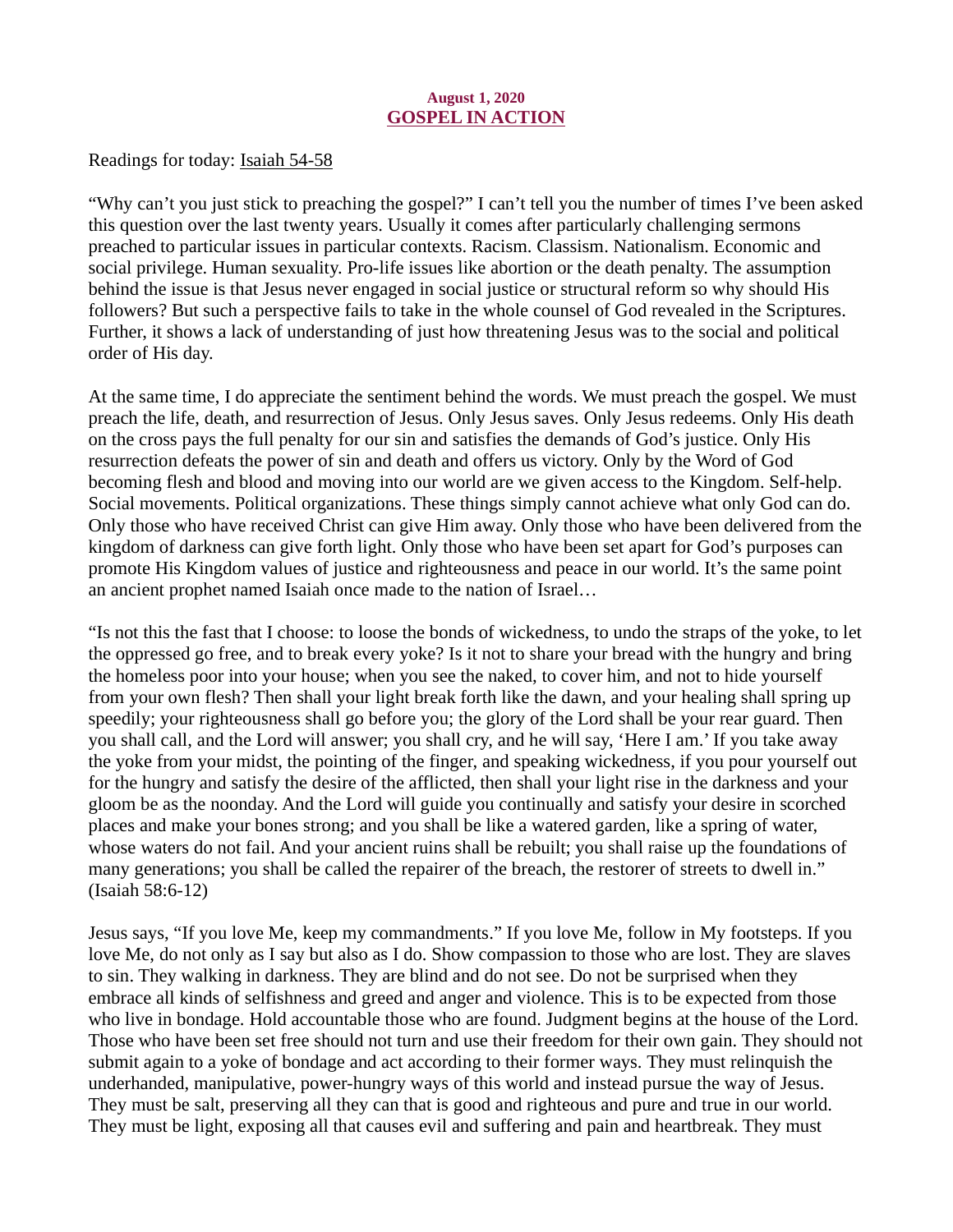serve as agents of God's justice and God's righteousness and God's peace not only individually but corporately in the systems and structures of our world, be it political or economic or social.

To who much is given, much is expected and we've been given the gift of the gospel! We've been given the greatest gift one could ever receive so with it comes the greatest responsibility a person could ever bear. To bring hope and peace and joy to a world full of despair, conflict, and deep sadness. Thankfully, we do not do this alone. Jesus has not left us alone. He has sent us His Spirit. And when the Holy Spirit comes to dwell in our hearts, we find ourselves longing for the same things God longs for. Salvation. Justice. Righteousness. Peace. These are the values of the Kingdom of God that the world so desperately craves. So…Christian…it is time to answer the call! It is time to move to the front lines of our current cultural conflict! It is time to march! It is time to speak up and speak out! It is time to loose the bonds of wickedness! It is time to set the oppressed free! It is time share our bread with the hungry! Bring the homeless into our homes and into our lives! To clothe the naked and reconcile with our families! As we give ourselves way for the sake of the gospel - both individually and corporately as a nation - here's God's promise…

Our light will break forth like the dawn. Our nation will experience healing. Righteousness will go before us. The Lord Himself will have our back. When we cry out to the Lord, He will answer. When we stop oppressing, stop blaming, stop acting in selfish, greedy, power-hungry ways, then the Lord will satisfy our every desire and make us strong. He will make us a fruitful garden. He will rebuilt our ancient ruins. He will provide a foundation for future generations. But only as we seek to follow Him. Only as we seek to repair the breech and restore our streets and lift up the poor and powerless. This, friends, is the gospel in action.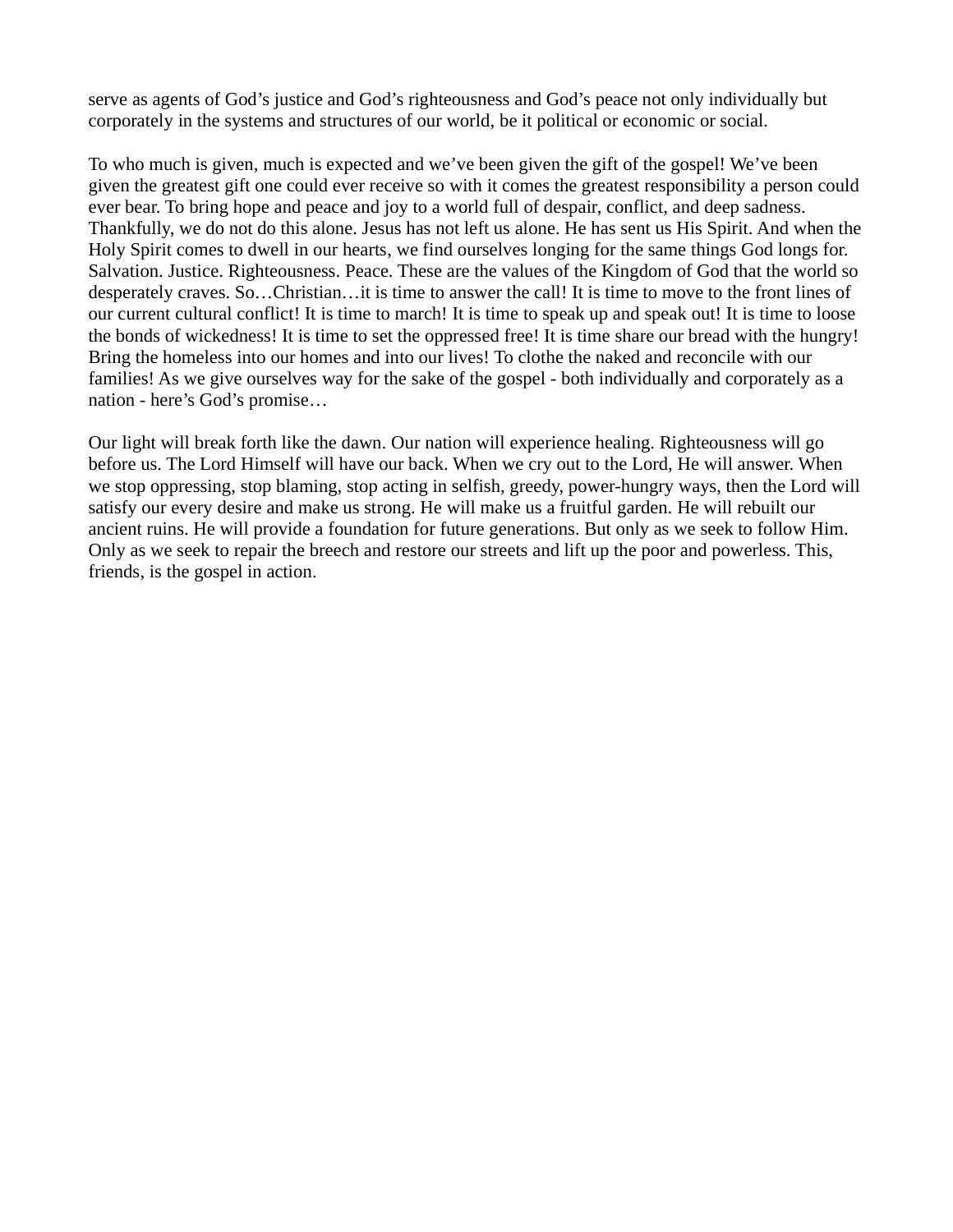#### August 3, 2020 THE HOPE OF A REDEEMER

<span id="page-4-0"></span>[Readings for today: Isaiah 59-63](https://www.biblegateway.com/passage/?search=Isaiah+59-63&version=ESV)

I don't know about you but when I opened my Bible this morning and began reading chapter 59 of Isaiah, I could not help but read it as a Word from the Lord to our nation today. Yes, God's hand is not shortened. God's ability to save has not diminished in the slightest. God has not grown hard of hearing. His eyes are not blind to our suffering. So what is He waiting for? What stays His hand of salvation? What keeps Him from stepping in? God is waiting for repentance. He is waiting for us to turn to Him. Waiting for us to relinquish our wicked ways. Waiting for us to stop embracing sin as a means to our own selfish ends.

"Behold, the Lord's hand is not shortened, that it cannot save, or his ear dull, that it cannot hear; but your iniquities have made a separation between you and your God, and your sins have hidden his face from you so that he does not hear. For your hands are defiled with blood and your fingers with iniquity; your lips have spoken lies; your tongue mutters wickedness. No one enters suit justly; no one goes to law honestly; they rely on empty pleas, they speak lies, they conceive mischief and give birth to iniquity. Their feet run to evil, and they are swift to shed innocent blood; their thoughts are thoughts of iniquity; desolation and destruction are in their highways. The way of peace they do not know, and there is no justice in their paths; they have made their roads crooked; no one who treads on them knows peace. Therefore justice is far from us, and righteousness does not overtake us; we hope for light, and behold, darkness, and for brightness, but we walk in gloom. We grope for the wall like the blind; we grope like those who have no eyes; we stumble at noon as in the twilight, among those in full vigor we are like dead men. For our transgressions are multiplied before you, and our sins testify against us; for our transgressions are with us, and we know our iniquities: transgressing, and denying the Lord, and turning back from following our God, speaking oppression and revolt, conceiving and uttering from the heart lying words. Justice is turned back, and righteousness stands far away; for truth has stumbled in the public squares, and uprightness cannot enter. Truth is lacking, and he who departs from evil makes himself a prey. The Lord saw it, and it displeased him that there was no justice. He saw that there was no man, and wondered that there was no one to intercede…" (Isaiah 59:1-4, 7-10, 12-16a)

When will we tire of the petty games we play? When has outrage, anger, hate, or violence ever produced anything positive? When has wealth and power not corrupted the human soul? When have all the lies and conspiracies and falsehoods and deceit led to truth? When has anything manipulative or controlling or underhanded or abusive ever served the common good? And why - after thousands and thousands of years - have human beings not progressed beyond such things? We are morally deformed. Spiritually bankrupt. Hypocrites one and all. And the never-ending social media news cycle simply reveals the darkness that lies in every human heart.

So where can we find hope? Only in God. Listen to how God responds to the evil in our world. Listen to how He describes the Redeemer who is to come. "Then the Lord's own arm brought Him (the Redeemer) salvation, and His righteousness upheld Him. He put on righteousness as a breastplate, and a helmet of salvation on His head; He put on garments of vengeance for clothing, and wrapped Himself in zeal as a cloak. According to their deeds, so will He repay, wrath to His adversaries, repayment to His enemies; to the coastlands He will render repayment. So they shall fear the name of the Lord from the west, and His glory from the rising of the sun; for He will come like a rushing stream, which the wind of the Lord drives. "And a Redeemer will come to Zion, to those in Jacob who turn from transgression," declares the Lord."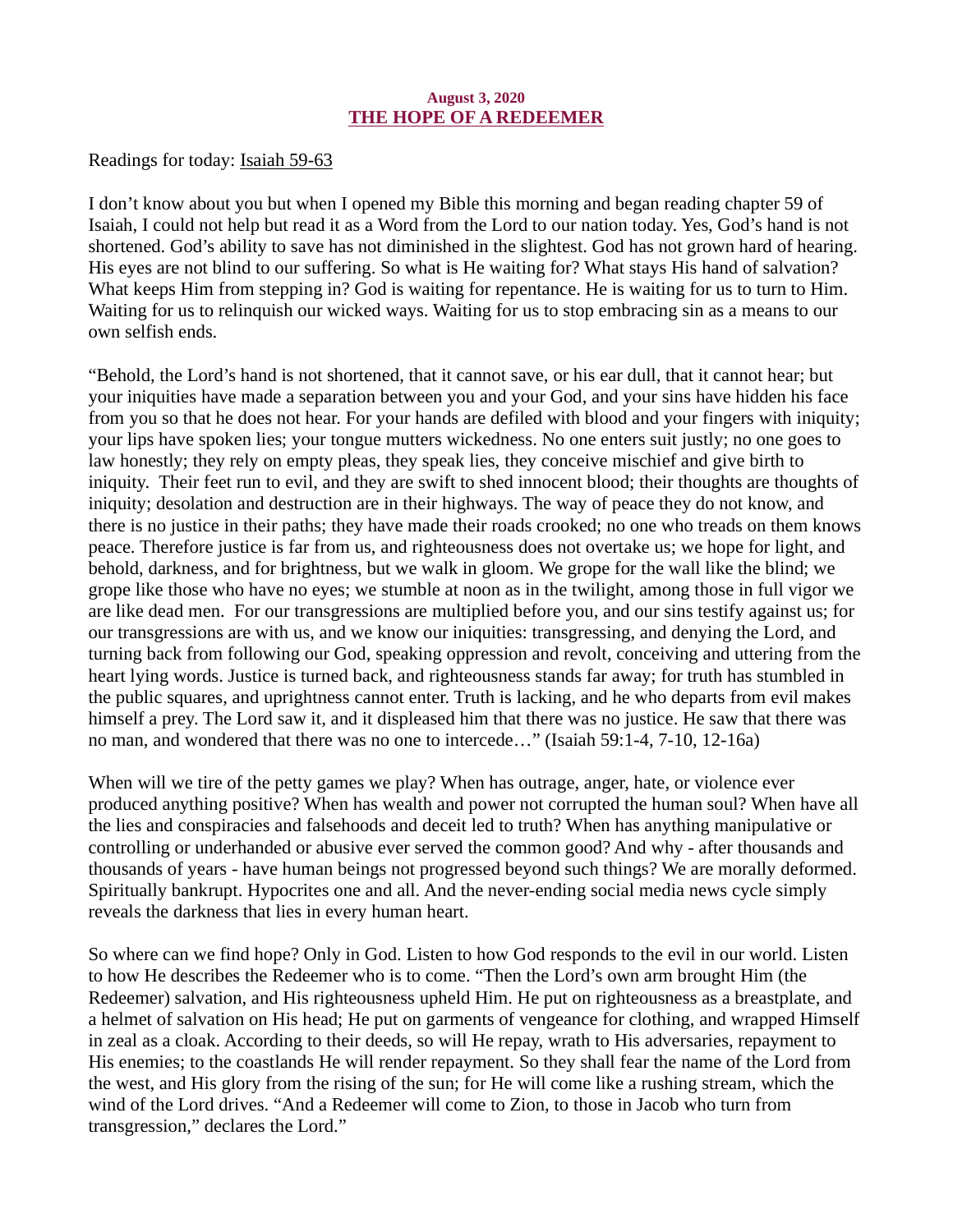One would think we should cower in fear. Tremble at the coming of the Redeemer. This passage, along with many others, convinced many in Israel that the Redeemer would come in power to execute judgment on the enemies of Israel. This is what was so confounding about Jesus. He came as the Suffering Servant. He took God's vengeance on Himself. He turned aside God's wrath at His enemies. He repaid the debt of humanity. He satisfied God's justice once and for all. Such amazing grace! It is why the name of the Lord is lifted up from the East to the West! It's why His glory rises like they sun! And one day soon He will return. Like a rushing stream. Like the winds that blow. He will come to Zion and He will sit in judgment over the earth. On that day, every knee will bow before Him. Every tongue will confess that He is Lord. All the games we play will come to an end and He will render to each according to His sovereign will. Those who love Him will be saved. Those who hate Him will be destroyed. The Kingdom will come to earth and all things will be made new.

If you have yet to place your trust in Jesus, friends, now is the time. Today is the day of salvation! Don't let another moment slip by for we do not know the time of the Redeemer's coming! Though He has tarried thus far, it may be that today is the day of His return. Spread the news! Share the gospel! Tell everyone you know about Jesus!

Readings for tomorrow: Isaiah 64-66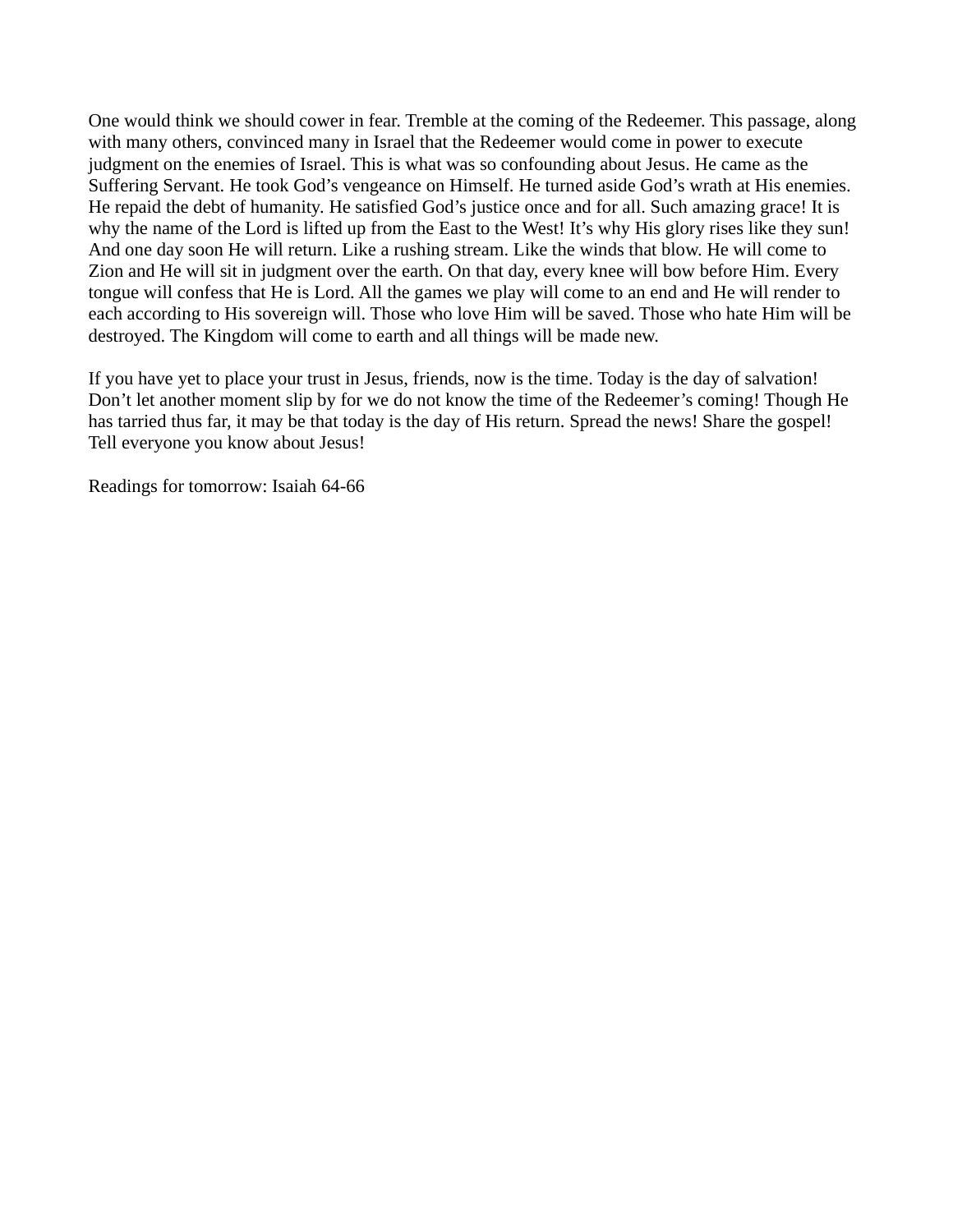#### August 4, 2020 POTTER'S HAND

<span id="page-6-0"></span>[Readings for today: Isaiah 64-66](https://www.biblegateway.com/passage/?search=Isaiah+64-66&version=ESV)

I have this vivid memory from two years ago when Kristi and I got the opportunity to eat dinner with some new friends at a rooftop restaurant overlooking Kigali in Rwanda. It was a beautiful evening spent eating great food and having great conversations. Jason and Kimberly Peters were our hosts that week. Jason serves as the CEO of Hope Haven and lives there off and on with his family. Pastor Jimmy and his wife Sharol lead Potter's Hand Church in Kigali and Pastor Jimmy was instrumental in helping build Hope Haven due to his civil engineering background and experience in construction.

During the course of the meal, Pastor Jimmy shared his story with us and it has stuck with me. He is a trained civil engineer who has worked all over Rwanda. He has advanced degrees from more than one university. He has not only led many projects but consulted on many more and is very well-respected. In fact, prior to getting involved in ministry, he had an opportunity to go to work for some large construction firms in overseeing some of the key infrastructure work in his country. However, God had a different plan for Jimmy's life. At the same time his professional career was taking off, he was serving part-time as an assistant pastor in his church. They had a crisis of leadership. It was extremely painful and resulted in many people leaving, including several of their key leaders. Jimmy was asked to fill the gap. He had a decision to make. Should he take the exciting, lucrative job offer from the government or take the difficult, low-paying job of helping his church recover? As he prayed, God led him to verses like this one from Isaiah 64:8, "But now, O Lord, you are our Father; we are the clay, and you are our potter; we are all the work of your hand."

Jimmy knew the call had come. He was to serve the church. He gave up his position and power and wealth and political influence to serve a church broken by conflict. A church struggling to make ends meet. A church that was coming apart at the seams. He gathered the elders and leaders together and shared the verse God had given him. They renamed the church "Potter's Hand." I wish I could tell you some great story of success. Some great story about how God has honored Pastor Jimmy's choice by bringing prosperity and rapid growth to the congregation. What I can tell you is the story Jimmy shared with me. The story of God's abiding faithfulness to a small group of people hungry for the gospel with a passion to serve God's Kingdom. Pastor Jimmy has led his congregation well. Much healing has taken place. The church is growing. God is moving. But it is long, hard work. There are leadership challenges. Financial challenges. Ministry challenges. And yet, the verse God gave Pastor Jimmy before he stepped into this ministry continues to guide them. He is the Potter. We are the clay. The clay doesn't ask the Potter, "Why have you made me like this?" The clay doesn't question the Potter's plans for it's life. The clay doesn't worry because the Potter knows what He's doing. He is shaping us for His own glory.

It's an ancient insight that still holds true today. What was true for the prophet Isaiah has held true for Pastor Jimmy. CEO Jason. Pastor Doug. And everyone who calls on the name of the Lord. God is the master potter. We are his clay. He has us right where He wants us...on His wheel...and He is shaping us to serve His purposes in this world. We have no need to ask Him, "Why?" No need to question His plans. We simply are called to trust and obey. To let the Potter do what the Potter does best. What is the Potter doing in your life today? How is He shaping you? How is He forming you? Where is He at work in you? Give Him thanks no matter what season you find yourself in.

Readings for tomorrow: 2 Kings 21, 2 Chronicles 33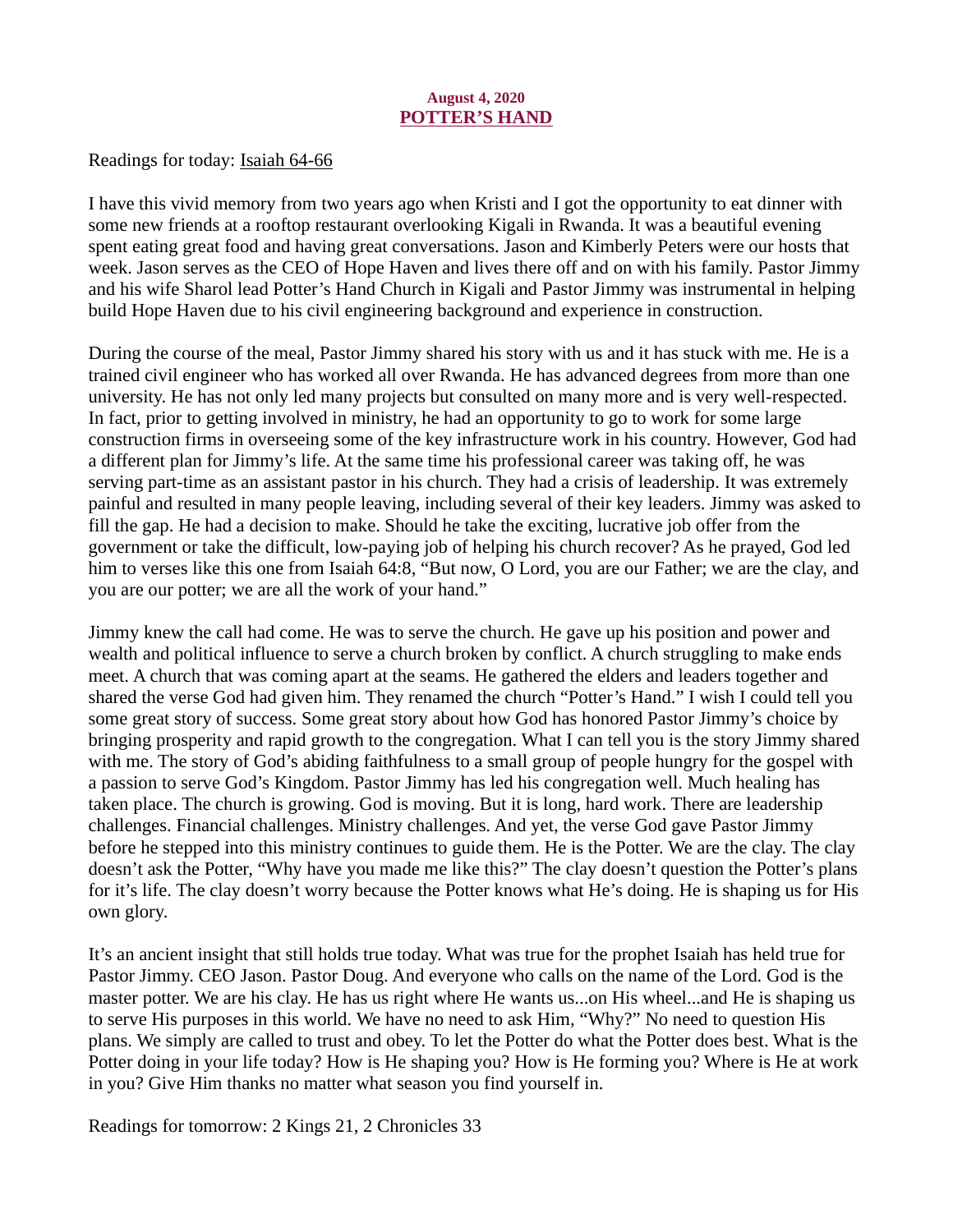## August 5, 2020 RATIONALITY OF EVIL

<span id="page-7-0"></span>[Readings for today: 2 Kings 21, 2 Chronicles 33](https://www.biblegateway.com/passage/?search=2+Kings+21%2C+2+Chronicles+33&version=ESV)

No one sets out to be evil. No one wakes up in the morning thinking to themselves, "How many bad things can I get away with today?" No parent raises their child to love evil. No child sets out to stick it to their parents by becoming as evil as possible. No one starts out loving evil and no one makes evil their life goal. So why then is evil so prevalent in our world today?

Evil is what happens when we set our hearts on something other than God. As soon as we displace God in our hearts, evil becomes far more rational. For example, as soon as I set my heart on loving someone other than my wife, adultery becomes rational. As soon as I set my heart on achieving some position or some promotion, lying about other candidates becomes rational. As soon as I set my heart on wealth, greed becomes rational. As soon as I set my heart on political power, corruption becomes rational. With me so far? Any time we set our sights on something lower than God. Something lesser than God. Something other than God, we are opening the door to evil. When we set our hearts and minds on God, we naturally follow God's will because we know it is the only way to arrive at God's purpose for our lives. To pursue any other end. To chase any other dream. To set any other goal means we must find another way. We must take another path. We walk a different road. And that road - by definition - leads to sin and evil and death.

Consider the case of Manasseh. A young man raised by a godly king in the lap of luxury in Jerusalem. He became king at the very young age of twelve. He reigned for over fifty years. And during that time, he engaged in all manner of evil. Why? Why would a young man, raised on the stories of his faithful father and the miracles God had wrought, turn to idolatry? One clue comes in 2 Kings 21:2 where it says, "Manasseh did what was evil in the sight of the Lord according to the despicable practices of the nations whom the Lord drove out before the people of Israel." You say, why would he want to do that? Perhaps he could sense the coming demise of his own kingdom. Perhaps he looked around at some of the other nations and coveted their power and wealth. Perhaps he wanted to fit in. Wanted to be esteemed in the eyes of his royal peers. After all, his father had this fatal flaw, right? Showed the Babylonian envoys all his wealth in order to impress them? Whatever it was, I seriously doubt Manasseh got up one day after being crowned king and did a U-turn. I doubt he set out to do evil. I doubt he thought to himself, "How can I become the most evil king in Israelite history?" Again, no one sets out to do evil. Evil is what happens when you're on your way to somewhere else.

So where is your life headed? What are your life goals? If someone were to challenge you at whatever stage of life you find yourself in to write them down, where would God fall on your list? Seriously. Be honest with yourself. No senses in hiding. It's not like God doesn't already know. If someone were to look at your calendar. Look at your checking account. Look at your social media feed. Look at the way you vote and the causes you advocate for and why you advocate for them. If they were to interview your spouse. Your children. Your close friends. What would they find? What would these sources reveal? Would they show a strong commitment to the Lord or would they tell a different tale? Remember, "evil" is defined by God as putting anything before Him in your life. It's not just a term reserved for the Hitlers of our world. So where do you stand? If you find yourself on the "evil" side of the ledger, don't lose heart. Manasseh repented and God answered his prayer. Trust me when I say God will answer your prayer as well if you but turn to Him.

Readings for tomorrow: Nahum 1-3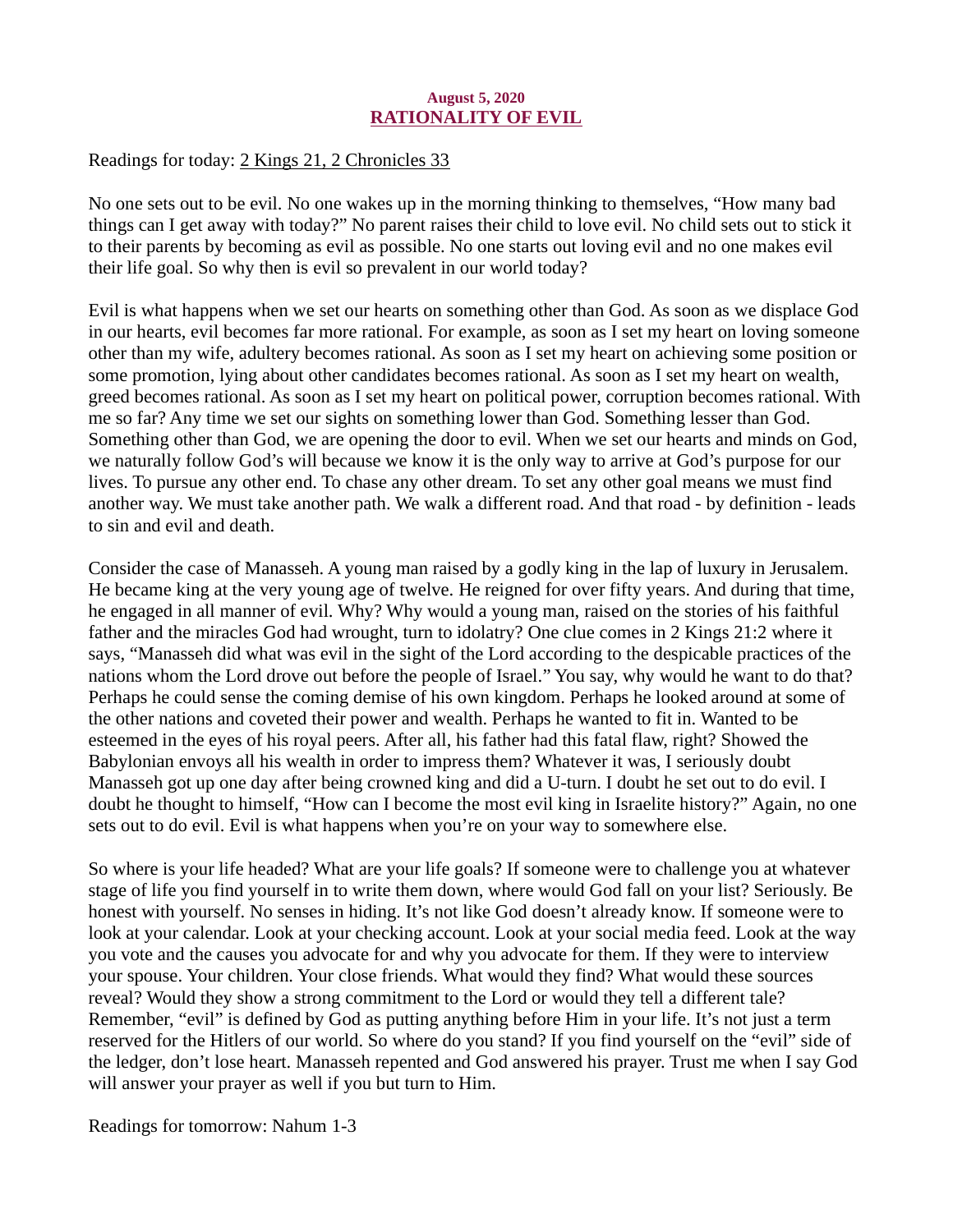## August 6, 2020 JEALOUS GOD

<span id="page-8-0"></span>[Readings for today: Nahum 1-3](https://www.biblegateway.com/passage/?search=Nahum+1-3&version=ESV)

"Behold, I am against you, declares the Lord of hosts, and will lift up your skirts over your face; and I will make nations look at your nakedness and kingdoms at your shame. I will throw filth at you and treat you with contempt and make you a spectacle." (Nahum 3:5-6)

Some things you can't unsee. Like the time I ran my first Bolder Boulder several years ago and saw the male belly dancers around mile four! :-) On a more serious note, now that I've become aware of the "honor/shame" dynamic running through all of Scripture, it seems like it's everywhere. Why does God judge Nineveh with such harshness? Why is He not just content to have the victory but goes further, grinding them into dust? Why does He put their nation to open shame? Lifting their skirts. Exposing their nakedness. Demonstrating before the whole world their powerlessness? Why does He go as far as to throw excrement at them and make them a spectacle? Because God is a jealous God. Jealous for His honor. Jealous for His glory. Jealous for His name.

The nation of Assyria has enjoyed their time in the sun. Their chariots have rolled all over the Middle East like an ancient blitzkrieg. Their empire is great. Their power limitless. Their military without equal. But they've grown proud. They've exceeded the limits God set for them. They've become drunk with their success. Though they served as the rod of God's anger against the northern kingdom of Israel, He must now bring them to heel. He must again demonstrate His sovereignty over ALL the nations. Remember the words of the Assyrian commander to King Hezekiah when they besieged Jerusalem? How they dared to compare Almighty God with the small tribal gods of the pagan nations? It's worth going back and re-reading the story from 2 Kings 18 again. Such disdain and disrespect draws God's ire. Not because it hurts His ego but because it offends His sacred and holy honor. God will not be mocked! The Creator will not allow His creatures to treat Him this way. They will learn to honor God. They will learn to respect God. They will learn to submit to God. He will bring them to their knees one way or the other because there is one thing God cares about more than the creatures He made in His own image and that is Himself. His glory. His honor. His fame. His name WILL be great upon the earth!

"The Lord is a jealous and avenging God; the Lord is avenging and wrathful; the Lord takes vengeance on his adversaries and keeps wrath for his enemies. The Lord is slow to anger and great in power, and the Lord will by no means clear the guilty. His way is in whirlwind and storm, and the clouds are the dust of his feet. He rebukes the sea and makes it dry; he dries up all the rivers; Bashan and Carmel wither; the bloom of Lebanon withers. The mountains quake before him; the hills melt; the earth heaves before him, the world and all who dwell in it. Who can stand before his indignation? Who can endure the heat of his anger? His wrath is poured out like fire, and the rocks are broken into pieces by him." (Nahum 1:2-6) Assyria will learn this lesson in spades. As will the other nations who dare defy the Living God.

But what about God's people? What is our response to this God? How should we approach this God? With fear and trembling? On some level, yes. With humility and submission? Certainly. With terror and dread? Absolutely not! Why? Because our God is also good. And He loves His people. He is faithful to His people. "The Lord is good, a stronghold in the day of trouble; he knows those who take refuge in him." (Nahum 1:7)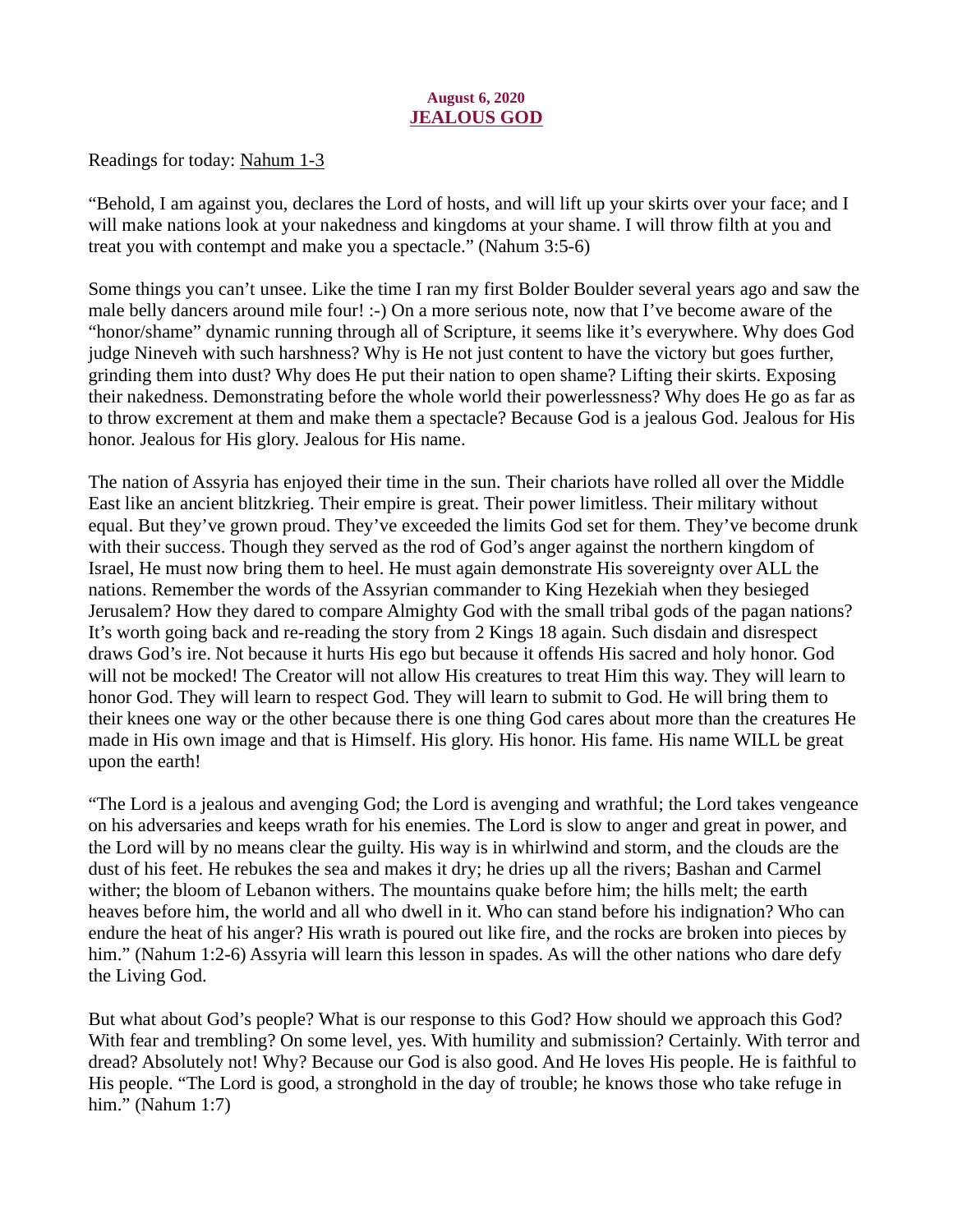So...are you living a life of humble submission before the Lord? Or prideful rebellion? Is God an everpresent reality in your life or does He seem distant? Someone to call on in case of emergency? Do you seek to love God with all your heart or are you apathetic towards His commandments? What about His honor and glory? Do these things cross your mind when you work? When you parent? When you're among friends? When you relate to your husband or wife? When you vote? When you engage in the public square? Is your worship focused on praising God and pleasing God or are you more concerned with your personal preferences? These are critical questions, friends, in light of what Nahum shares with us today. It is indeed a fearful thing to fall into the hands of the Living God!

Readings for tomorrow: Zephaniah 1-3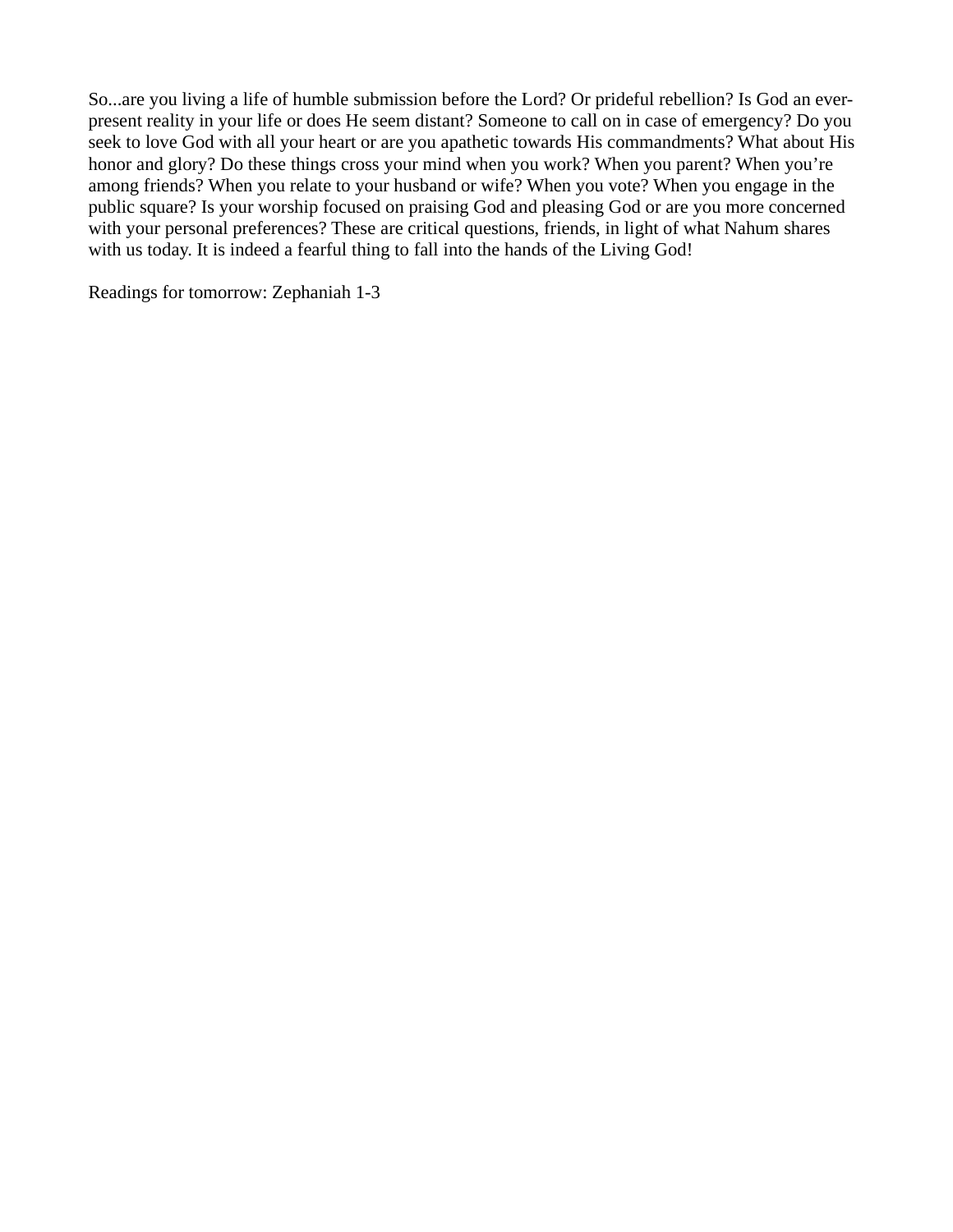## August 7, 2020 GODLY HUMILITY

<span id="page-10-0"></span>[Readings for today: Zephaniah 1-3](https://www.biblegateway.com/passage/?search=Zephaniah+1-3&version=ESV)

I once met a man who gave up a six figure income in the US to return to his native country of Rwanda where he did not draw a salary for three straight years. He went from being in the top 1% of the world's wealthiest people to the bottom 1% of the world's poor. He gave up security and safety to live in danger and place his family at risk. He gave up power and influence and privilege in one of the world's most significant NGO's to work among those who have been forgotten. When I expressed my admiration for such a sacrifice, his response was confusion. "What sacrifice?" he said. "My life is not my own. My life has never been my own. My life is in the hands of God to do with as He wills." This, friends, is godly humility.

"But I will leave in your midst a people humble and lowly. They shall seek refuge in the name of the Lord..." (Zephaniah 3:12) It is hard to overstate the importance of humility to the Christian faith. Humility is what keeps us grounded before the Lord. Humility is what keeps us dependent on Him. Humility is what opens our hands and our hearts, allowing us to release those things in which we too often place our trust. Wealth. Health. Power. Privilege. Status. Authority. Pride. We are fools to place our trust in these things and yet it is so hard to resist temptation. We who have so much actually fall prey to our own desires. Our ability to gratify those desires instantaneously only serves to tighten our bonds. Thinking we are free, we choose to become slaves and there's nothing more pitiful than a free man or woman choosing to remain in bondage. Nothing more heartbreaking than sitting in a cell with the door wide open, refusing to leave. This is the state we find ourselves in today. Our culture has made "Self" a god and the result is entitlement. Narcissism. Selfishness. Greed. Self-protection. Far too many of us worship at this altar and it is leading us to destruction.

So how do we resist this temptation? How can we uproot Self out of the center of our lives and re-focus our devotion around God? Humility. The fundamental recognition that my life is not my own. My future is not mine to determine. My hopes are not set on the limited horizons of this world. My happiness does not come from chasing temporal pleasures. Humility honors God as sovereign over all of life, including my own. Humility submits. Humility surrenders. Humility bows before the God of the universe and willingly entrusts Him with all that we are and all that we have. This is the secret that my friend understood. He owned nothing. Not his house. Not his salary. Not his job. Not his family. Not his lifestyle. Not his degrees. Not his professional success. Not his future. None of it was his to hold onto. All of it came from God and all of it was used by God as He wills for His good pleasure. So when God called him to leave Colorado Springs and move to Kigali to help his people recover from the genocide, he went. No questions asked. The Master called. My friend answered. The King issued a command. My friend obeyed. The Father made an appeal. My friend responded in faith. Though life has been much harder. Much more difficult. Much more painful and heartbreaking. He has no regrets.

Humility. Not just an attitude of the heart. Not just a thought process in the mind. But a way of life. It means holding onto the things of this world loosely, knowing the Lord may require them at any time. It means holding onto our hopes and dreams loosely, knowing the Lord may change course at any time. It means holding onto even our pain and heartbreaks and suffering loosely, knowing the Lord often leads His people through such experiences to teach them of His sufficiency. It means holding onto our strength and safety and security loosely, knowing the Lord may demand even our lives at any time.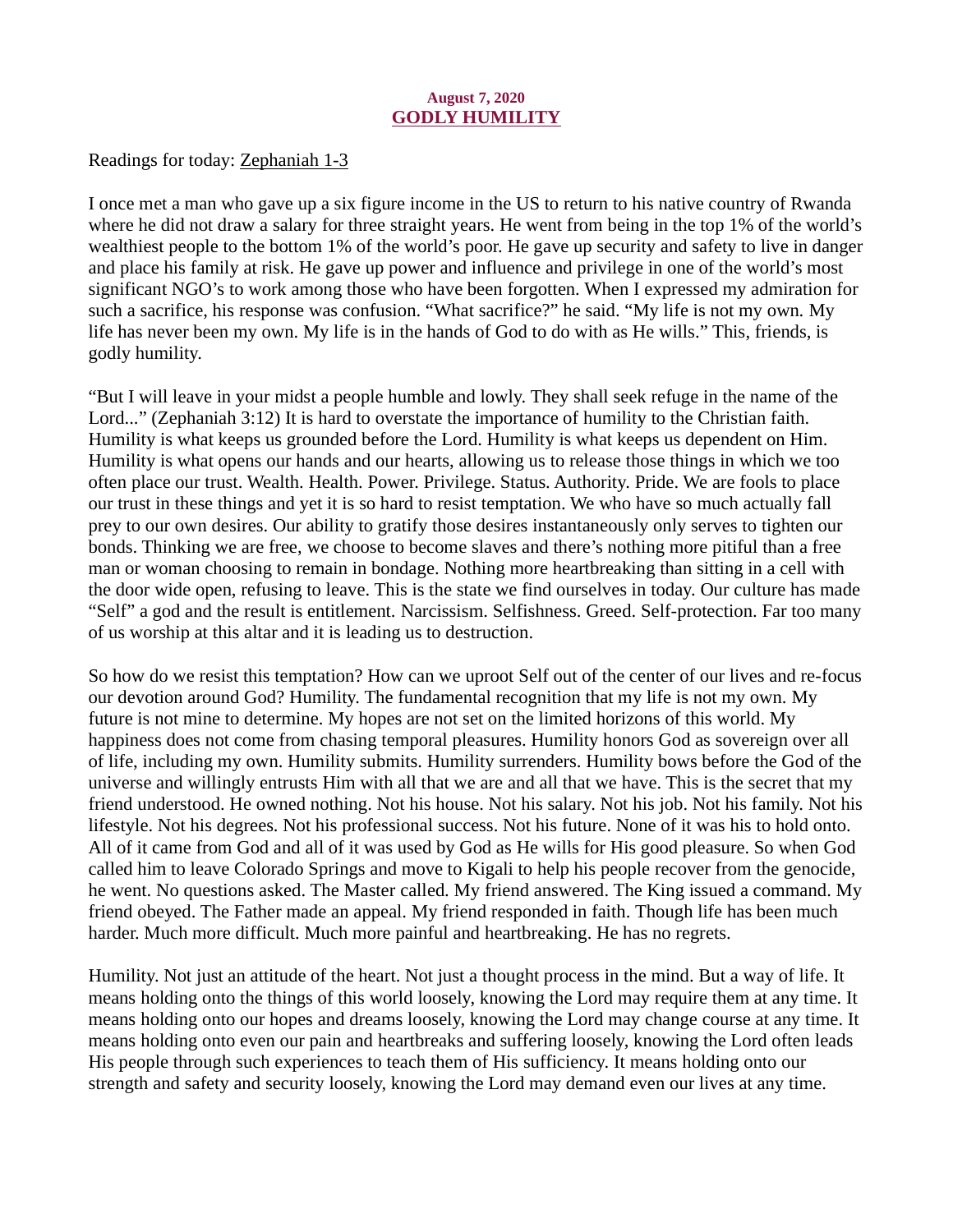Now all this may sound very scary. Very frightening if this has not been your path. Here's the good news. God doesn't ask for blind obedience. He doesn't require us to step into the great unknown. He gives this promise to all who walk humbly before Him..."The Lord your God is in your midst, a mighty one who will save; he will rejoice over you with gladness; he will quiet you by his love; he will exult over you with loud singing. I will gather those of you who mourn for the festival, so that you will no longer suffer reproach. Behold, at that time I will deal with all your oppressors. And I will save the lame and gather the outcast, and I will change their shame into praise and renown in all the earth. At that time I will bring you in, at the time when I gather you together; for I will make you renowned and praised among all the peoples of the earth, when I restore your fortunes before your eyes," says the Lord." (Zephaniah 3:17-20) God can be trusted. God is true to His Word. His faithfulness never ends. His love never fails. Simply believe and let God take you by the hand today.

Readings for tomorrow: 2 Kings 22-23, 2 Chronicles 34-35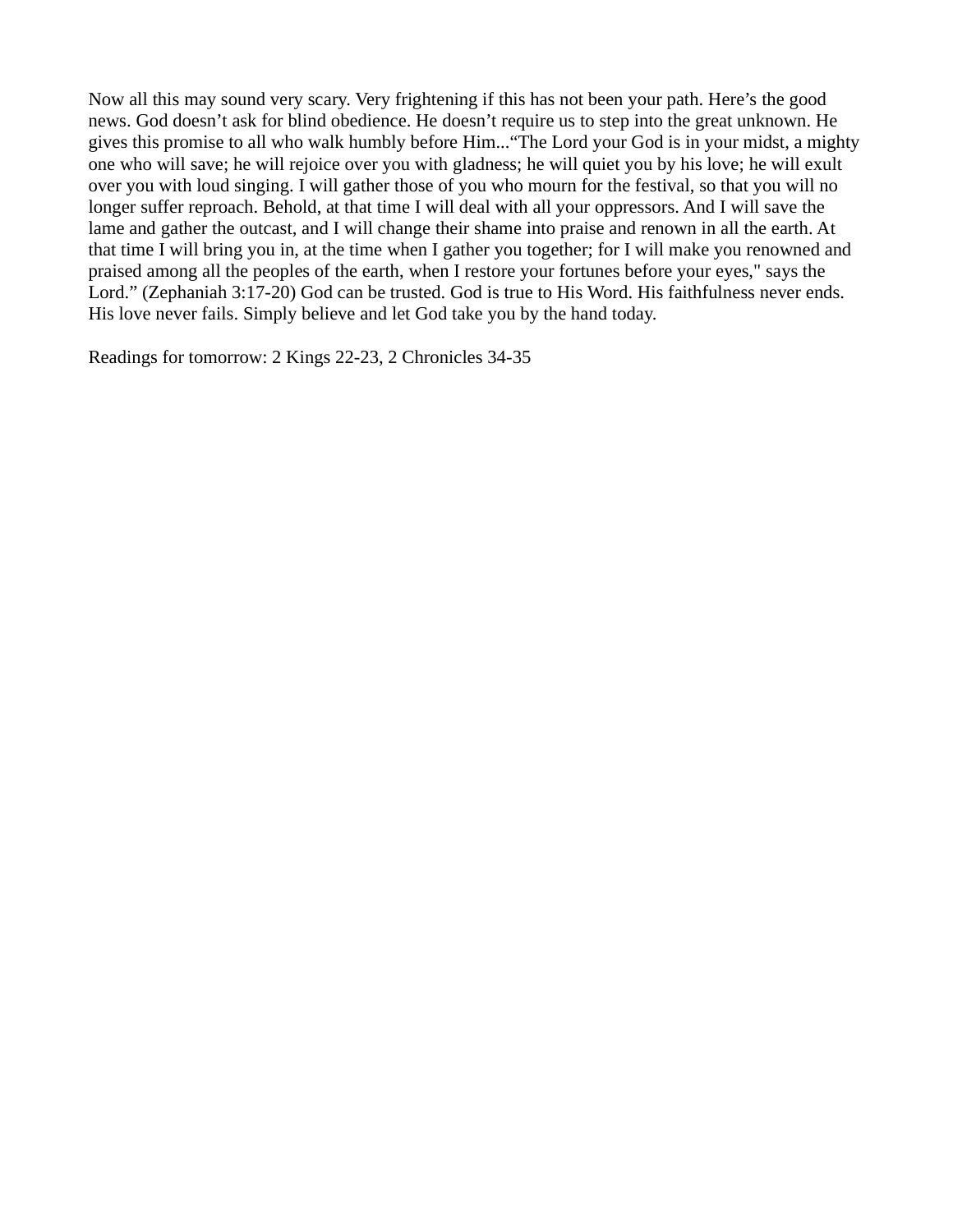#### August 8, 2020 SPIRITUAL RENEWAL

# <span id="page-12-0"></span>[Readings for today: 2 Kings 22-23, 2 Chronicles 34-35](https://www.biblegateway.com/passage/?search=2+Kings+22-23%2C+2+Chronicles+34-35&version=ESV)

Josiah is one of my favorites. So much so, I named my son after him. His heart is pure. He seeks the Lord. He humbles himself when he hears God's Word. He obeys God's commands. He purges the land of idolatry and evil. He re-institutes right worship. It's amazing. His faithfulness to the Lord spawns a revival in the land. The people follow his lead. And Israel staves off disaster for yet another generation.

As a pastor, I've been blessed to part of such spiritual renewals. I saw it in seminary when I worked in New Jersey State Prison. The inmate church loved the Word of God. They had godly leaders like Nathan and Philip and Rich and Sam and so many others. Black, white, and brown. All passionately committed to the Lord and the results were incredible. I saw it in my first church in Mobile. A group of people who loved Jesus and His Word and loved each other and who were willing to take the risk to follow a young, naive preacher into some crazy ministry. They had godly leaders like Buddy, Daisy, Bill, Sissy, Deb and so many others. All passionately committed to the Lord and the results were incredible. I've seen it in my current church. A people who love the Word of God and each other and our community. We have an unbelievable number of godly leaders from all walks of life. All passionately committed to the Lord and the results we're seeing are incredible.

Does it mean there aren't challenges? Of course not. Spiritual renewal never progresses in a straight line. It's not always up and to the right. Not everyone accepts it. Not everything goes well. There are always setbacks along the way. Fighting idolatry is hard. Fighting ingrained behavior is hard. Fighting the naturally selfish and sinful heart is hard. But if godly leaders remain faithful to the Lord. Preach and teach His Word. Obey His commands. Revival comes. Renewal comes. Not always in the way we expect. Not always according to our measures for success. But it comes nonetheless because God shows His favor on those who passionately seek Him.

This has wide implications not only for us as individuals or for the local church. Josiah is the leader of a nation. His example sets the tone for all of God's people. He uses his influence to change hearts and minds and lead his people to a closer relationship with the Lord. The same could be true for every community. Every city. Every county. Every state. Even for our entire nation. But we need godly leaders to show us the way. Godly character is the most important quality in an elected leader. A heart after God. A heart that is committed to Him with a passion to serve Him and to see all peoples be blessed in His name. This is what our world needs and it begins with each one of us. Are we such leaders? In our homes? In our schools? In our neighborhoods? In our places of work? Are we such leaders in our churches? In our communities? In our world? How are we leveraging our godly influence in order to bring spiritual renewal to our land?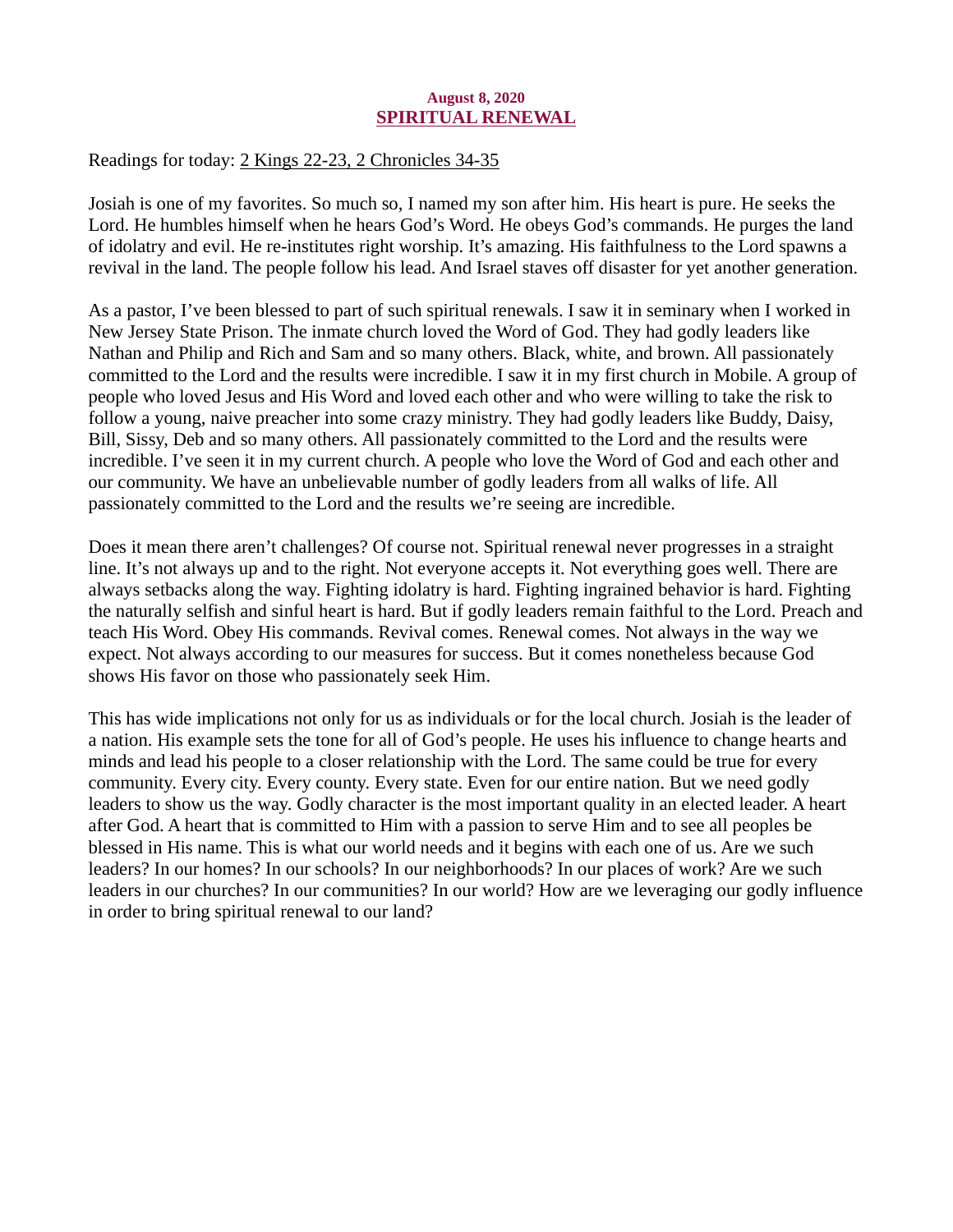#### August 10, 2020 A CONVERSATION WITH GOD

<span id="page-13-0"></span>Readings for today: **Habakkuk 1-3** 

Sometimes it's easy to miss the forest for the trees. We find ourselves deep in the weeds when we read and lose sight of the larger message. Today's book is a good example. Habakkuk is an obscure prophet. Not much is known about him. There is no biographical information listed. This is the only work attributed to him. But careful study of the book suggests he was living in Jerusalem around 612 B.C. which locates him towards the end of the reign of King Josiah. The Babylonian (Chaldean) empire is on the rise and will soon sweep in to destroy Jerusalem thus fulfilling the prophecy given to Hezekiah who pridefully showed off the treasure of his nation to Babylonian envoys decades earlier. This whole book is a prayer. A conversation between God and his prophet. As such, it represents an invitation. God inviting us to engage in a similar conversation with Him over our nation today.

"O Lord, how long shall I cry for help, and you will not hear? Or cry to you "Violence!" and you will not save? Why do you make me see iniquity, and why do you idly look at wrong? Destruction and violence are before me; strife and contention arise. So the law is paralyzed, and justice never goes forth. For the wicked surround the righteous; so justice goes forth perverted." (Habakkuk 1:2-4) I don't know about you but I can relate to these words. I look around at the brutality and racism so many of my friends of color endure. I see the abuse heaped upon law enforcement as they try and stand between rioters and the destruction of private property. I watch as our leaders incite violence by their actions and inaction. I watch as evil is called good and good is called evil. It does feel like the law is paralyzed. It does feel like justice is not just delayed but denied. It does feel like the righteous are an ever-dwindling number. What is God's response?

"Look among the nations, and see; wonder and be astounded. For I am doing a work in your days that you would not believe if told." (Habakkuk 1:5) God is at work in our world. He is raising up His church in places like South America and Africa and Asia. Millions are coming to Christ in these places and the center of Christianity is shifting. It is dying in the West. Europe is fully post-Christian. America is quickly hastening in the same direction. Thankfully, God doesn't need us. He moves on. He moves in and among a people who will seek Him with all their hearts. And while it's heartbreaking to live through times of decline. Times when it seems like our spiritual heritage is being squandered. It is nothing new. Christianity has always tended to "die" when it achieves cultural dominance and it tends to grow exponentially in places where it is persecuted and oppressed. This has been true throughout history.

"Are you not from everlasting, O Lord my God, my Holy One? We shall not die. O Lord, you have ordained them as a judgment, and you, O Rock, have established them for reproof…I will take my stand at my watchpost and station myself on the tower, and look out to see what he will say to me, and what I will answer concerning my complaint." (Habakkuk 1:12, 2:1) Habakkuk accepts God's judgment. He doesn't fight it. He understands God's ways are higher than his ways. God's thoughts are higher than his thoughts. God's purposes transcend the fate of nations...even the fate of Israel! God's judgments are always righteous and true. So rather than fight or complain or question, Habakkuk simply and humbly and faithfully takes up his post. He is a watchman for Israel. He will warn them of the coming judgment. He will stand as witness of the wrath to come. Most importantly, however, he will be a beacon of hope for he knows God will keep faith with Israel and redeem them in the end.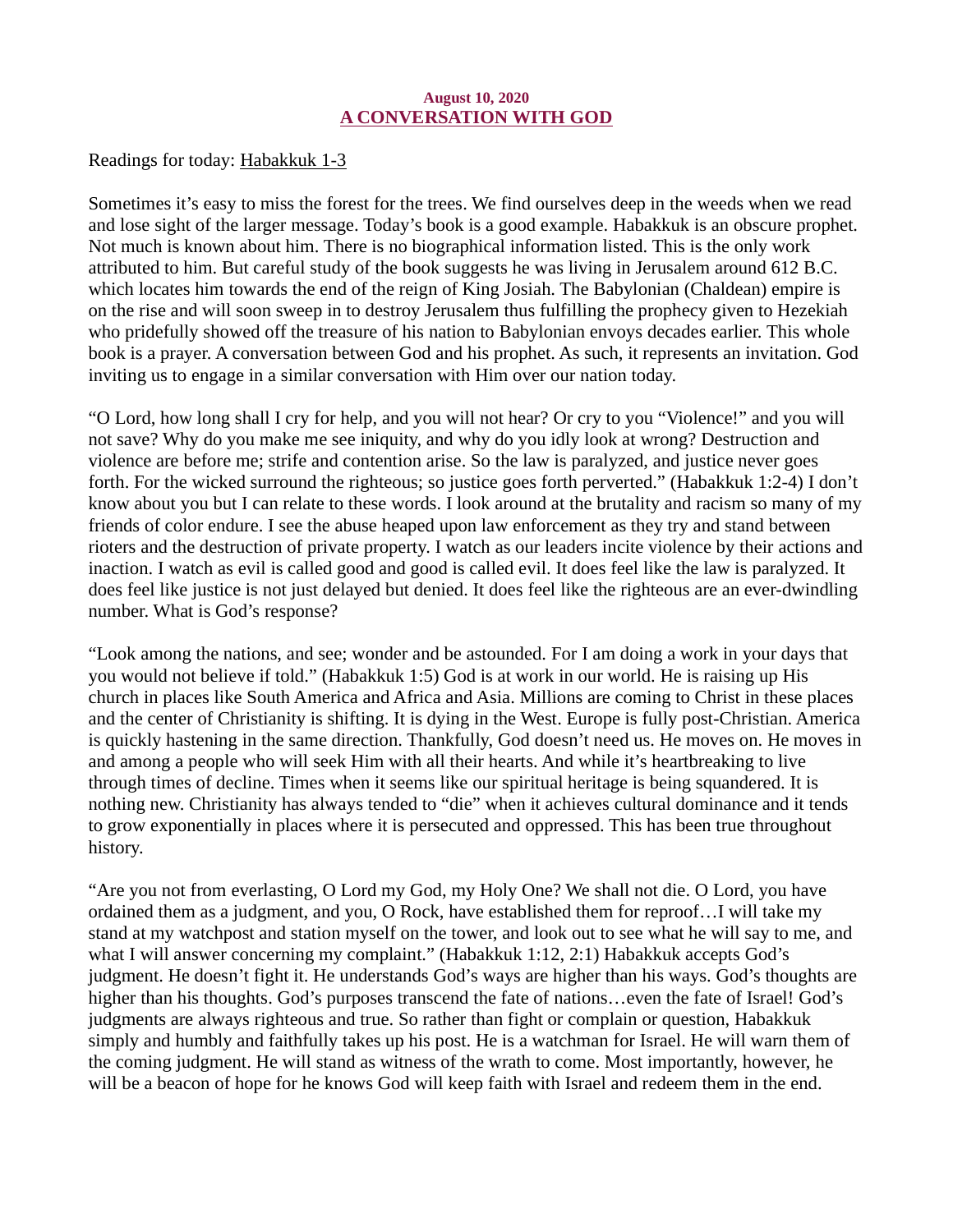"And the Lord answered me: "Write the vision; make it plain on tablets, so he may run who reads it. For still the vision awaits its appointed time; it hastens to the end—it will not lie. If it seems slow, wait for it; it will surely come; it will not delay. Behold, his soul is puffed up; it is not upright within him, but the righteous shall live by his faith…For the earth will be filled with the knowledge of the glory of the Lord as the waters cover the sea…But the Lord is in his holy temple; let all the earth keep silence before him." (Habakkuk 2:2-4, 14, 20) God will never abandon His people completely. He will never break His covenant of faithfulness with us. He loves us which is why He disciplines us. He cares for us which is why He refuses to let us persist in our sin. He is passionate and fierce and jealous for us so He will not let us wallow in our own mess. His judgment is always right. The pain and suffering He allows is intended to purify. Sanctity. Bring us back to Him. At the end of the day, God cares most for His glory. The mandate issued at creation will be fulfilled. The earth will be filled with the glory of the Lord! The earth will bow in silence before Him as He enters His temple!

"Though the fig tree should not blossom, nor fruit be on the vines, the produce of the olive fail and the fields yield no food, the flock be cut off from the fold and there be no herd in the stalls, yet I will rejoice in the Lord; I will take joy in the God of my salvation. God, the Lord, is my strength; he makes my feet like the deer's; he makes me tread on my high places." (Habakkuk 3:17-19) This is why Habakkuk ends with a song. He sings praises to His God. He knows God is faithful. God is true. God is good. God is glorious and will bring His will to pass on the earth. Habakkuk doesn't need to worry. Habakkuk doesn't need to be anxious. Even as he watches God's judgment come on God's people, Habakkuk knows God's love never fails.

We are living through such challenging times. Like Habakkuk, we look around us and it seems like the fig trees aren't blossoming. There is no fruit on the vines. The harvest has failed and our flocks are dying. People are getting sick. Businesses are closings. Savings are drying up. Retirement funds are disappearing. Everything we have spent our entire lives working for is being lost. So what do we do? Will we rejoice in the Lord? Will we take joy in the God of our salvation? Will we rely on God who is our strength?

Readings for tomorrow: Joel 1-3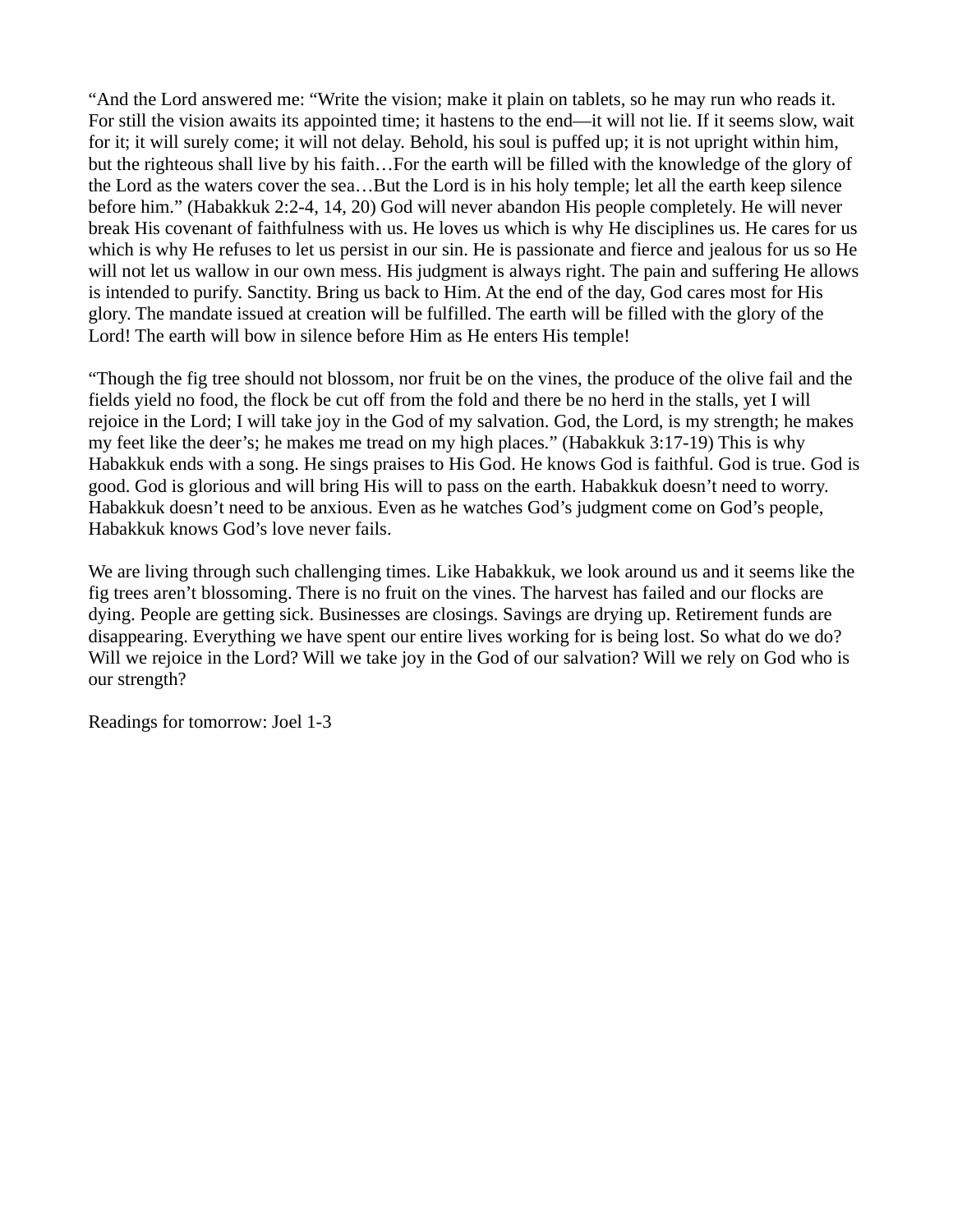#### August 11, 2020 APOCALYPSE NOW

<span id="page-15-0"></span>Readings for today: **Joel 1-3** 

We live in apocalyptic times. If you listen to the media or to the conversations happening on social media feeds, it seems like the world is coming to an end any day now…unless we vote for their candidate. All politics and social policy is now cast in terms of good and evil. We're fighting a zero sum game in a never-ending culture war. "Re-elect President Trump and the world goes to hell." "Elect Vice President Biden and the world goes to hell." Or so we hear. America's perch as the world's leading superpower is being threatened by China and Russia. The great American experiment in democracy seems to be teetering on the brink. Capitalism which has driven wealth-creation on a scale never before seen in human history is broken. Any trust we once had in the institutional strength of the checks and balances of the different branches of government is gone as we watch Congress continue to flail about. It's hard to live in the twilight of an empire. Compound it with a global pandemic, ethnic strife, and a complete lack of any kind of godly leadership and we end up resonating with what the prophet Joel was going through as he watched the sun set on the southern kingdom of Judah…

"What the cutting locust left, the swarming locust has eaten. What the swarming locust left, the hopping locust has eaten, and what the hopping locust left, the destroying locust has eaten." (Joel 1:4) King Josiah was dead. The brief flicker of hope had gone out. The locusts were on the march. The Babylonians were on the move. No one would escape. Swarm after swarm. Army after army would march through Israel, burning everything to the ground. Jerusalem would be destroyed. The Temple razed. Not a stone would be left on top of another. So what are the people of God to do? Send out a Twitter blast? Riot in the streets? Overturn the government? Burn down the establishment? No…

"Consecrate a fast; call a solemn assembly. Gather the elders and all the inhabitants of the land to the house of the Lord your God, and cry out to the Lord…Yet even now," declares the Lord, "return to me with all your heart, with fasting, with weeping, and with mourning; and rend your hearts and not your garments." Return to the Lord your God, for he is gracious and merciful, slow to anger, and abounding in steadfast love; and he relents over disaster." (Joel 1:14, 2:12-13) The appropriate response is always repentance. Always humility before the Lord. Turning to Him with all our hearts. Relinquishing any sense of control. Letting go of our anger. Refusing to cling to whatever power and privilege we have left. Resisting the temptation to play the blame game. Looking in the mirror to see how we have contributed to the mess we are in. Honestly acknowledging our sin. Yes, it feels like disaster is on the horizon. Yes, there is so much fear and anxiety in our world. Yes, we have become prideful and arrogant and entitled and spoiled. We have forgotten our first love. We have abandoned true worship of God in favor of idols. We have taken all the blessings God has given us for granted. We deserve our fate. And yet…

"I will restore to you the years that the swarming locust has eaten, the hopper, the destroyer, and the cutter, my great army, which I sent among you." (Joel 2:25) There simply is no end to God's grace. No matter how many times we fall. No matter how many times we fail. No matter how corrupt and selfish and greedy we become, God is quick to forgive if we will be confess our sin before Him. If we will express but grieve over what we have done or what we have left undone. God's mercies are new every morning. His faithfulness is great. His love never fails. This is our hope! This is our joy! This is our peace! But God doesn't stop there. He doesn't just restore us, He actually sends us out to declare this same gospel to the nations…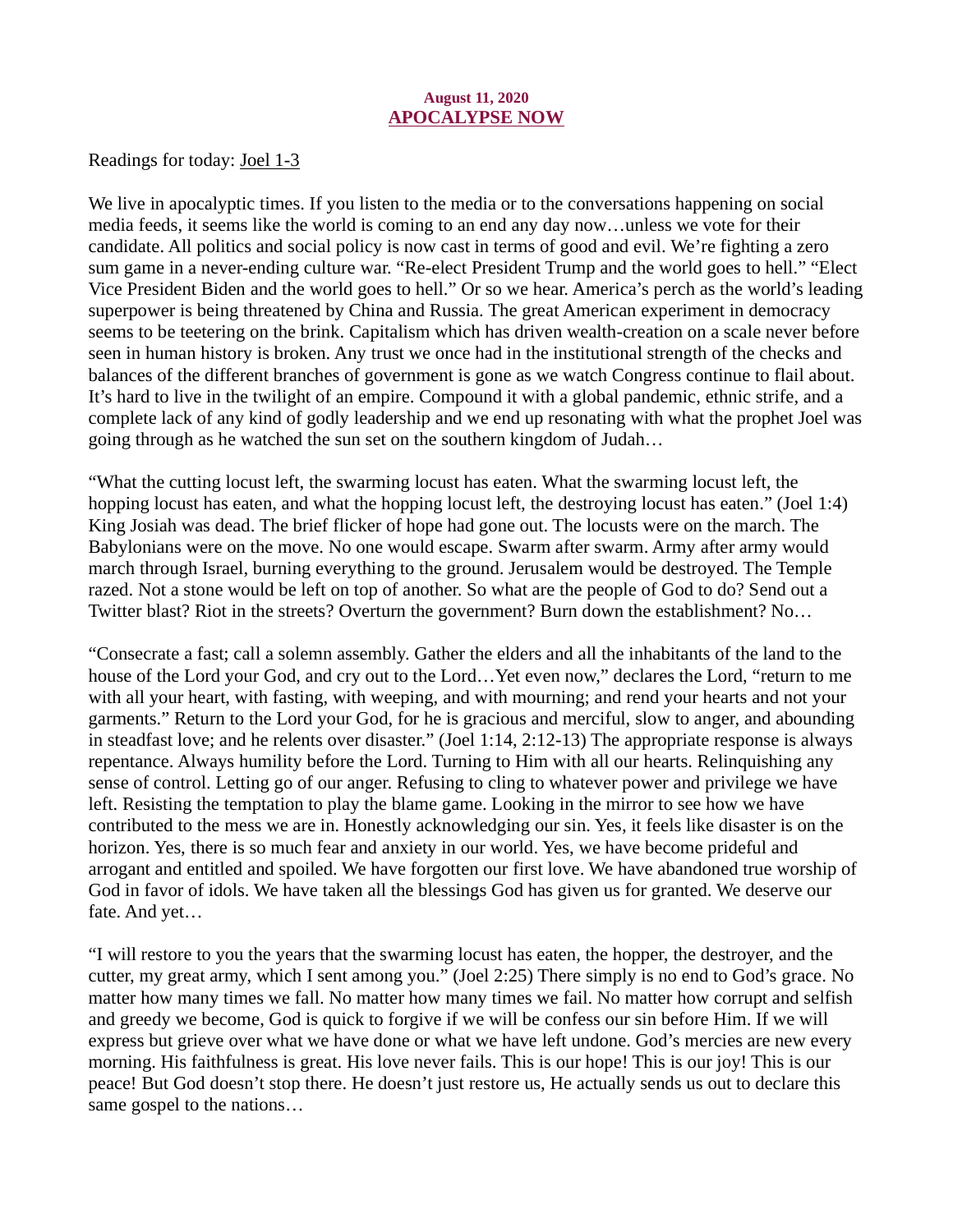"And it shall come to pass afterward, that I will pour out my Spirit on all flesh; your sons and your daughters shall prophesy, your old men shall dream dreams, and your young men shall see visions." (Joel 2:28) God's grace is not something we keep to ourselves. It is a gift designed to be given away. A blessing we offer to others. Something we share with the world around us. God poured out His Spirit on His people at Pentecost. It's like He turned on the faucet and left it running for two thousand years. There is no end to the Spirit of God which is why billions around the world today call on His name. If you are a Christian, you have been drenched in His life-giving flow. You have been indwelt by His lifegiving power. You have been filled by His life-giving presence. This sets you apart. This makes you different. You are now the salt of the earth, called to help preserve her from all evil. You are the light of the world, called to help put an end to darkness. Our hope, friends, is not in the coming election but in the Spirit of God working through the people of God to proclaim the gospel of God to a dead and dying world.

Readings for tomorrow: Jeremiah 1-4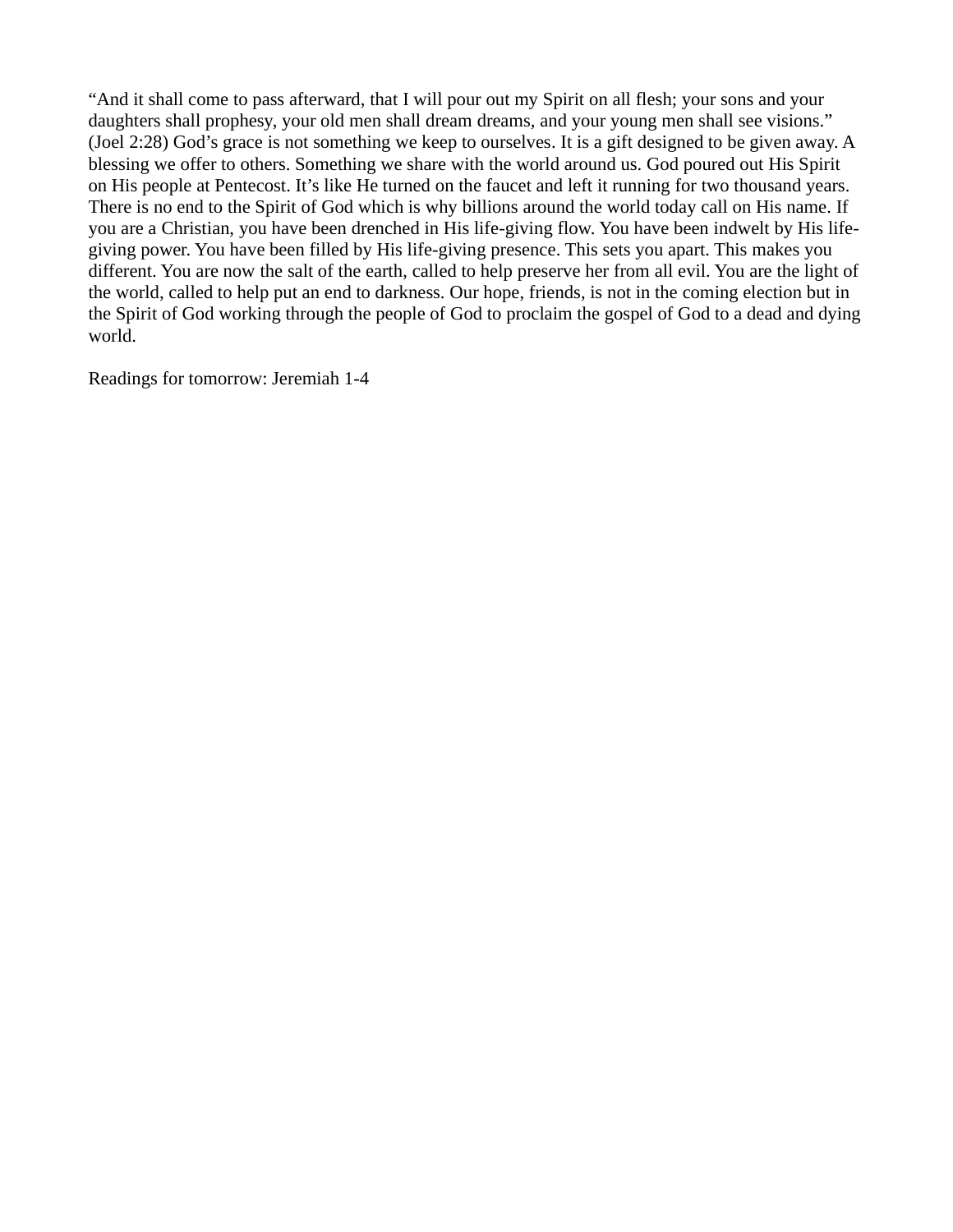#### August 12, 2020 THE SUFFERING OF GOD

<span id="page-17-0"></span>[Readings for today: Jeremiah 1-4](https://www.biblegateway.com/passage/?search=Jeremiah+1-4&version=ESV)

Jeremiah is a hard book to read. Especially if one gets in touch with the pain present throughout. Not only Jeremiah's pain as he watches his people and his nation struggle and suffer and eventually be destroyed. But God's pain as well as His people betray Him by chasing after other gods. So intertwined is the pain of God with His prophet that it is often hard to know who's speaking. For example, Jeremiah 4:19 says, "My anguish, my anguish! I writhe in pain! Oh the walls of my heart! My heart is beating wildly; I cannot keep silent, for I hear the sound of the trumpet, the alarm of war." (Jeremiah 4:19) Traditionally, these words have been ascribed to Jeremiah himself because we simply cannot fathom God saying such things. However, when one looks closely at the text, it is clear God is speaking in verse 18 ("Your ways and your deeds have brought this upon you. This is your doom, and it is bitter; it has reached your very heart.") and in verse 22 ("For my people are foolish; they know me not; they are stupid children; they have no understanding. They are 'wise'—in doing evil! But how to do good they know not.") Is it possible that we are so uncomfortable with the idea that God might feel pain that we automatically bracket this reading out of the text?

We're going to see this dynamic pop up over and over again throughout this book and it forces us to come to grips with how we see and understand God. Classically, the question goes to the "impassibility" of God. The idea that God doesn't have "passions" or "pathos" which has to do with suffering. Some have interpreted this to mean God doesn't have emotions but that's clearly not true. God expresses a whole range of emotions all throughout the Scriptures. More specifically this idea has to do with the suffering of God. Can God suffer? Does such suffering suggest a change in God? Does it threaten the immutability of His nature and character? Historically, the answer has been "yes" which then forces us to find other explanations for what we read in texts like the one before us today. But what if God suffers? What if God chooses - in His freedom - to be the kind of God who moves towards suffering? Who embraces suffering? Who welcomes suffering without it changing who He is? Is this not the heart of the gospel? Is this not part of the mystery of the Incarnation? Eternal God choosing to take on human flesh? With all its weaknesses and struggles and hardships? Is this not the heart of the passion of our Christ? God suffering with us and for us even to the point of death?

It seems to me that we lose nothing by embracing the pathos of God if we understand God has embraced such pathos according to His own will and good pleasure. Certainly, suffering is not forced on God. It doesn't take God by surprise. It doesn't enact a change on God's experience. God is beyond all these things. He truly is immutable or unchanging. He is the same yesterday, today and forever. There is no shadow or turning in Him. But at the same time, God has revealed Himself in a particular, one might even argue, peculiar kind of way. He is a God who embraces a broken creation. A God who covenants with a broken people. A God who is steadfast and faithful and loyal and true even in the face of evil. He is a God who likens His relationship with His people to a marriage and the faithlessness of His people to adultery. He frequently uses the language of betrayal and heartache and pain to express His dismay over the sinful choices His people make. No one forces God to remain faithful. No one makes God forgive. No outside force can drive God to do anything He Himself has not already chosen to do in complete freedom. Which makes passages like the one we read today and others like it throughout the book of Jeremiah so intriguing.

What if God is in anguish over us? What if being in relationship with us breaks God's heart? What if God's choice to love us from before the foundations of the earth involved Him choosing unimaginable suffering? Would this change how you relate to Him? Change how you see Him? Change how you experience Him? Change how you love Him? Readings for tomorrow: Jeremiah 5-8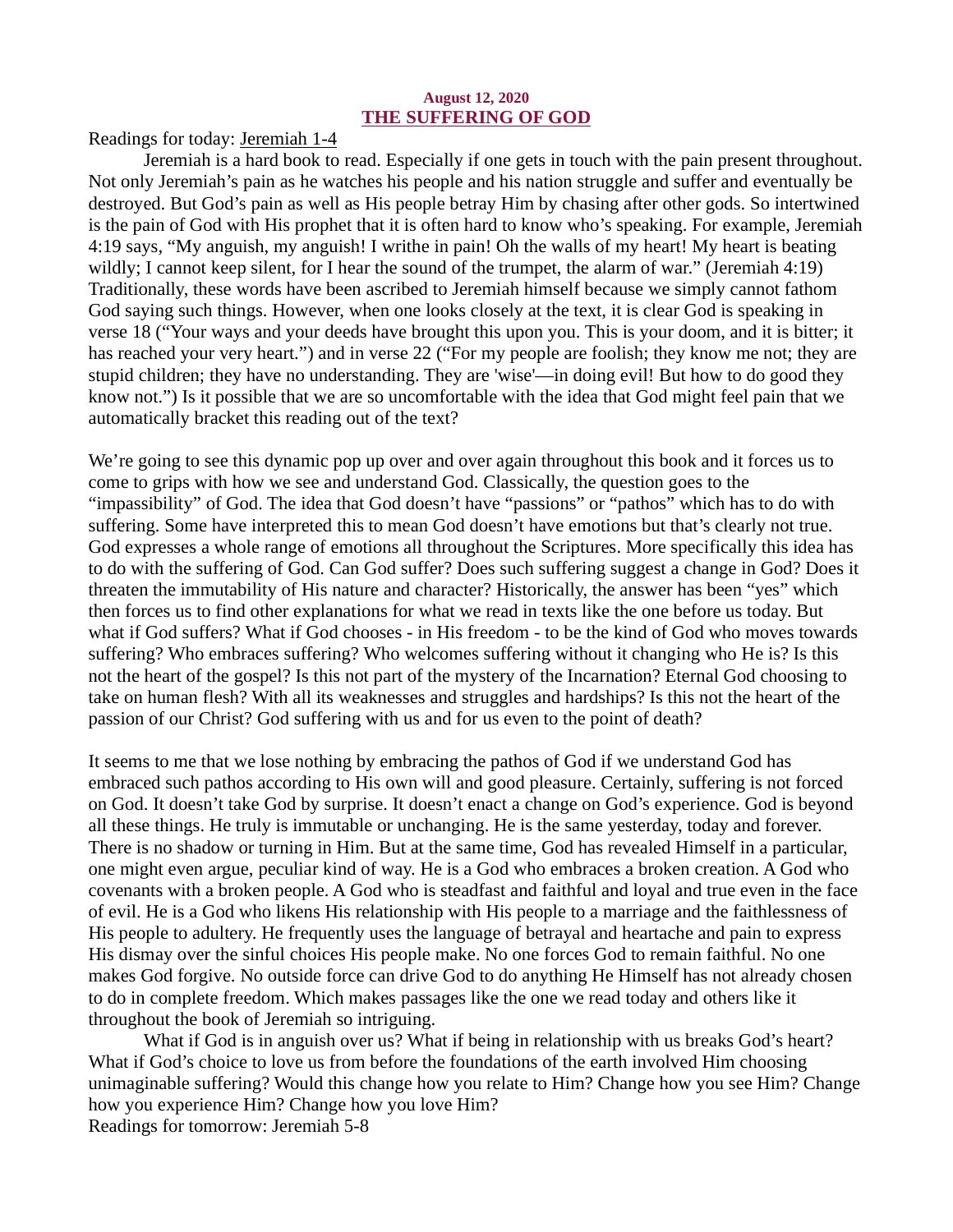## August 13, 2020 THE GOD WHO WEEPS

<span id="page-18-0"></span>[Readings for today: Jeremiah 5-8](https://www.biblegateway.com/passage/?search=Jeremiah+5-8&version=ESV)

"My joy is gone; grief is upon me; my heart is sick within me. Behold, the cry of the daughter of my people from the length and breadth of the land: "Is the Lord not in Zion? Is her King not in her?" "Why have they provoked me to anger with their carved images and with their foreign idols?" "The harvest is past, the summer is ended, and we are not saved." For the wound of the daughter of my people is my heart wounded; I mourn, and dismay has taken hold on me. Is there no balm in Gilead? Is there no physician there? Why then has the health of the daughter of my people not been restored?" "Oh that my head were waters, and my eyes a fountain of tears, that I might weep day and night for the slain of the daughter of my people! Oh that I had in the desert a travelers' lodging place, that I might leave my people and go away from them! For they are all adulterers, a company of treacherous men. They bend their tongue like a bow; falsehood and not truth has grown strong in the land; for they proceed from evil to evil, and they do not know me, declares the Lord." (Jeremiah 8:18-22, 9:1-3)

Admittedly, I am pushing into tomorrow's reading with today's devotional but this passage from the end of Jeremiah 8 is one of the most poignant in all of Scripture and it bleeds into the beginning of chapter 9. Most English translations put these words in Jeremiah's mouth. Primarily because of how uncomfortable we are with God experiencing deep, heartbreaking grief. As Western Christians we are heavily influenced by Platonic thought whether we realize it or not. We tend to believe God is fundamentally distant. Fundamentally different. Fundamentally beyond all human experience, including emotions. We believe He is untouchable. Unmovable. Unchangeable. We associate emotions with feelings of change. Instability. Unpredictability. And these things cannot be true of God...right?

But what if we were willing to embrace a different understanding of emotions? A deeper understanding? Again, it is without question that God experiences emotions. Love. Anger. Frustration. Joy. We read about them over and over again and they are not simply anthropomorphisms. (A way for God to express Himself in human terms we can understand. Ex. "The arm of the Lord...") What if our understanding of God could be expanded to include the full range of emotions? What if us having emotions is part of being made in God's image? What if our "emotionalism", which breeds the feelings of instability and unpredictability, is actually a result of sin and brokenness? What if God, because He remains untouched by sin, is able to experience all emotions without being driven by them?

This brings us back to the passage cited above. God is expressing the deepest, most heartbreaking grief possible. "My joy is gone; grief is upon me; my heart is sick within me." God is experiencing an incredible sense of loss. His people have betrayed Him. They have abandoned Him. And then they have turned around and blamed Him. "Behold, the cry of the daughter of my people from the length and breadth of the land: "Is the Lord not in Zion? Is her King not in her?" They refuse to bow the knee. Refuse to repent and return to Him. Refuse to humble themselves before Him. Quite the opposite. They brazenly continue in sin. "Why have they provoked me to anger with their carved images and with their foreign idols?" This is a stiff-necked people. A foolish people. A rebellious people. They take their relationship with God for granted. They are entitled. They are spoiled. They assume God will come to their rescue despite their unwillingness to walk in His ways. "The harvest is past, the summer is ended, and we are not saved."

The perspective shifts back to God. "For the wound of the daughter of my people is my heart wounded; I mourn, and dismay has taken hold on me. Is there no balm in Gilead? Is there no physician there?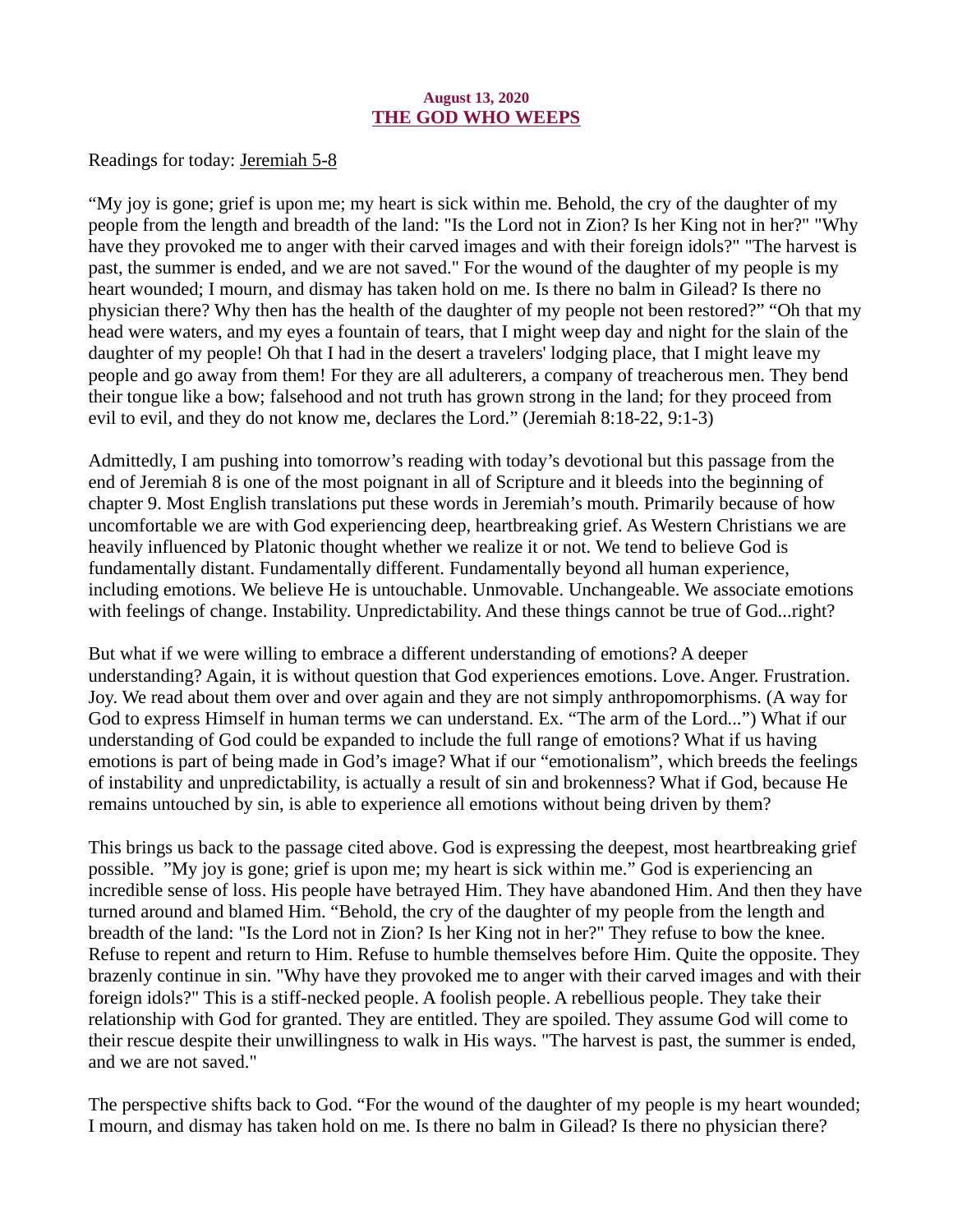Why then has the health of the daughter of my people not been restored?" "Oh that my head were waters, and my eyes a fountain of tears, that I might weep day and night for the slain of the daughter of my people!" Again, one pictures deep, heavy sobs. God weeping a flood of tears. God experiencing unimaginable pain. Because He has freely joined Himself in an unbreakable covenant with His people, their wounds become His wounds. Their pain becomes His pain. Their heartbreak becomes His heartbreak. Things get so bad, God wishes He could leave. Abandon them to their fate. Leave the Temple in Jerusalem and return to the wilderness. To the time when He tabernacled with them on the Exodus journey. "Oh that I had in the desert a travelers' lodging place, that I might leave my people and go away from them! For they are all adulterers, a company of treacherous men. They bend their tongue like a bow; falsehood and not truth has grown strong in the land; for they proceed from evil to evil, and they do not know me, declares the Lord." But the Tabernacle is gone. There is no lodging place in the desert God can run to. He is stuck. He is committed. He will endure. This is the great faithfulness of our God! It is costly. It is hard. It is painful. But it remains true.

Really, God is being faithful to Himself here. Faithful to the promise He has made. To be our God, come hell or high water. This was the message He communicated through the covenant He first made with Abraham in Genesis 15 and sealed through the death and resurrection of His Beloved Son Jesus Christ. His steadfast love establishes the fundamental reality of our lives. The bedrock on which we can build our lives. Without fear. Without shame. Without worry that somehow, someway there will come a day when God will finally lose patience and abandon us. God will not leave us or forsake us for in doing so He would be unfaithful to Himself. Let this truth be your firm foundation today, friends!

Readings for tomorrow: Jeremiah 9-12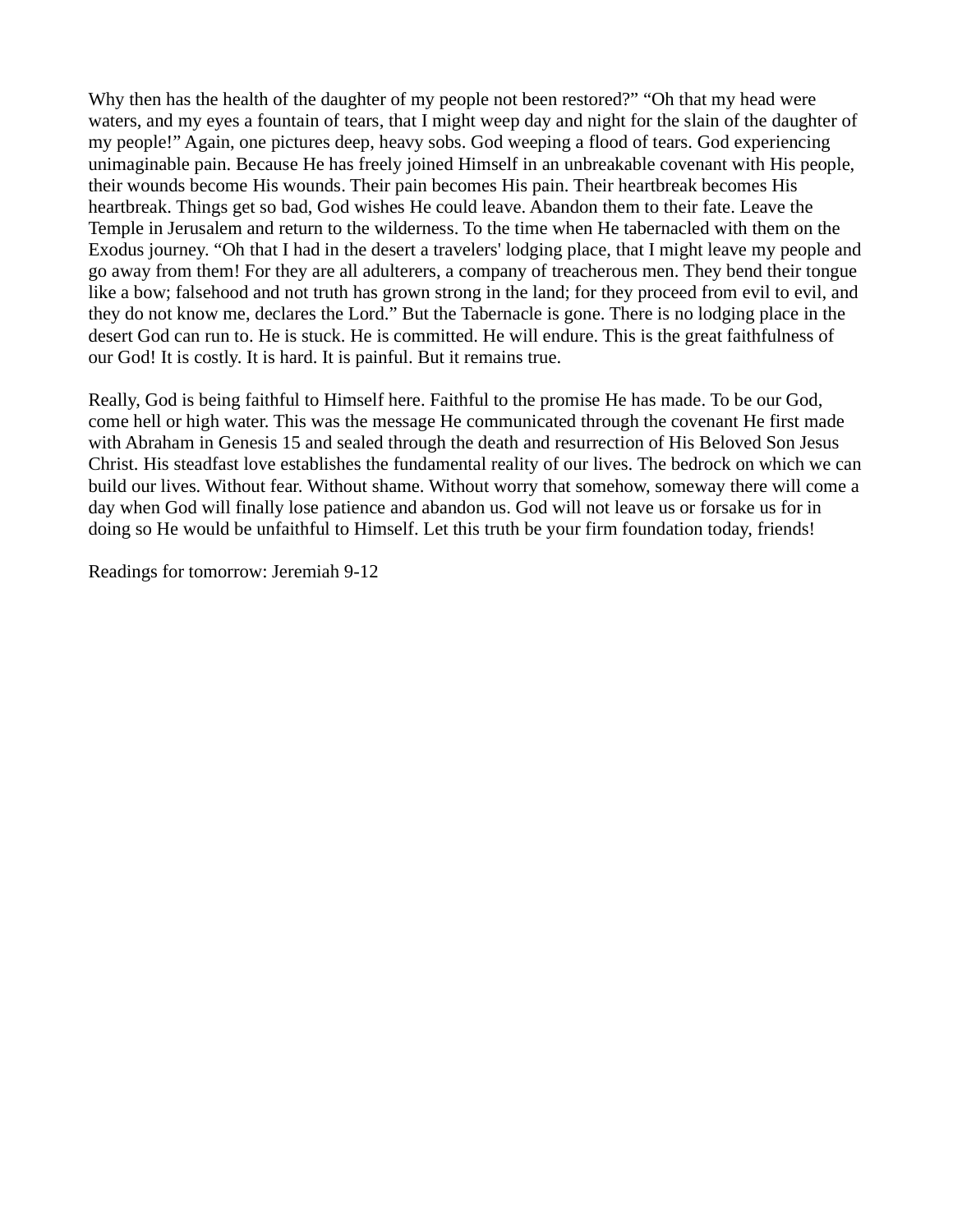<span id="page-20-0"></span>[Readings for today: Jeremiah 9-12](https://www.biblegateway.com/passage/?search=Jeremiah+9-12&version=ESV)

Truth is a rare commodity in our day and age. Fake news. Outright lies. Conspiracy theories. Ideologically-driven news cycles. It's hard to discern what is true and what is false in our world. Add to that the commercially driven lies our culture sells about beauty, identity, happiness, fulfillment, etc. and we find ourselves swimming in a cesspool of deceit. Social media has only thrown gas on this fire. Exacerbating a phenomena that threatens the very fabric of our society. Sadly, the church has fallen prey to these same forces. Trading in the truth of the gospel for something more palatable, more therapeutic that fills the seats, sells books, and makes rockstars out of megapastors. But it's not just the megachurches who fallen for these lies. I cannot tell you the number of small churches who've allowed themselves to be defined more by the culture wars raging around us than the truth of the gospel. I cannot tell you the number of churches who care more about one's political affiliation, one's musical preference, one's theological camp, or one's denominational label than the truth God lays out for us in Scripture. I cannot tell you the number of individuals I meet who claim to be Christian but whose lives exhibit little, if any, evidence of a commitment to the Way, the Truth, and the Life of Jesus. Left without a champion, truth is lost and our world descends into chaos.

Jeremiah faced a similar situation, living as he did in the final days of the kingdom of Israel. "Let everyone beware of his neighbor, and put no trust in any brother, for every brother is a deceiver, and every neighbor goes about as a slanderer. Everyone deceives his neighbor, and no one speaks the truth; they have taught their tongue to speak lies; they weary themselves committing iniquity...Their tongue is a deadly arrow; it speaks deceitfully; with his mouth each speaks peace to his neighbor, but in his heart he plans an ambush for him." (Jeremiah 9:4-5, 8) It sounds strikingly familiar, does it not? Those who disagree are not just wrong, they are evil. Those who are different are corrupt. Those who will not toe the line when it comes to ideological purity cannot be trusted. Their motives are suspect. They must have a hidden agenda. Surely there is a conspiracy afoot!

"Again the Lord said to me, "A conspiracy exists among the men of Judah and the inhabitants of Jerusalem..." AHA! There it is! Confirmation of the deep state! Confirmation that those who don't agree with us are plotting to take over! Confirmation of the most nefarious intentions of our enemies! SEE! It's all right there in the Bible! But then Jeremiah confronts us with the hard truth. The "conspiracy", as it were, exists not "out there" but "in here." Inside every human heart. Deceit. Fake news. Blatant falsehoods. Hidden agendas. Guess what? They're all right here. In my heart. I fight them every single day. My entire life is a battle against such evil. Listen to Jeremiah's own words, "They have turned back to the iniquities of their forefathers, who refused to hear my words. They have gone after other gods to serve them. The house of Israel and the house of Judah have broken my covenant that I made with their fathers." (Jeremiah 11:9-10)

The reality, friends, is much more complex than we want to acknowledge. We all have sinned and fallen short of the glory of God. There is none who is righteous. Not a single one. All of us are like sheep who have gone astray and it is only the love of the Good Shepherd that keeps us from destroying ourselves. Left to our own wisdom, we will become confused. Left to our own strength, we will fail. Left to our own riches and resources, we eventually will run out. And this is why God says to Jeremiah, "Let not the wise man boast in his wisdom, let not the mighty man boast in his might, let not the rich man boast in his riches, but let him who boasts boast in this, that he understands and knows me, that I am the Lord who practices steadfast love, justice, and righteousness in the earth. For in these things I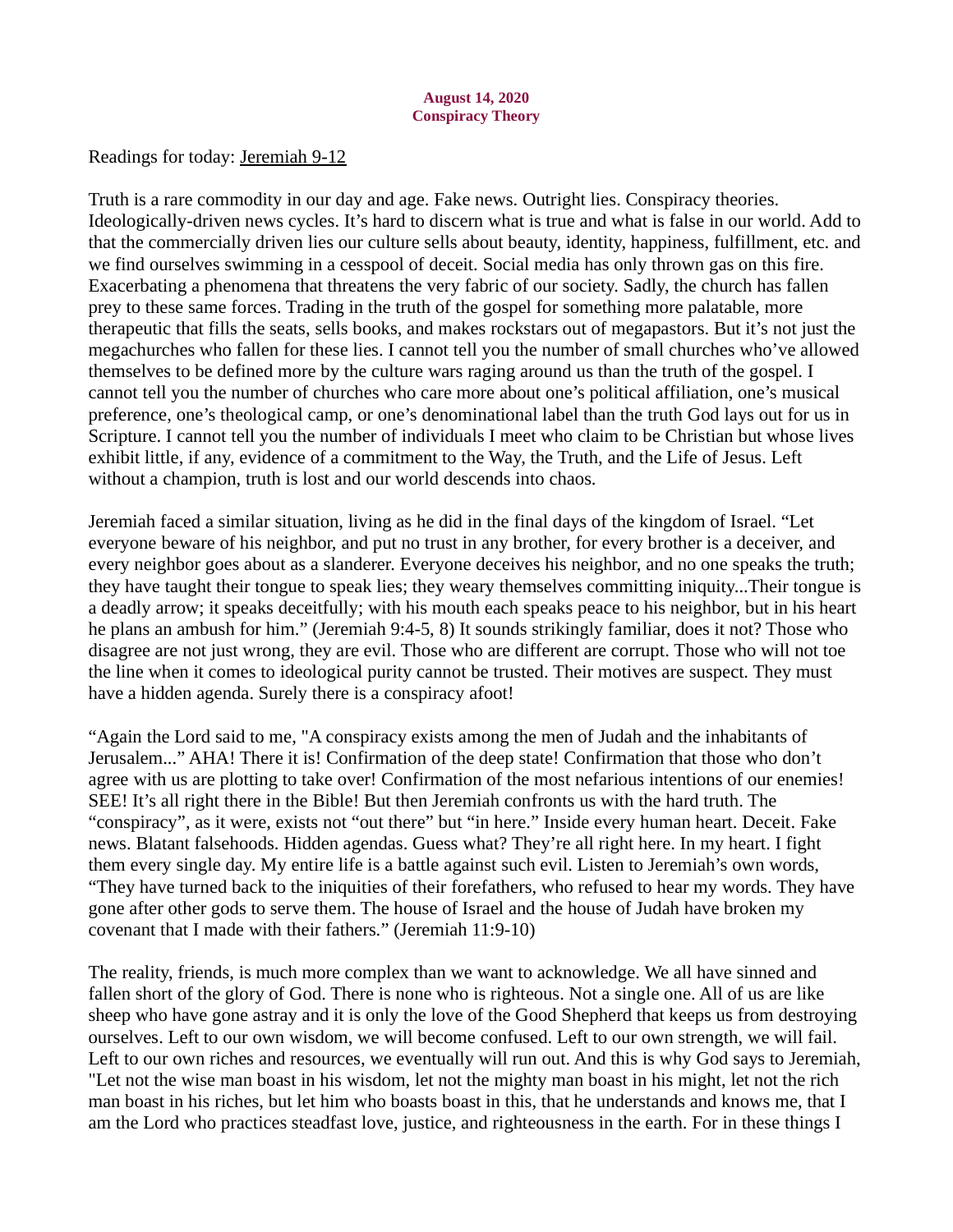delight, declares the Lord."(Jeremiah 9:23-24) Truth can only be found in God. The only way to discover truth is through a personal relationship with Jesus Christ. Only after our dead hearts have been revived by the Holy Spirit can we discern what is true and false about our world and about ourselves. Only as we continue to surrender our own agendas, our own ideas, our own thoughts, our own opinions, our own truth to our Lord will we come to see His Truth for what it is and rejoice. Only as we fix our eyes on Jesus will we be able to see through all the lies and deceit this world has to offer. And it is only as we cling to the Jesus Truth and follow the Jesus Way that we will find the Jesus Life!

Readings for tomorrow: Jeremiah 13-16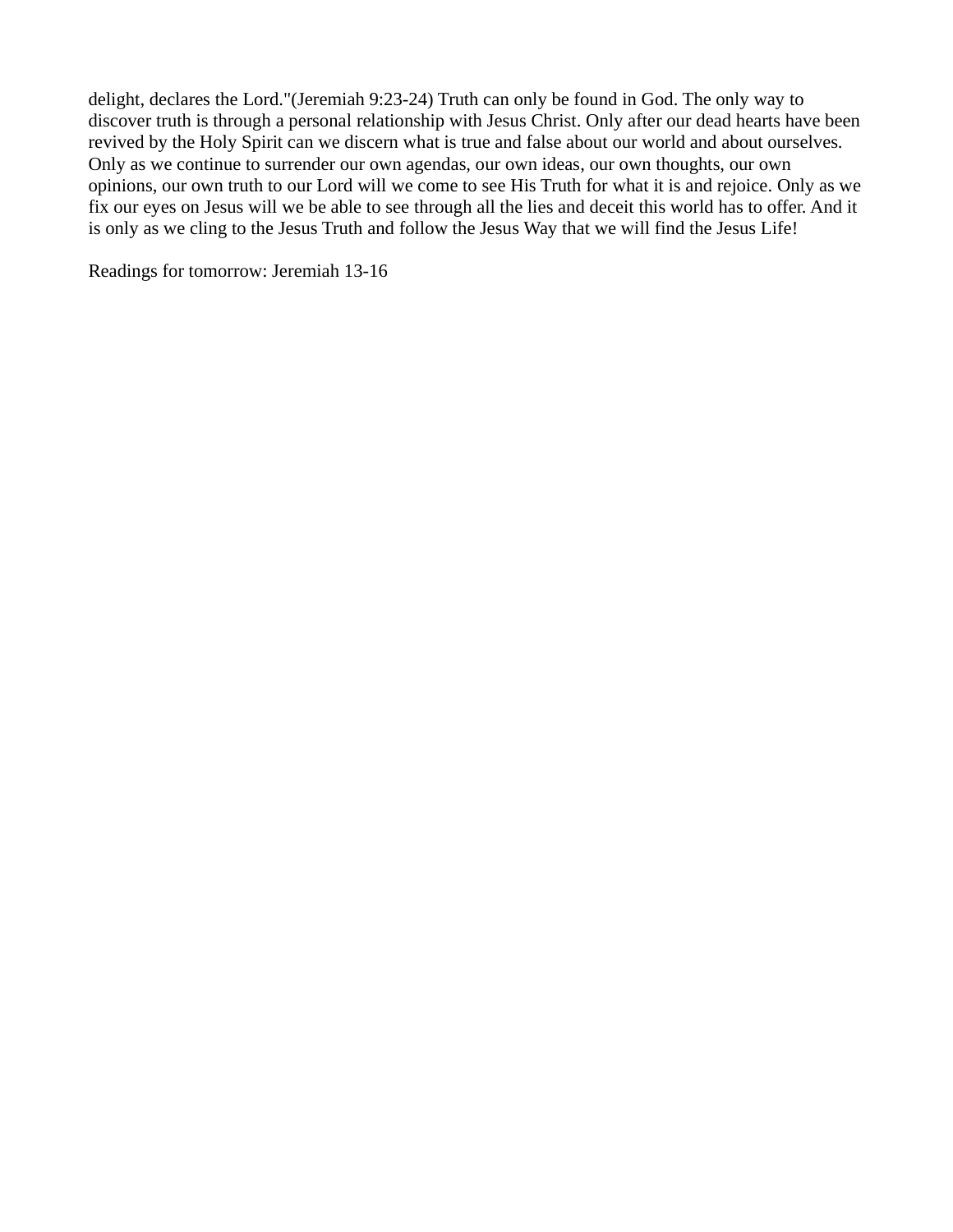## August 15, 2020 CLING TO GOD

<span id="page-22-0"></span>[Readings for today: Jeremiah 13-16](https://www.biblegateway.com/passage/?search=Jeremiah+13-16&version=ESV)

"For as the loincloth clings to the waist of a man, so I made the whole house of Israel and the whole house of Judah cling to me, declares the Lord, that they might be for me a people, a name, a praise, and a glory, but they would not listen." (Jeremiah 13:11)

It's a weird scene. God tells Jeremiah to buy a loincloth. Wear it. Bury it. Dig it up. All in an effort to illustrate for His relationship with Israel. I don't know about you but I feel for these prophets. They are often called to do the strangest of things. I often wonder what their friends and family thought of them. I wonder what kind of ridicule and abuse they suffered. How isolated and alone they must have felt. I think of John the Baptist who was described as the "lone voice crying in the wilderness." It had to be such a hard life. At the same time, I love the message God sends through Jeremiah. The picture of God clinging to us like an undergarment. Clinging to us in the most intimate of places. Clinging to us and never letting go. Why would God do such a thing? Especially when His people harden their hearts and refuse to listen?

God has a plan for your life. How many times have you heard that message? It's true! From the beginning, God has made His plan clear. Humanity's purpose is to fill the earth with the glory of God. Fill the earth with the image of God. Fill the earth with the praise of God. This is why God made us in the first place. This is the condition Adam and Eve were born into in the Garden of Eden. This is what all of us will one day experience when heaven comes to earth. No matter what we do or where we go or how much we sin, God's plan never changes. He never relents from His purposes. He never stops working to bring about His will in our lives. Though we may resist Him. Though we may run from Him. Though we may rebel against Him. God refuses to let go. His grip remains tight. His love steadfast and true.

I think of when my children were younger. How I would scoop them up in my arms at times and try to hold them close. Sometimes they would arch their backs and try to wiggle from my grasp. Sometimes they would fight me and try to push me away. But in the end they always laid their head down on my shoulder and snuggled in close. I think of the teenagers I live with and how upset they get at times. They yell. They cry. They say hurtful things. One of the things I've learned is not to fight them but simply hold out my arms. Wait for their emotions to calm down and give them a big hug. Then we talk things out. I think God is like that.

If you are a Christian, you are part of God's people. You have been given His name. You were created for His praise and glory. You are not insignificant. You are not worthless. You are not hopeless. You are not lost. You are not alone. You are not on your own. God is with you. He clings to you even now. He is as close as a loincloth around your waist. Engaged in the most intimate spaces of your life. Stop running. Stop resisting. Stop fighting. Turn and embrace the One who loves you more than you can ever know. Cling to God even as He clings to you.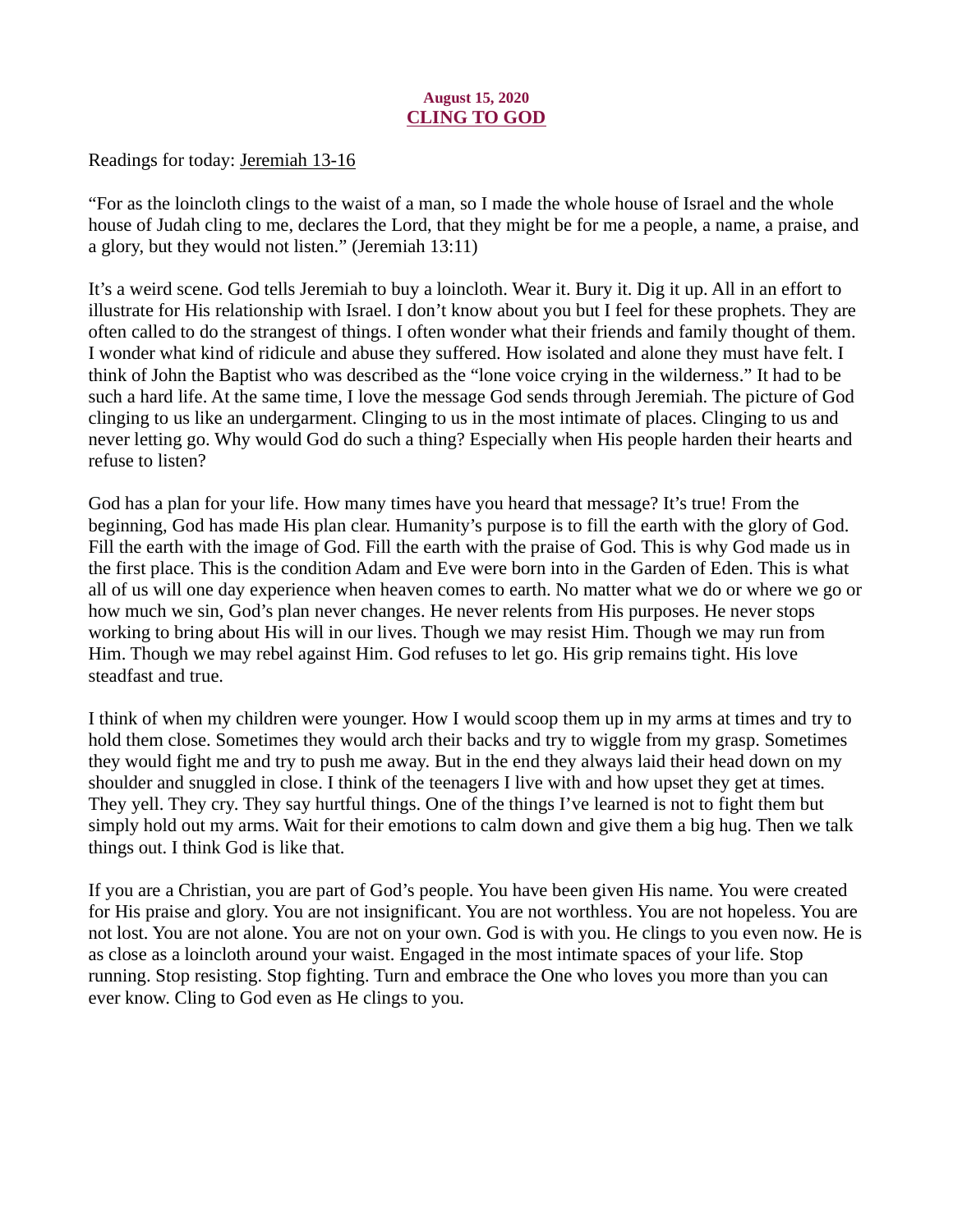## August 17, 2020 THE TRUE PANDEMIC

<span id="page-23-0"></span>[Readings for today: Jeremiah 17-20](https://www.biblegateway.com/passage/?search=Jeremiah+17-20&version=ESV)

"The heart is deceitful above all things, and desperately sick; who can understand it? (Jeremiah 17:9)

One cannot help but look at the history of humanity and be troubled. We are - by nature - a violent, greedy, selfish people. Ever since the fall of humanity from grace in the Garden of Eden, we have been at war. Alienated from God. Alienated from ourselves. Alienated from one another. Alienated from creation itself. It's why we have so many problems. It's why - no matter how hard we try - we never seem to make the progress our souls desire. Utopia seems forever beyond our grasp. Justice and righteousness forever slipping through our fingers. The Kingdom of God always just beyond the horizon.

Jeremiah looks around and the diagnosis seems clear. Humanity is desperately sick. We are all infected with a deadly disease. It's a heart condition. One that cripples us from conception. One that corrupts us from birth. One that keeps us from becoming the people we were created to be by God. Our hearts are deceitful. We lie to God. We lie to ourselves. We lie to those around us. We simply cannot and will not face up to our true condition. We are broken beyond repair. We are totally depraved. We are sinful creatures through and through. God says, "I, the Lord, search the heart and test the mind, to give every man according to his ways, according to the fruit of his deeds." (Jeremiah 17:10) It's why every single one of us will eventually die. It's God's righteous judgment on our sin. It is the penalty we pay for our crimes. No one escapes.

Jeremiah's words still ring true today. Think about all we are going through in our nation. Political division. Ethnic tension. Economic instability. Global pandemic. A culture of outrage and hate fostered by political leaders and furthered by a complicit media. And yet, the answers they offer only promise to treat the symptoms not the disease. They only address the downstream issues and fail to attack the root of the problem. The stark reality is we want the Kingdom without the King. We want all the blessings of heaven but we don't want to follow the only One who can get us there. We refuse to obey His commands. We refuse to submit to His will. We refuse to walk in His ways. And our society continues to descend into chaos and anxiety and fear. I love how Pastor Charlie Dates put it in a recent devotional I read on the root of the ethnic tensions we currently face, "The germ of injustice lives in all of us. We can hear the dream of exceptionality in our indignation. We see those troubling images and videos and think we would never do anything wrong like that. Our tweets are rightfully angry, but often unrighteously condescending. Even those who claim the name of Christ have forgotten that if it were not for the grace of God we too would do to others what we hate to see them do to someone else." Without minimizing the seriousness of COVID-19, sin is the true pandemic afflicting the human race.

So what can do we do? How shall we respond? Again, I love how Dates puts it, "We human creatures are not all bad, but all of us are bad. The Bible teaches that all have sinned and fallen short of God's righteous standard. None of us escapes sin's reach. And what's worse is that we cannot remedy our world in our own power or fix ourselves. The Gospel is the only message that can cure the problems it diagnoses. Until you recognize that you are susceptible to the lure of sin, you cannot fully enjoy the gift of redemptive grace." I think Jeremiah would agree. In fact, I believe this is exactly what Jeremiah is getting at when he says, "A glorious throne set on high from the beginning is the place of our sanctuary. O Lord, the hope of Israel, all who forsake you shall be put to shame; those who turn away from you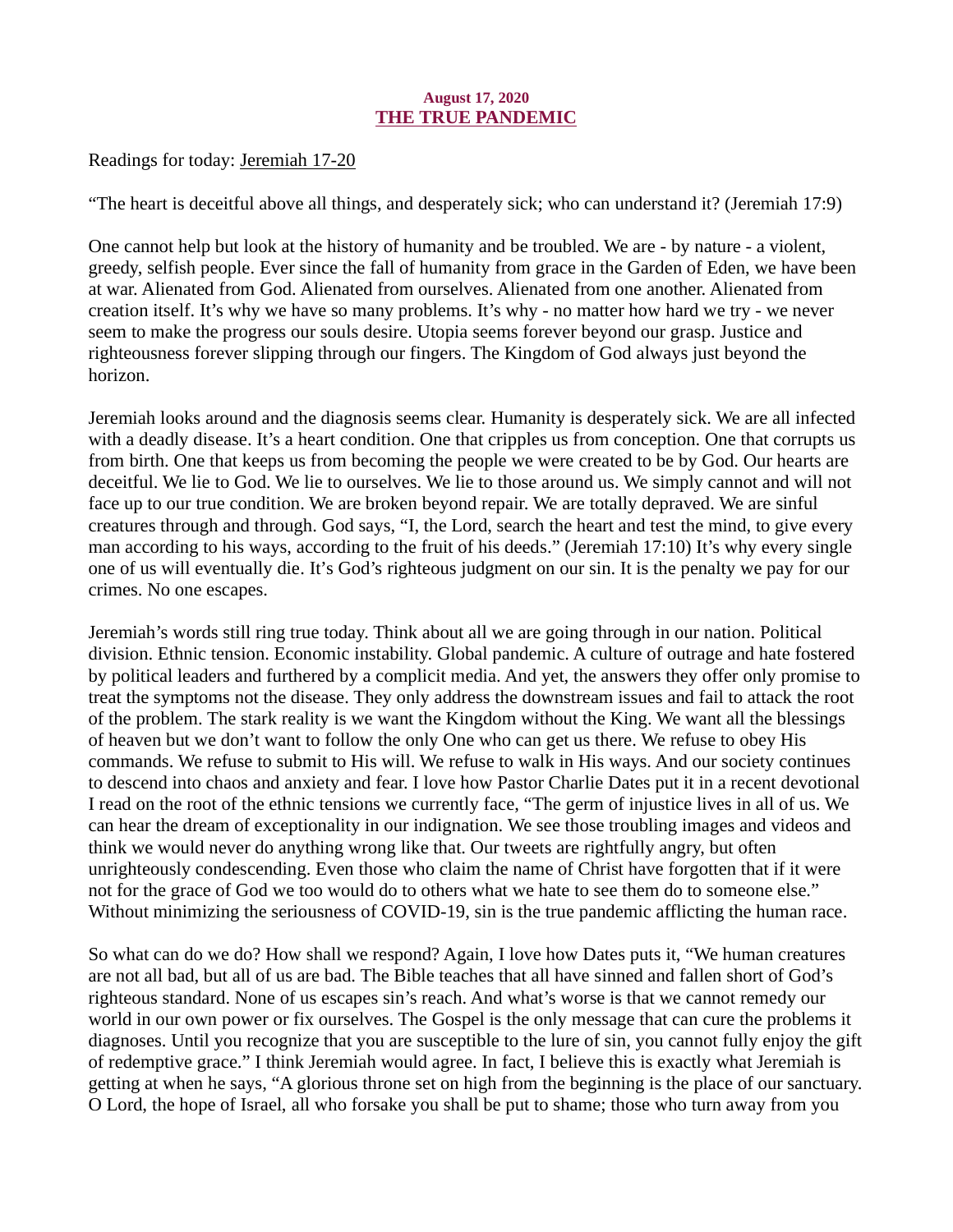shall be written in the earth, for they have forsaken the Lord, the fountain of living water." (Jeremiah 17:12-13)

Friends, through Christ, the way to the throne is open. In Christ, we can approach the throne of grace in confidence to find mercy in our time of need. So look to Christ! See Him seated on the glorious throne! Place your trust in Him and invite His Spirit to do His sanctifying work in you, healing you from the affliction of sin. Delivering you from the power of sin. Only faith in Christ can save us from the pandemic of sin.

Readings for tomorrow: Jeremiah 21-24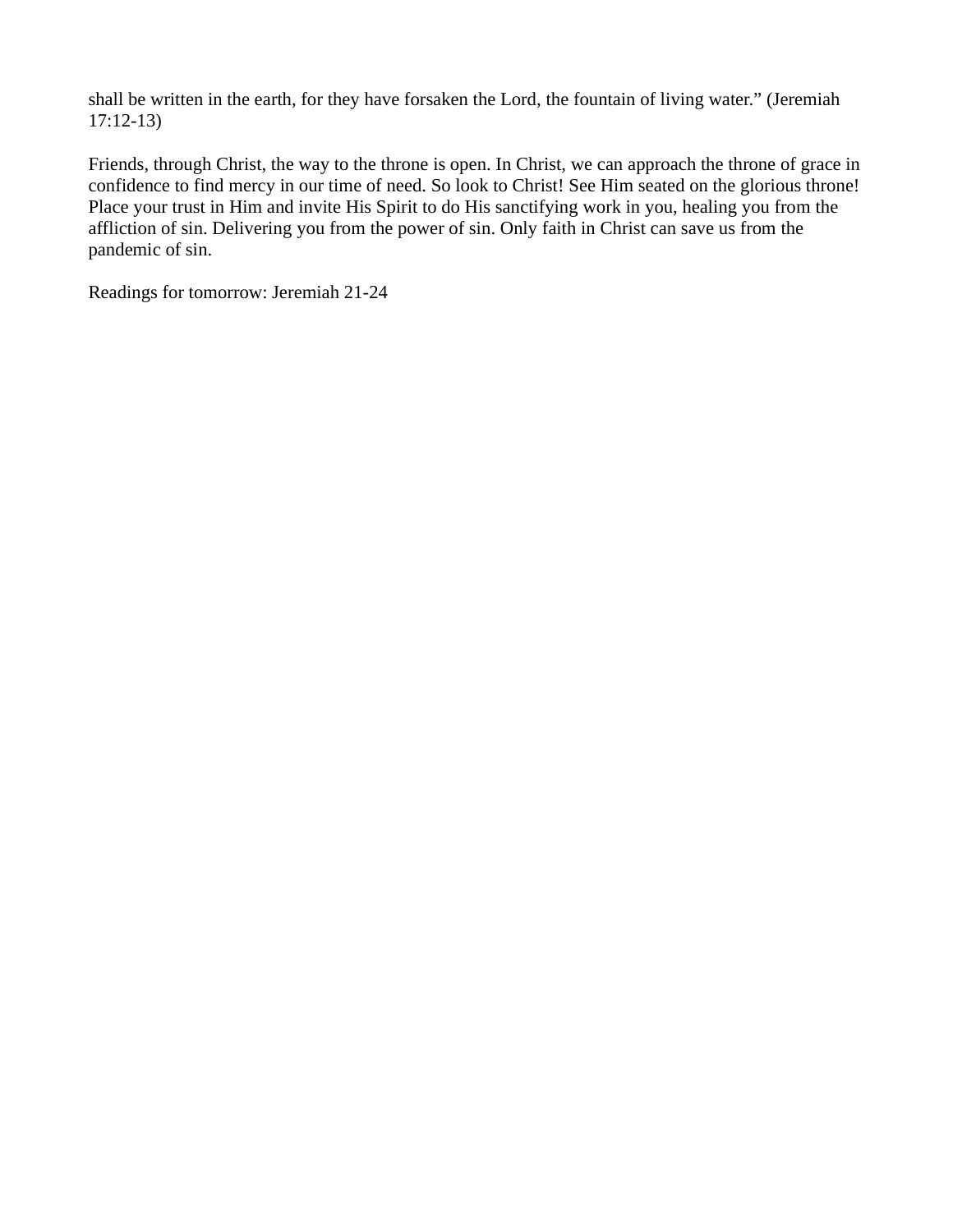## August 18, 2020 WAR WITH GOD

<span id="page-25-0"></span>[Readings for today: Jeremiah 21-24](https://www.biblegateway.com/passage/?search=Jeremiah+21-24&version=ESV)

Today's reading makes me so thankful for Jesus. Jesus died in my place. He took the full wrath and fury my sin had earned on Himself. He endured the suffering. The pain. The horrors of hell that I may live. Without Christ, I would be lost. Rightfully condemned. At the mercy of God's judgment. Just like the people of Israel. It also makes me thankful Jesus is returning to make all things new. To put an end to oppression and injustice and the corrupt ways of the nations of this earth. Only in Jesus' Kingdom will we find perfect justice and righteousness forming the foundation of His throne. Until that day, we live in a broken world inhabited by broken creatures with broken longings in their hearts that constantly lead them astray.

"I myself will fight against you with outstretched hand and strong arm, in anger and in fury and in great wrath." (Jeremiah 21:5) These might be some of the scariest words in all the Bible. Can you imagine what it must be like to be at war with God? To be in complete rebellion against your Creator? Not just ignoring His will but consciously, intentionally, even eagerly seeking to disobey? The sons of Josiah knew full well what they were doing. The priests and prophets of Jeremiah's time were fully aware of their actions. The people of God who lived in the cities and villages were not ignorant of the commandments of God. They simply chose to ignore them. They simply chose to reject them. And the consequences of their actions are devastating.

Israel will go into exile in Babylon. They will lose their land. They will lose their homes. Their Temple will be raised to the ground. Their glory pounded into dust. Even worse, their God was now fighting on the side of the Chaldeans! No longer their Protector. No longer their Warrior. He who was for them is now against them. Who can resist His might? "I will turn back the weapons of war that are in your hands and with which you are fighting against the king of Babylon and against the Chaldeans who are besieging you outside the walls...I will strike down the inhabitants of this city, both man and beast. They shall die of a great pestilence...I will give Zedekiah king of Judah and his servants and the people in this city who survive the pestilence, sword, and famine into the hand of Nebuchadnezzar king of Babylon and into the hand of their enemies, into the hand of those who seek their lives. He shall strike them down with the edge of the sword. He shall not pity them or spare them or have compassion." (Jeremiah 21:4, 6-7) It is a fearful thing to fall into the hands of the Living God!

And yet, even amidst this national catastrophe, Jeremiah sounds a note of hope. There will come a day when the sins of Israel have been paid and the Lord will visit His people once more. "I will gather the remnant of my flock out of all the countries where I have driven them, and I will bring them back to their fold, and they shall be fruitful and multiply. I will set shepherds over them who will care for them, and they shall fear no more, nor be dismayed, neither shall any be missing, declares the Lord. "Behold, the days are coming, declares the Lord, when I will raise up for David a righteous Branch, and he shall reign as king and deal wisely, and shall execute justice and righteousness in the land. In his days Judah will be saved, and Israel will dwell securely. And this is the name by which he will be called: 'The Lord is our righteousness.'" (Jeremiah 23:3-6) As is so often the case in the prophetic literature of the Old Testament; things are always darkest before the dawn. The promise of a Messiah rises out of the ashes of Israel's sin like a phoenix spreading it's wings. David will not be abandoned. A righteous Branch shall come from his line. A king who will reign with justice and righteousness and wisdom. One who will restore the fortunes of God's people. One who will defeat their great enemy once and for all so they may finally dwell secure. He will even have a name...!הְוֶה צְדְקֵנוּ..."The Lord is our righteousness."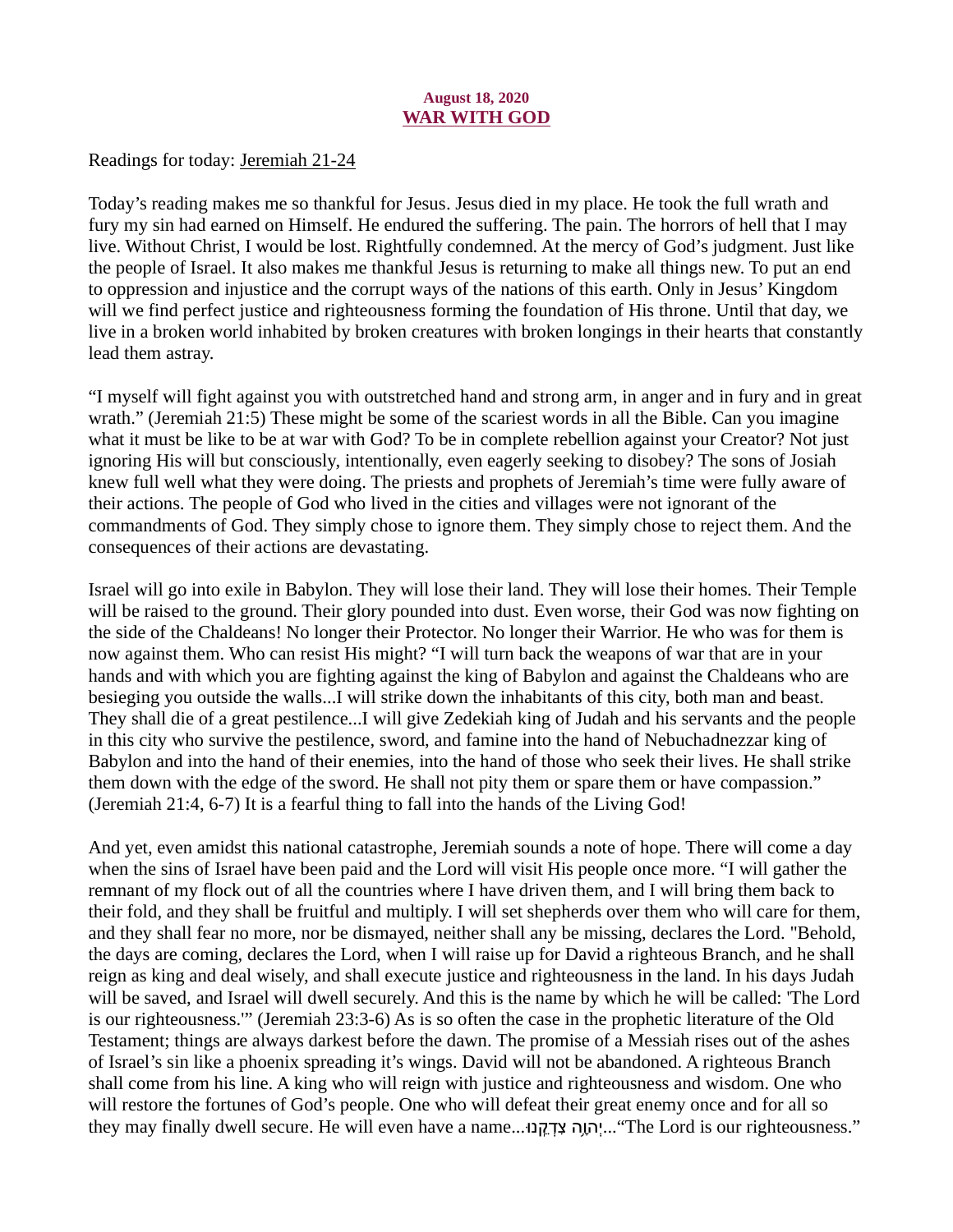Jesus is our righteousness, friends. God made Him who knew no sin to actually become sin on our behalf. To bear the full weight of the world's sin. Past. Present. Future. He took all my sin. All my brokenness. All my fears. He took all my rebellion. All my rejection. All my disdain. He took all my selfishness. All my greed. All my lusts. And He nailed them to the cross. Furthermore, He died not only for me but for the sins of the world. The broken systems of this world. The oppressive and corrupt structures of this world. By His wounds, we are healed. By His brokenness, we are made whole. By His chains, we are set free. By His death, we are given new life.

The reality is all flesh is at war with God. The desires of our hearts are bent towards evil. Our thoughts and attitudes and actions are corrupt. And God is at war with us. His Spirit waging a battle for our hearts. He has invaded our world. Invaded our hearts in order to cleanse us. Purify us. Refine us. He is a consuming fire. He will not rest until our lives reflect His glory. And the more we surrender. The more we submit. The more we cooperate with the work of the Spirit, the more we will experience the freedom Christ promises. This is no easy task. The flesh and its desires must be crucified. Put to death. There can be no safe harbor for them in our souls. We must allow the Spirit to "save to the uttermost." We must open ourselves up fully and completely to His work. Only then will we be truly set free.

Readings for tomorrow: Jeremiah 25-28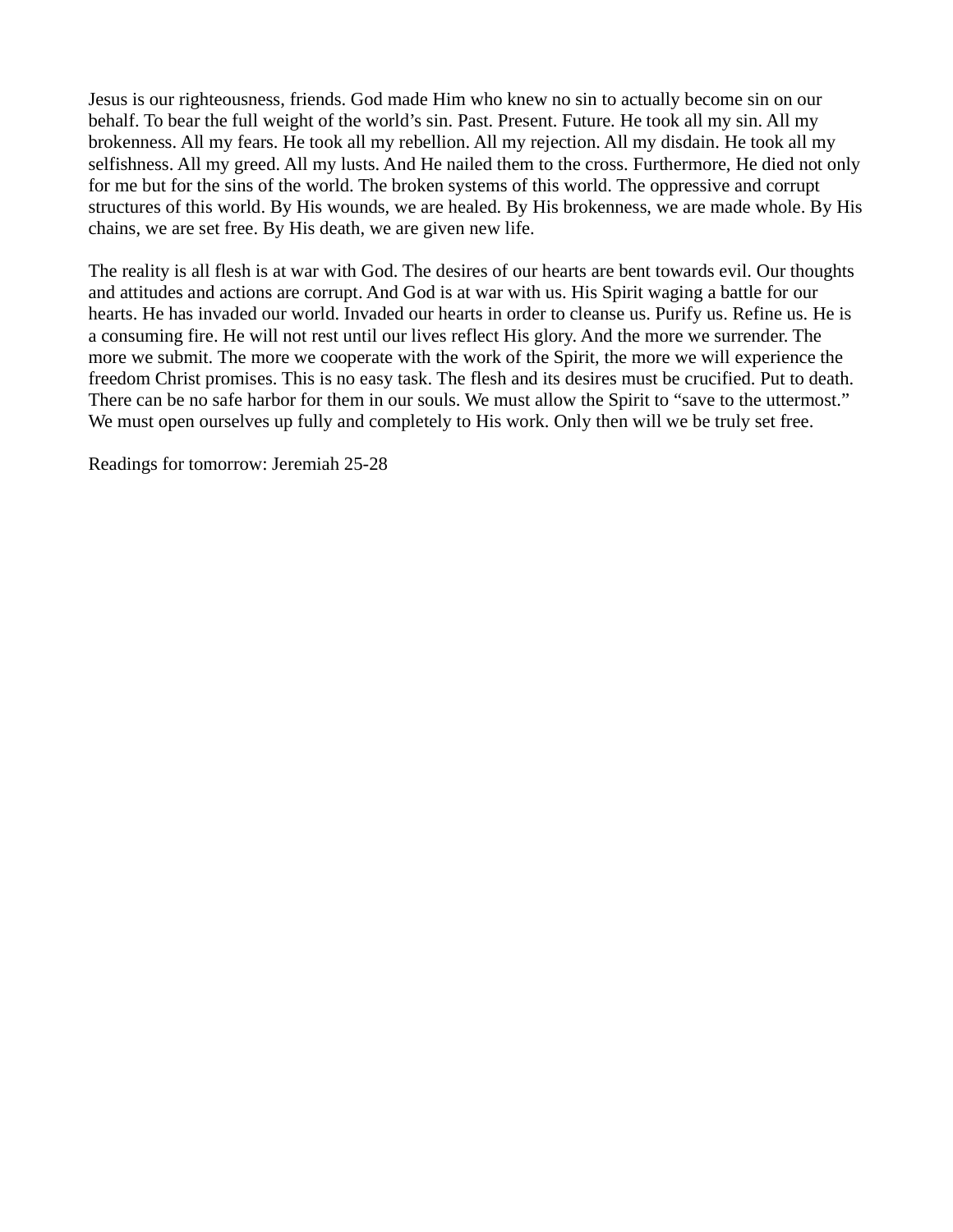## August 19, 2020 TRUE PROPHETS VS. FALSE PROPHETS

<span id="page-27-0"></span>[Readings for today: Jeremiah 25-28](https://www.biblegateway.com/passage/?search=Jeremiah+25-28&version=ESV)

"Thus says the Lord: Stand in the court of the Lord's house, and speak to all the cities of Judah that come to worship in the house of the Lord all the words that I command you to speak to them; do not hold back a word. It may be they will listen, and every one turn from his evil way, that I may relent of the disaster that I intend to do to them because of their evil deeds. You shall say to them, 'Thus says the Lord: If you will not listen to me, to walk in my law that I have set before you, and to listen to the words of my servants the prophets whom I send to you urgently, though you have not listened, then I will make this house like Shiloh, and I will make this city a curse for all the nations of the earth." (Jeremiah 26:2-6)

So many in our world claim to speak for God. Political leaders. Social leaders. Religious leaders. They come from all walks of life. They come from all different backgrounds. They come from all different ethnicities and cultures and nations. They hold all kinds of different credentials. So how is one to know who is true and who is false? How is one to discern the difference between a true prophet and a false prophet? Someone who actually is speaking for God vs. someone who is speaking for themselves?

In recent years, the church of Jesus Christ has endured scandal after scandal. I think of the systematic coverup in the Roman Catholic Church of the priests who abused thousands of children over decades across the country. I think of the scandals that have rocked the evangelical world as leaders like Bill Hybels, Ted Haggard, Mark Driscoll, and James MacDonald among many, many others are exposed for their hypocrisy. I think of the failure of church boards and episcopal governing structures in addressing these problems head on. Their enablement of the abusers only increasing the trauma of the victims. I wish I could say such incidents are rare but they are not. There are far too many false prophets running around these days. They masquerade as end times prophets, health and wealth preachers, and sexual predators who prey on their congregations. They are cult leaders. Religious charlatans. Purveyors of hate. They defend the indefensible. They justify their abuses. They claim special anointing and protections from the Lord himself. And they lead many astray with their lies. Unfortunately, the religious life seems to attract shady characters. Men - and it is almost exclusively men - whose character is utterly corrupt and who see the church as an easy mark. A soft target because of the grace she proclaims. Frankly, it all makes me want to vomit.

Sadly, it seems like such has always been the case. Throughout the book of Jeremiah, we have encountered many a false prophet. People claiming to speak for the Lord who are, in reality, seeking to hold onto their power. The man we meet in today's reading - Hananiah - is simply the latest in a long line of court prophets who seek to advance their position by flattering the king. Hananiah's message to Zedekiah is that he will defeat the Babylonians. God will break the yoke from their necks and set them free. It is clear pandering designed to maintain political privilege and power and it bears a striking resemblance to the many pastors of our day who sell out the gospel for a place at the political table. Both progressives and conservatives alike are guilty. I think of Al Sharpton and Robert Jeffress and many others we could name. These are the kind of men of whom God speaks when He says, "I did not send the prophets, yet they ran; I did not speak to them, yet they prophesied." (Jeremiah 23:21)

Friends, God will not be mocked. When Hananiah falsely prophesied a great victory over Babylon, Jeremiah foretold his doom. "And Jeremiah the prophet said to the prophet Hananiah, "Listen, Hananiah, the Lord has not sent you, and you have made this people trust in a lie. Therefore thus says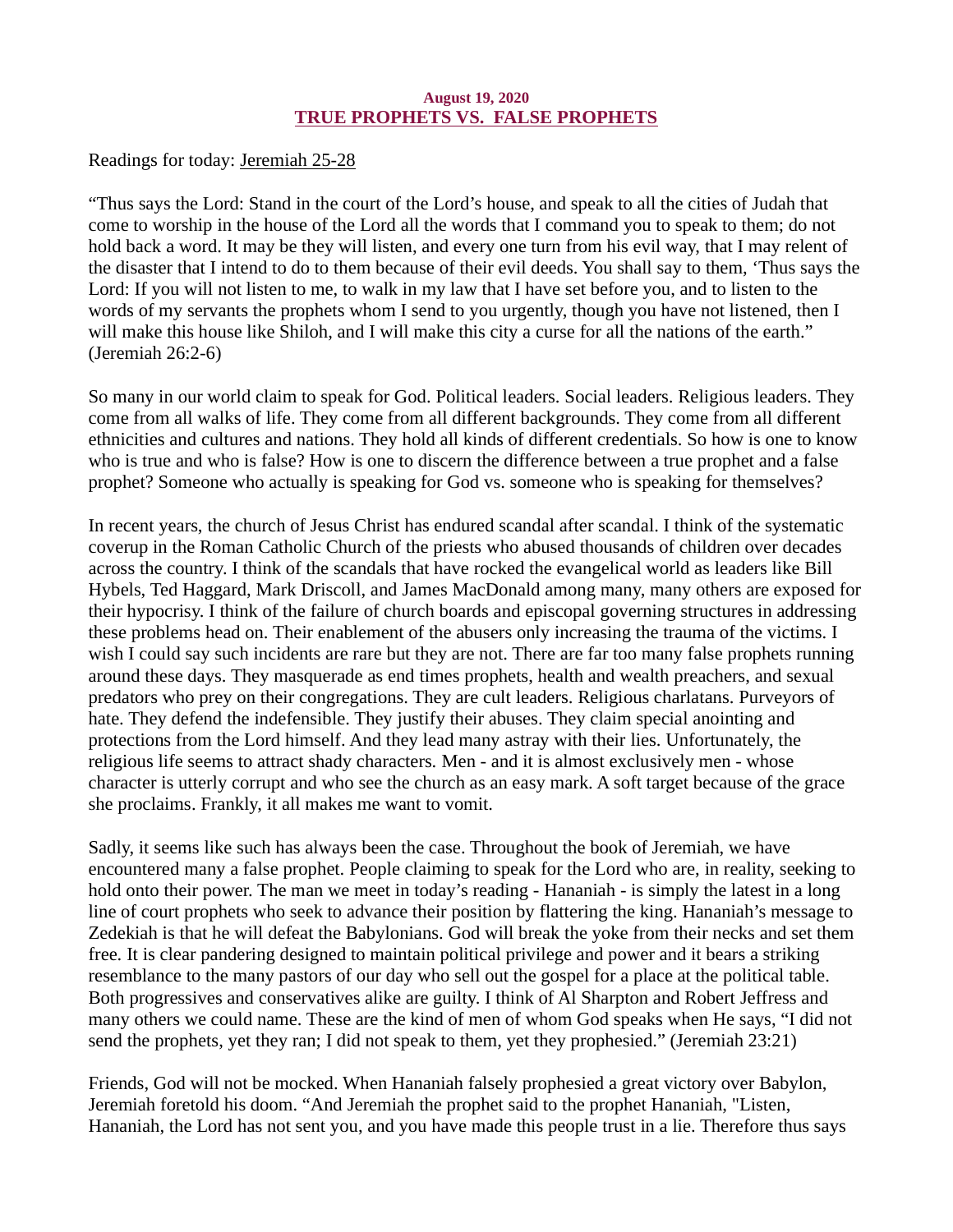the Lord: 'Behold, I will remove you from the face of the earth. This year you shall die, because you have uttered rebellion against the Lord.'" In that same year, in the seventh month, the prophet Hananiah died." (Jeremiah 28:15-17) Over the course of my short life, I have seen this pattern repeated over and over again. Those who speak falsely in the Lord's name are eventually exposed for the religious hucksters they have become. They fall into disgrace and the examples are legion. God will not allow His name to be spoken in vain. God will not be manipulated for our purposes or bent to our will. He will not share His glory with another and woe to any man or woman who declares falsely a Word from the Lord! Woe to any man or woman who calls evil "good" and good "evil!" Woe to any man or woman who would subvert the Word of God and twist it to serve some other purpose! God is watching! He sits on His throne even now! He will expose what is done in secret! He will bring to light the sinful agendas of every human heart! Nothing is hidden from His sight!

Readings for tomorrow: Jeremiah 29-32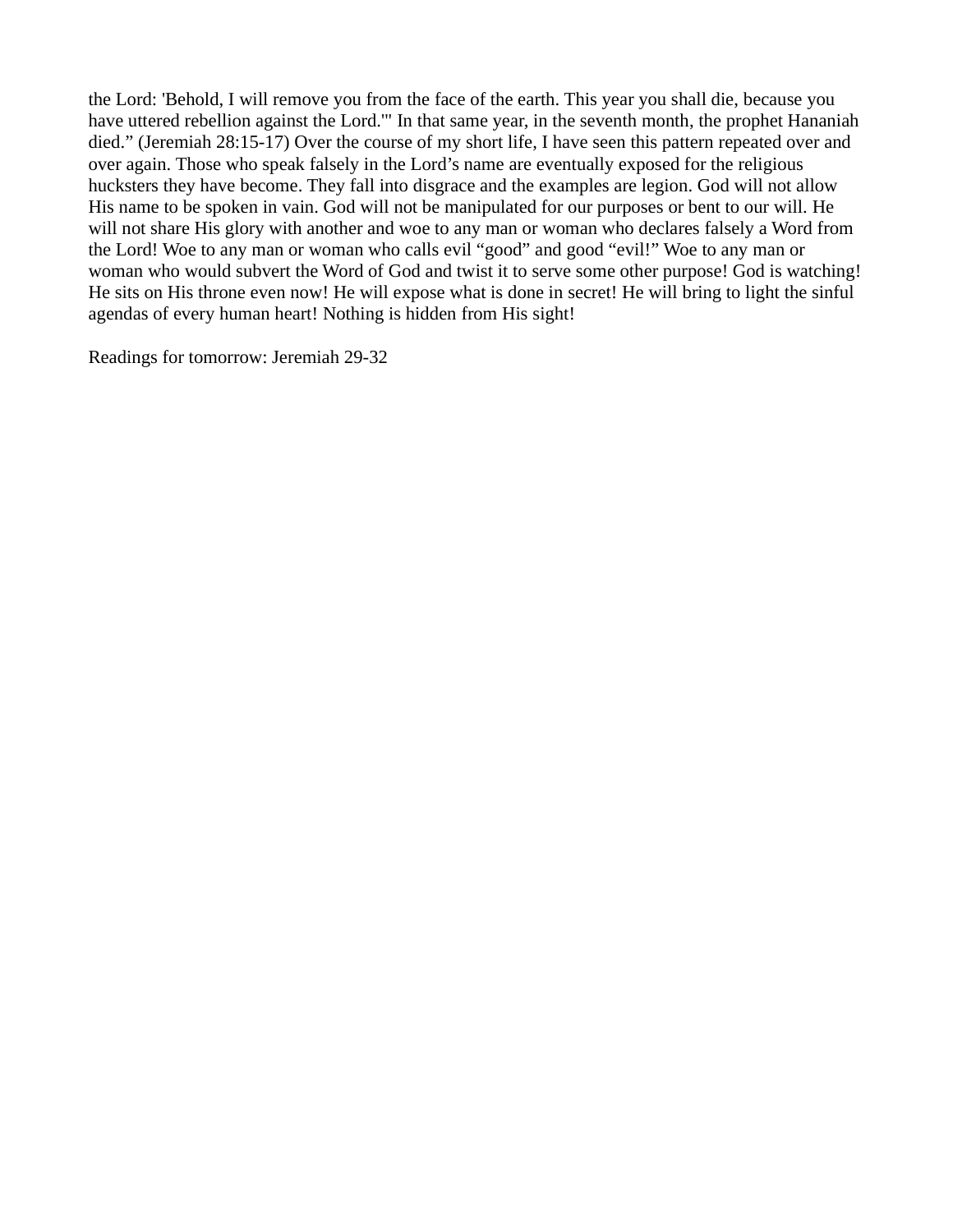# August 20, 2020 GOD'S PLAN FOR US

<span id="page-29-0"></span>[Readings for today: Jeremiah 29-32](https://www.biblegateway.com/passage/?search=Jeremiah+29-32&version=ESV)

"For I know the plans I have for you, declares the Lord, plans for good and not for evil, to give you a future and a hope." (Jeremiah 29:11)

If only I had a dollar for every time I've heard this verse quoted at a graduation, wedding, seen it on a tshirt or coffee mug. It has become cliche. A platitude we like to use to support the fulfillment of our dreams and desires. It's why proof-texting is a dangerous business.

Jeremiah 29:11 is a verse embedded in a story. A tragic story. The story of Israel's exile. They have lost their home. They have been forcibly removed. (Think Trail of Tears or something like it...) Their leaders have been tortured and put to death. All of their cultural icons - including the Temple of God itself - have been razed to the ground. In short, their collective identity as the people of God suffered a massive hit, leaving behind an emotional and spiritual crater that will not be easily filled. Especially not as they rebuild in a foreign land.

Think about the collective shock we've felt during this COVID season. Public health models predicting millions of deaths. Hospitals filling up. Cities on lockdown. A robust economy crashing to a halt. Businesses shuttered. Jobs lost. As the weeks turned to months, frustration reaches a boiling point. Then George Floyd is killed. Thousands of protests fill the streets. Peace gives way to violence as the sun set in many of our cities. Looting. Rioting. Burning. At times, it feels like society is on the verge of collapse. As bad as the last several months have been, imagine what would happen if groups like Antifa or the Proud Boys or some other extremist group had their way? Imagine anarchy breaking loose not just in a small autonomous zone in Seattle but across the country. Imagine what would happen if their rhetoric actually became reality? Our political and social leaders imprisoned, tortured, and killed. (After all, anything is justified in the fight against pure evil.) The systematic destruction of every monument we've ever built. Washington. Lincoln. Jefferson memorials all destroyed. Arlington. Mount Vernon. Monticello. All burned to the ground. Imagine them trying to erase "America" from the face of the earth. (It's actually not all that hard is it?) This is what the Israelites experienced and as they begin to settle into captivity. Into slavery. Into their new lives as strangers and foreigners in a new land…they receive this letter from Jeremiah…

"Build houses and live in them; plant gardens and eat their produce. Take wives and have sons and daughters; take wives for your sons, and give your daughters in marriage, that they may bear sons and daughters; multiply there, and do not decrease." (Jeremiah 29:5-6) In essence, live your lives. Do what you've always done. Don't spend your days looking back at where you've been but forward to the future.

"But seek the welfare of the city where I have sent you into exile, and pray to the Lord on its behalf, for in its welfare you will find your welfare." (Jeremiah 29:7) Pray for your enemies. For those who destroyed your way of life. For those who killed your loved ones. Conquered your land. Burned your cities. Destroyed your nation. And don't just pray. Actively seek to bless them. Bless their city. Bless their communities. Be salt and light in this new place.

"For thus says the Lord: When seventy years are completed for Babylon, I will visit you, and I will fulfill to you my promise and bring you back to this place." (Jeremiah 29:10) Settle in for the long haul.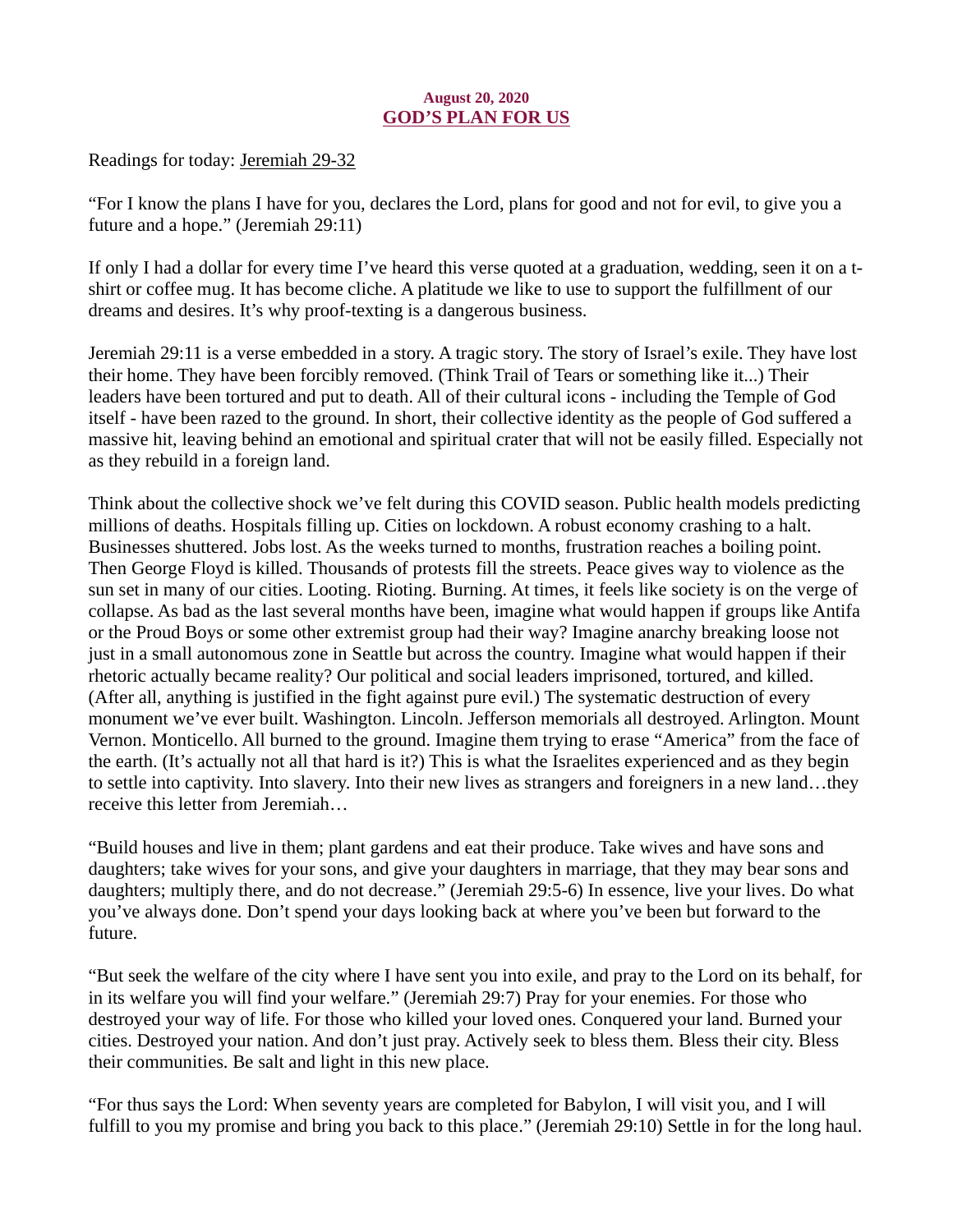This is not going to quick or easy. You will be in exile for generations. Your children and children's children will be born here. You may actually never return home yourselves.

It is only AFTER all these difficult things have been said that Jeremiah pens the words we love to quote so much, "For I know the plans I have for you, declares the Lord, plans for good and not for evil, to give you a future and a hope. Then you will call upon me and come and pray to me, and I will hear you. You will seek me and find me, when you seek me with all your heart. I will be found by you, declares the Lord, and I will restore your fortunes and gather you from all the nations and all the places where I have driven you, declares the Lord, and I will bring you back to the place from which I sent you into exile." (Jeremiah 29:11-14)

Friends, the hard truth we don't like to think about very much is that God's plans for us often include exile. Suffering. Hardship. Pain. God uses things as tools to knock off the rough edges of our lives. To refine out all the impurity. To strain out all the sin. His "good" plans for us that give us a future and a hope include taking us through the fire so that we can be made pure and holy as He is pure and holy. Seeking God with all our hearts means trusting Him with the direction of our lives...even when that direction doesn't appear to be comfortable or safe. It means letting Him lead and guide us into dark valleys where all we have is His presence. It means trusting the Good Shepherd to eventually find us green pastures and still waters though the journey may be long and arduous to get from here to there. This is what Jeremiah is trying to communicate to his people as they start their heartbreaking, gutwrenching exile in Babylon. God is with them. He has not forgotten them. He will eventually redeem them. This is their hope! This is their future! And though they themselves may not actually get there, they can trust God will bring their descendants home.

Readings for tomorrow; Jeremiah 33-37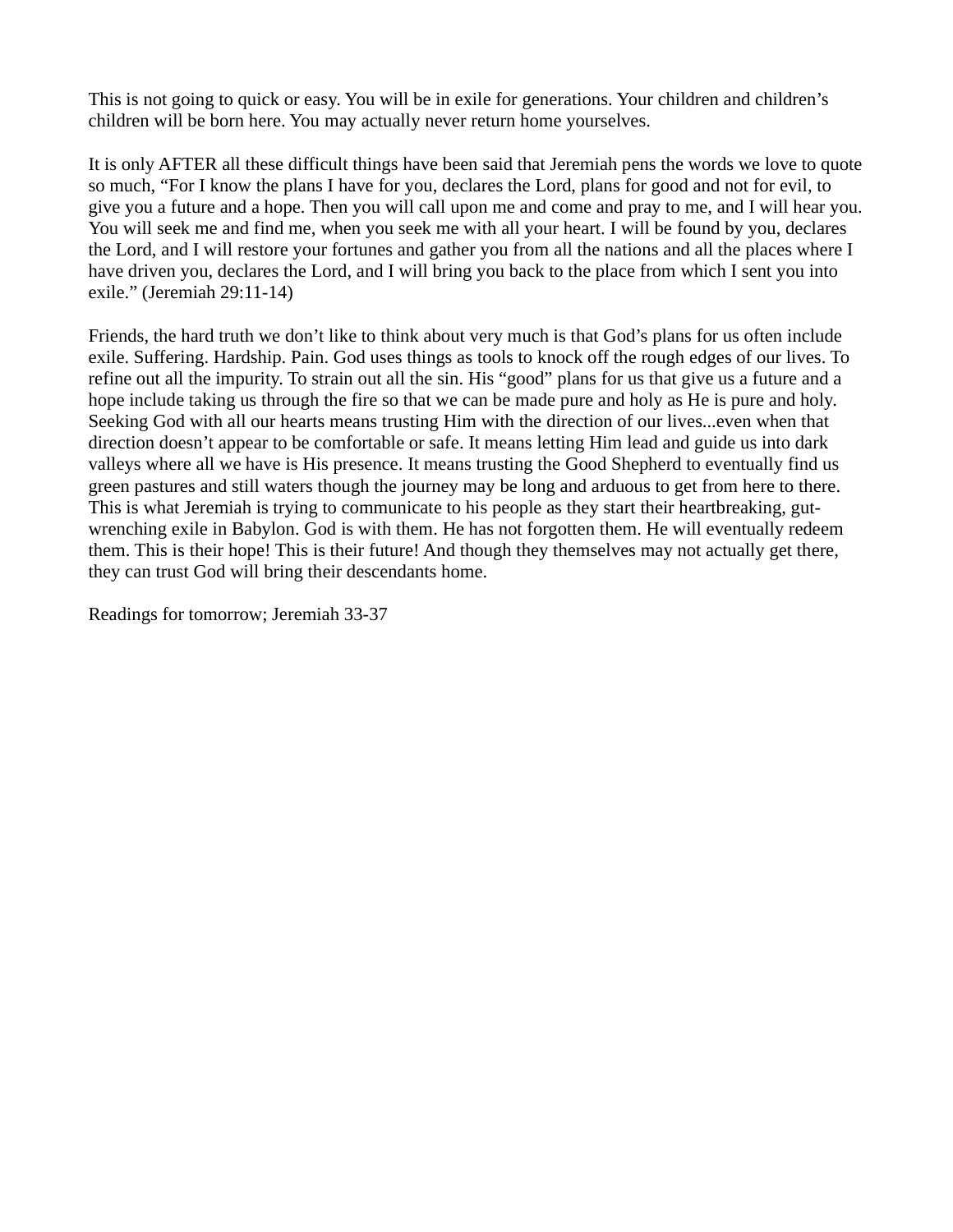## August 21, 2020 THY WILL OR MY WILL?

[Readings for today: Jeremiah 33-37](https://www.biblegateway.com/passage/?search=Jeremiah+33-37&version=ESV)

God's grace is truly amazing. No matter how bad things get. No matter how far we fall. No matter how fast we run. God is always quick to forgive. Quick to relent of the judgment our sin rightfully deserves. Jehoiakim is another in a long line of evil kings. Kings who reject the will of God. Kings who worship idols. Kings who seek their own glory and power instead of humbly serving God. Judgment is coming. Jeremiah has been sent to proclaim the impending doom. The sins of Israel are many and have piled up over the years, creating a mess God intends to use Babylon to clean up. It's going to be ugly. It's going to be tragic. It's going to be painful. Many will suffer. Many will die. All they hold dear will be destroyed as God's justice rolls down on the earth.

But even now at the eleventh hour, there is hope. God's mercy makes one last appearance. God commands Jeremiah to speak a word of grace to the nation. To speak words of life instead of death. He gives them one last chance to repent and turn from their wicked ways. "Take a scroll and write on it all the words that I have spoken to you against Israel and Judah and all the nations, from the day I spoke to you, from the days of Josiah until today. It may be that the house of Judah will hear all the disaster that I intend to do to them, so that every one may turn from his evil way, and that I may forgive their iniquity and their sin." (Jeremiah 36:2-3) Jeremiah obeys. He writes everything down on a scroll and gives it to his servant, Baruch, to proclaim. Baruch goes to the Lord's House and reads it in the presence of all who've gathered. Officials from the king's household hear the news and they ask Baruch to come and read the scroll to them. Eventually, the scroll makes it's way into the king's presence for one final hearing. The tension builds. How will the king respond? Will he repent? Will he turn back to the Lord? Will he humble himself and bow the knee? Sadly, the answer is no. He takes out a knife and cuts the scroll to pieces as each line is read and then proceeds to burn it in his fire pit. His rejection of the Word of God is complete and final. So is his doom.

One cannot so easily dispose of God's Word. It has a power all its own. Coming from the Holy Spirit, it is eternal. Unquenchable. Unflammable. Unbreakable. The grass may wither and the flower may fade but the Word of God endures forever. (Isaiah 40:8) So again the Word comes to Jeremiah. Only this time, judgment has replaced grace. Justice has replaced mercy. God's wrath is about to be fully unveiled. "Thus says the Lord, You have burned this scroll, saying, "Why have you written in it that the king of Babylon will certainly come and destroy this land, and will cut off from it man and beast?" Therefore thus says the Lord concerning Jehoiakim king of Judah: He shall have none to sit on the throne of David, and his dead body shall be cast out to the heat by day and the frost by night. And I will punish him and his offspring and his servants for their iniquity. I will bring upon them and upon the inhabitants of Jerusalem and upon the people of Judah all the disaster that I have pronounced against them, but they would not hear." (Jeremiah 36:29-31)

It is a serious matter to reject the Word of God. To disobey His commands. Whether by ignorance or by deliberate defiance, we rebel against God to our own peril. God takes our sin seriously. Far more seriously than we know. He is so holy. So righteous. So just. His nose cannot bear the stench of sin. His eyes will not behold the stain of sin. His presence will not endure even the appearance of sin. It must be dealt with. It must be done away with. A price must be paid. A sacrifice offered. It will either be us or it will be Christ. Either you receive Christ as your perfect sacrifice. Receive Christ as your perfect substitute. Receive Christ's atoning death on your behalf or you will bear the punishment yourself. You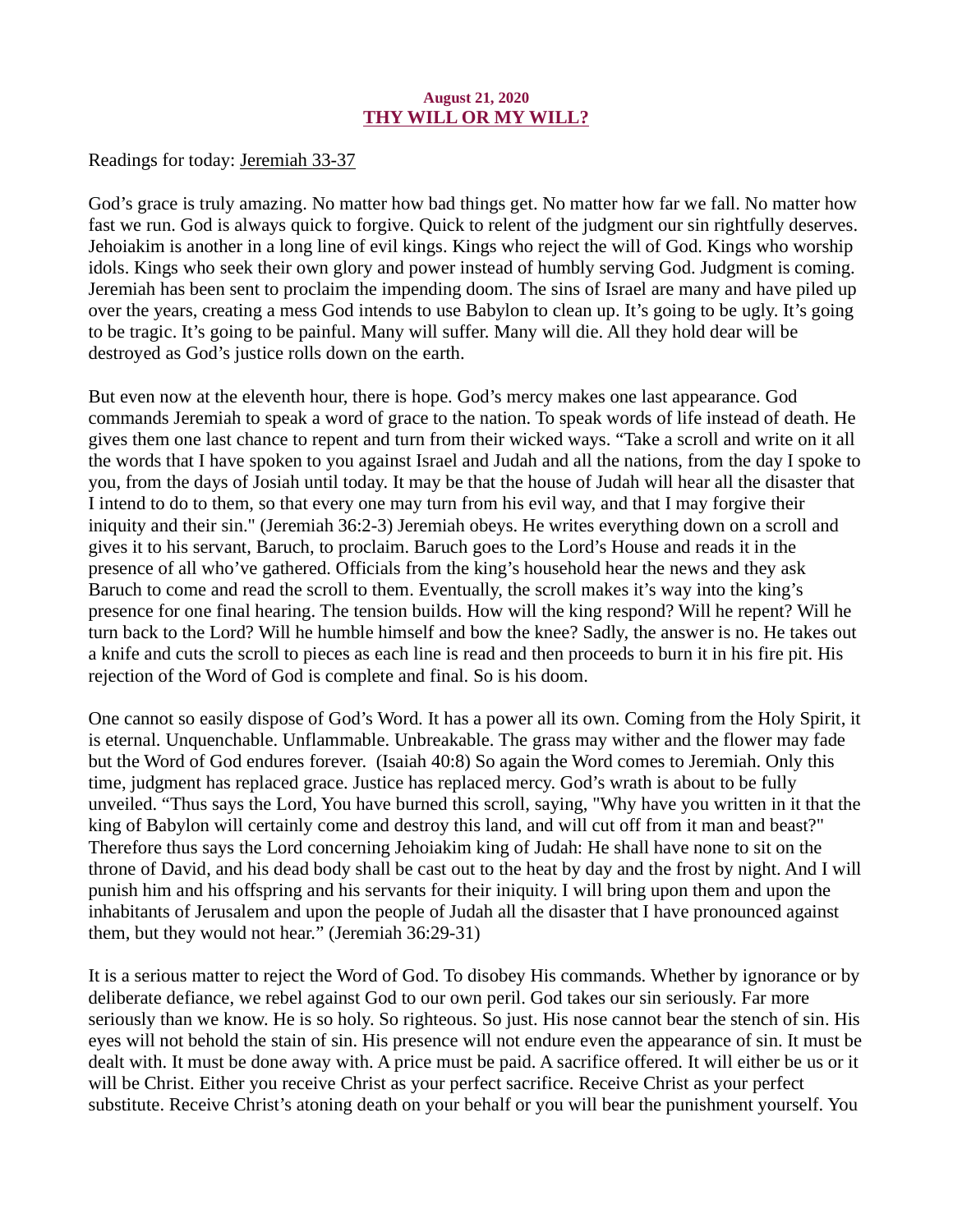will receive all the judgment and righteous anger of God. It will be eternal and unending because the depth of your sin and rebellion is eternal and unending.

I know this sounds harsh. I know this doesn't feel good. What about God's love? It is there! In Christ! One cannot separate Christ from the love of God for Christ Himself is the love of God! "In this is love, not that we have loved God but that he loved us and sent his Son to be the propitiation for our sins." (1 John 4:10) God has provided a way for you to escape the coming judgment just as He provided a way for Jehoiakim to escape his coming judgment! Repentance! Faith! Accepting the perfect sacrifice God Himself has offered on your behalf! Do not reject the Word of God, friends! Receive Christ and live!

Readings for tomorrow: Jeremiah 38-40, Psalms 74, 79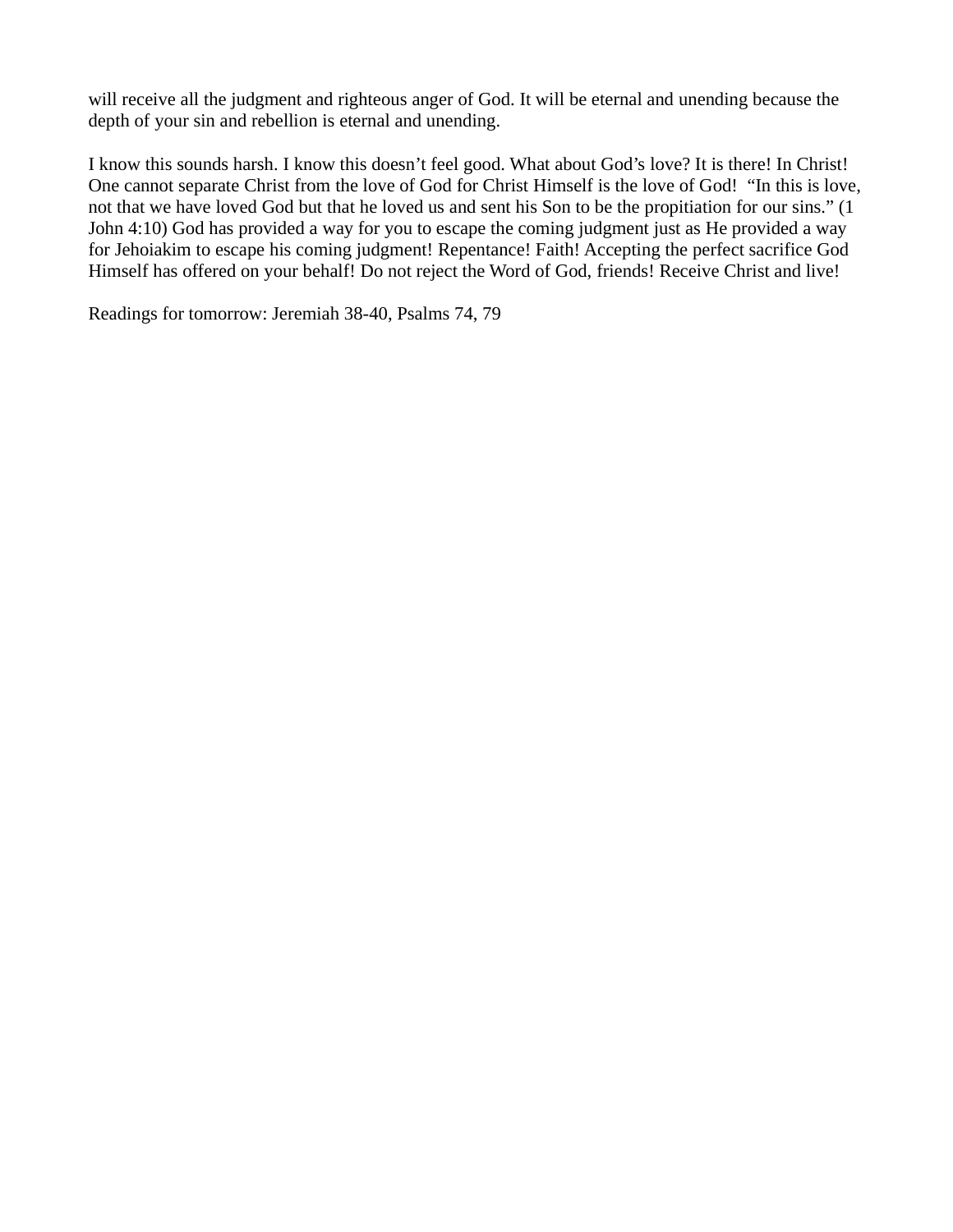## August 22, 2020 DISAPPOINTED WITH GOD

<span id="page-33-0"></span>[Readings for today: Jeremiah 38-40, Psalms 74, 79](https://www.biblegateway.com/passage/?search=Jeremiah+38-40%2C+Psalms+74%2C+79&version=ESV)

Have you ever been disappointed with God? Ever feel like He let you down? Ever wonder how His plans for you could be good when so many bad things are taking place? Ever feel like the Psalmist from today's reading? "O God, why do you cast us off forever? Why does your anger smoke against the sheep of your pasture?…How long, O God, is the foe to scoff? Is the enemy to revile your name forever? Why do you hold back your hand, your right hand? Take it from the fold of your garment and destroy them!" (Psalm 74:1, 10-11)

I imagine King Zedekiah and all his court must have felt like God was letting them down. The king hoped against all hope for an 11th hour rescue. He simply could not believe God would abandon His people. Abandon His city. Abandon His Temple. He fundamentally could not bring himself to believe things had gotten that bad. He knew his history. He could look back and tell you story after story about God relenting from disaster as the last possible moment. He heard every word from every sermon Jeremiah preached. But then he watches in horror as the Babylonians storm a breach in the wall. He tries to escape only to be captured and endure unbelievable trauma as his sons are executed in front of him. It is the last thing he will ever see as his eyes are the next things to go. He is then shackled in chains and carried off to exile. It's a tragic ending to a tragic story.

But we've seen this before, have we not? Is this not the human story? Our story? After Adam's all, God raises up Seth only to watch as humanity descends into chaos. He raises up Noah and rescues him from the flood only to watch Noah's descendants rebel and build a tower to the heavens. He scatters them and then raises up Abraham only to watch his descendants end up in slavery in Egypt. God raises up Moses and delivers them from bondage. Brings them to a land flowing with milk and honey only to watch them forget Him and do what is right in their own eyes. So he raises up David. The man after God's own heart and sets him on the throne. But now David's descendants have followed the same path and ended up in the same place as those who've come before. In each case, I am confident the people of God believed God would never leave them or forsake them. I am confident they believed God would remain steadfast, loyal, and true. And I imagine they were incredibly disappointed when judgment came.

The reality is our disappointment with God is often grounded in entitlement. We make the mistake of taking God's grace for granted. We treat His commandments with disdain. We presume on the unconditional nature of His love. We fail to acknowledge the seriousness of our sin and refuse to take responsibility for the selfish choices we make. Bonhoeffer called this "cheap grace." Grace without cost. Love without sacrifice. Relationship without rules. Unfettered freedom which isn't really freedom at all. This is what Zedekiah believed that led to his destruction. This is what Israel believed that led to their destruction. And this is what far too many of us believe if we're honest.

Friends, we cannot blame God for the consequences of our sinful choices. We cannot blame God for our rebellion. I love how the late, great Gardner Taylor once put it, "It is the smallest, narrowest, cheapest religion which tries always to make God spiteful, vengeful, and every affliction the result of wrongdoing. Now, with a shudder, we must remember that our wrongdoing brings its own punishment, inner or outer. God does not have to do that!" The reality is that God has warned us over and over again what will happen should we choose to reject His ways. We cannot claim to love God and not follow His commands. The two always go together. Yes, we are saved by grace. Yes, Jesus loves us with an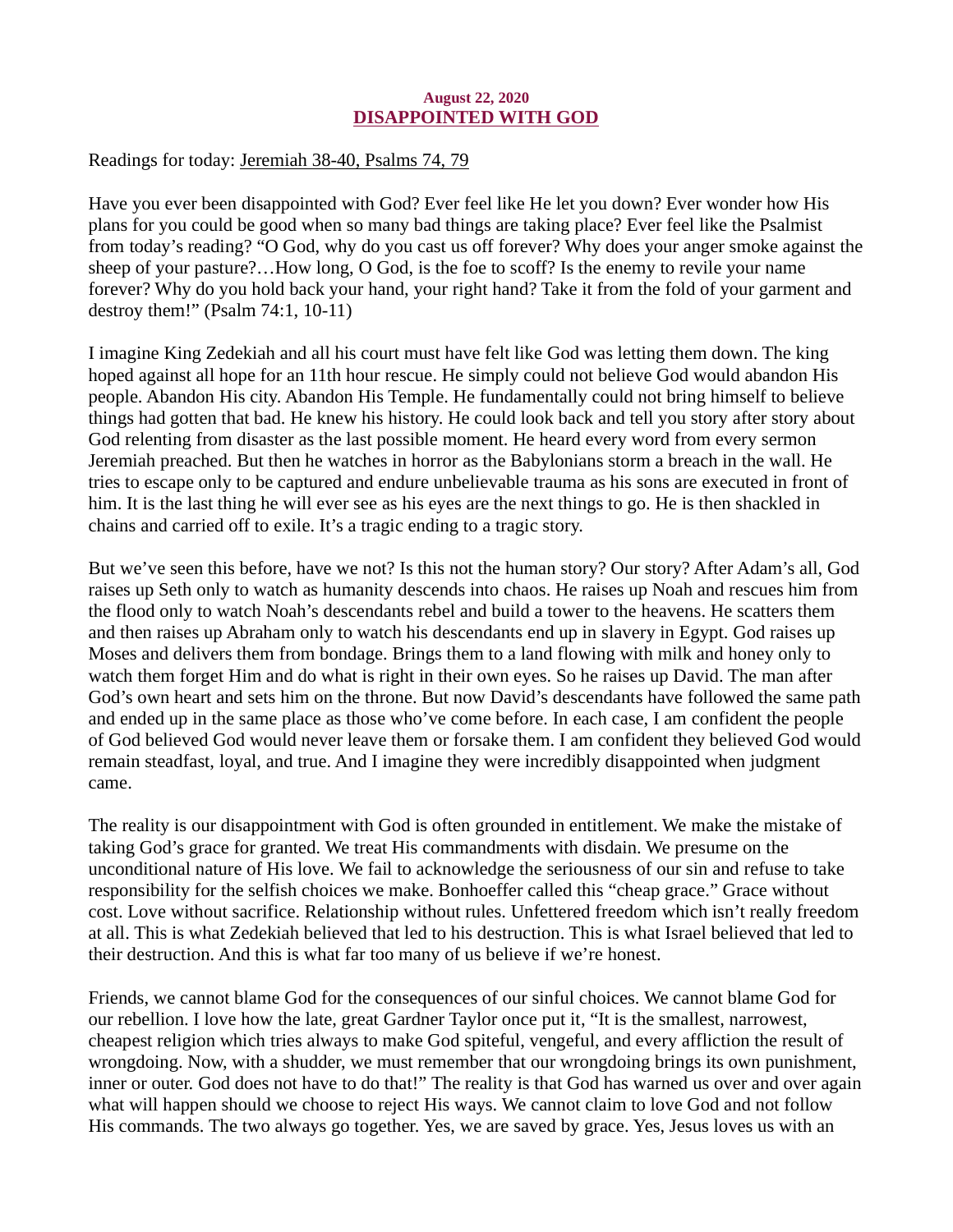everlasting, unconditional love. Yes, God's forgiveness is always within reach. But only for those who repent. Only for those who confess. Only for those who acknowledge their sin and who actively seek to turn from their self-centered ways. This is the truth of the gospel! Grace and demand hang together. Only those who believe obey and only those who obey believe. Or as the old hymn puts it, "Trust and obey for there's no other way to be happy in Jesus."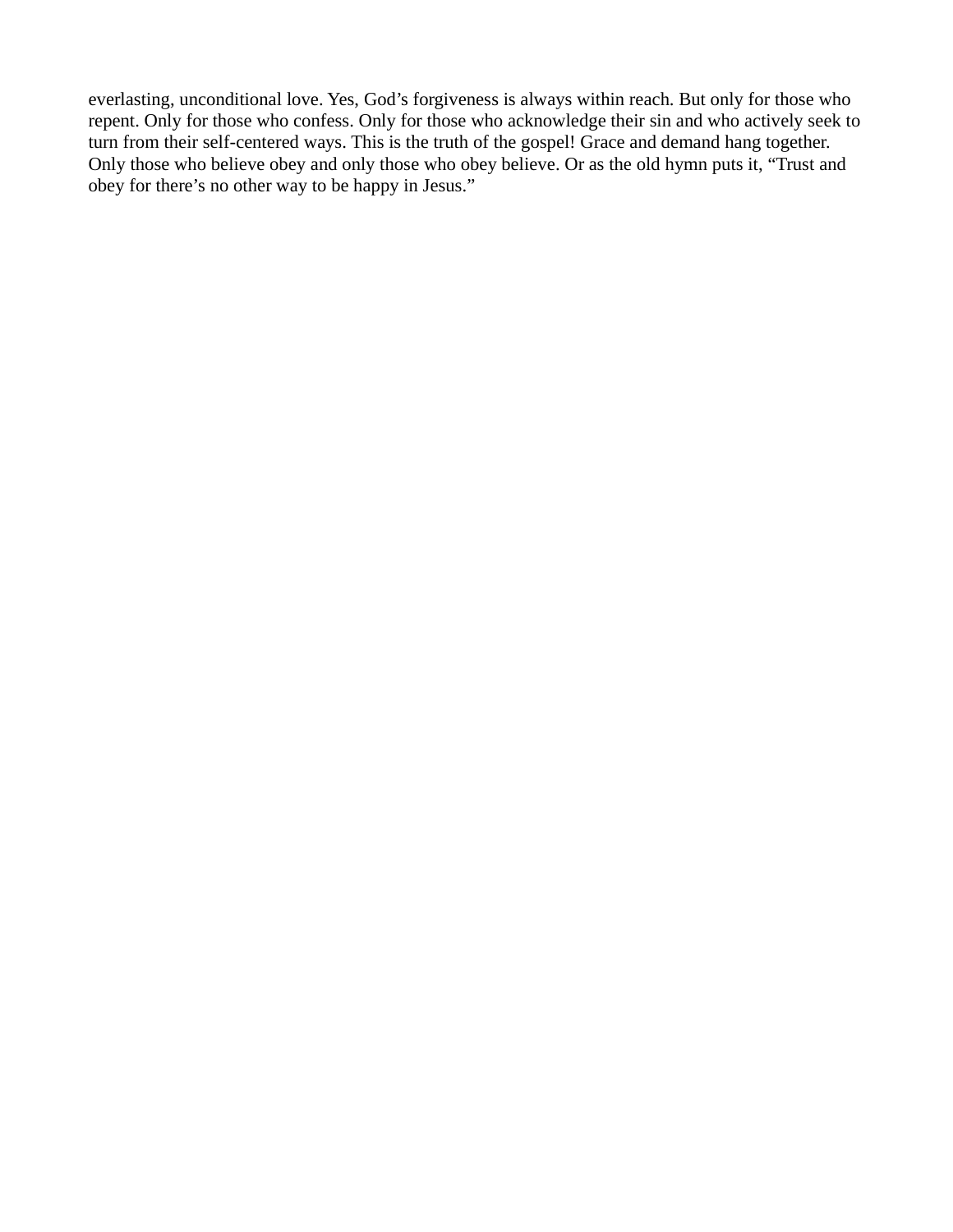# August 24, 2020 SPIRITUAL BLINDNESS

# <span id="page-35-0"></span>[Readings for today: 2 Kings 24-25, 2 Chronicles 36:1-21, Jeremiah 52](https://www.biblegateway.com/passage/?search=2+Kings+24-25%2C+2+Chronicles+36%3A1-21%2C+Jeremiah+52&version=ESV)

The final days of the Kingdom of Judah and the end of Zedekiah always gets to me. It's a pretty gory picture. The King of Babylon captures him as he tries to escape. Makes him watch while he slaughters his sons and then puts out his eyes. It's that last detail that really makes think. Why does it appear so many times in these readings? Jeremiah mentions it twice in chapters 39 and 52. The historians mention it as well in 2 Kings 25. Perhaps it's just a painful reminder of how utterly broken Zedekiah had become before the judgment of the Lord.

As I ponder this little detail, I begin to wonder if there wasn't something more symbolic at work. After all, Zedekiah had been spiritually blind for years. He reigned for eleven years in Jerusalem but did evil in the sight of the Lord. He did not honor God. He did not walk in God's ways or according to God's commands. He disdained the Word of the Lord and rejected the worship of the Lord. So perhaps his physical blindness is simply the logical consequence for his spiritual blindness and that's why it's mentioned so many times?

I remember well my own spiritual blindness. I was raised in the church. My parents were faithful to take me to worship every Sunday. I sang in the choir. I hung out at youth group. By all outward appearances, I was incredibly engaged. However, my heart was hard. Selfish. Locked in sin. I was blinded by my own desires. My own fears. My own doubts. I could not see God. Could not hear God. Did not want to follow God. This was all exposed my freshman year of college. Once outside of the protective rhythms and accountability my parents set, I floundered. I was lost. I wandered aimlessly. I drank heavily. Skipped class. Avoided God. When confronted, I blamed others. I blamed my professors. I blamed my friends. I was so blind I could not see the wretch I'd become.

I think of the blindness of our society. How can we not see the connections between our rebellion against God and the injustices we struggle with in our world? How can we not draw the straight line from our moral relativity to the brokenness of abuse, alienation, oppression, pain, and heartache that has become so commonplace? Our foundations are built on sand. Our land is desecrated by our unbelief. We pay lip service to the notion that we are "one nation under God" but the reality is we left God behind decades ago. We desperately need a revival. A fresh movement of the Spirit to open eyes and hearts!

I remember when Jesus first opened my eyes. He confronted me on a sidewalk right outside the UMC on the campus of the University of Colorado. It was like I was seeing the world for the very first time. The light was blinding. The exposure painful. All my sins were laid bare before Him. There was no escape. I was overwhelmed by sorrow. Overwhelmed by grief. Overwhelmed by the depth of my sin. The road back to health was not easy. It was one tentative step after another. It required facing the consequences of my actions. The brokenness of my relationships. The anxiety of my failures. But Jesus was faithful. He was the light for my feet. The lamp for my path. Because my eyes had been opened, I could actually see the way He laid out for me.

I have no idea where you find yourself this morning. If you are blind or if you can see. Perhaps you are like Zedekiah or like I was prior to receiving Christ. Groping in the dark. Stumbling around in the shadows. Blinded by your desires. Fears. Doubts. Failures. I pray you come to Jesus! The One who specializes in restoring sight to the blind! Let Him open your eyes! Let Him show you His glory!

Readings for tomorrow: Jeremiah 41-44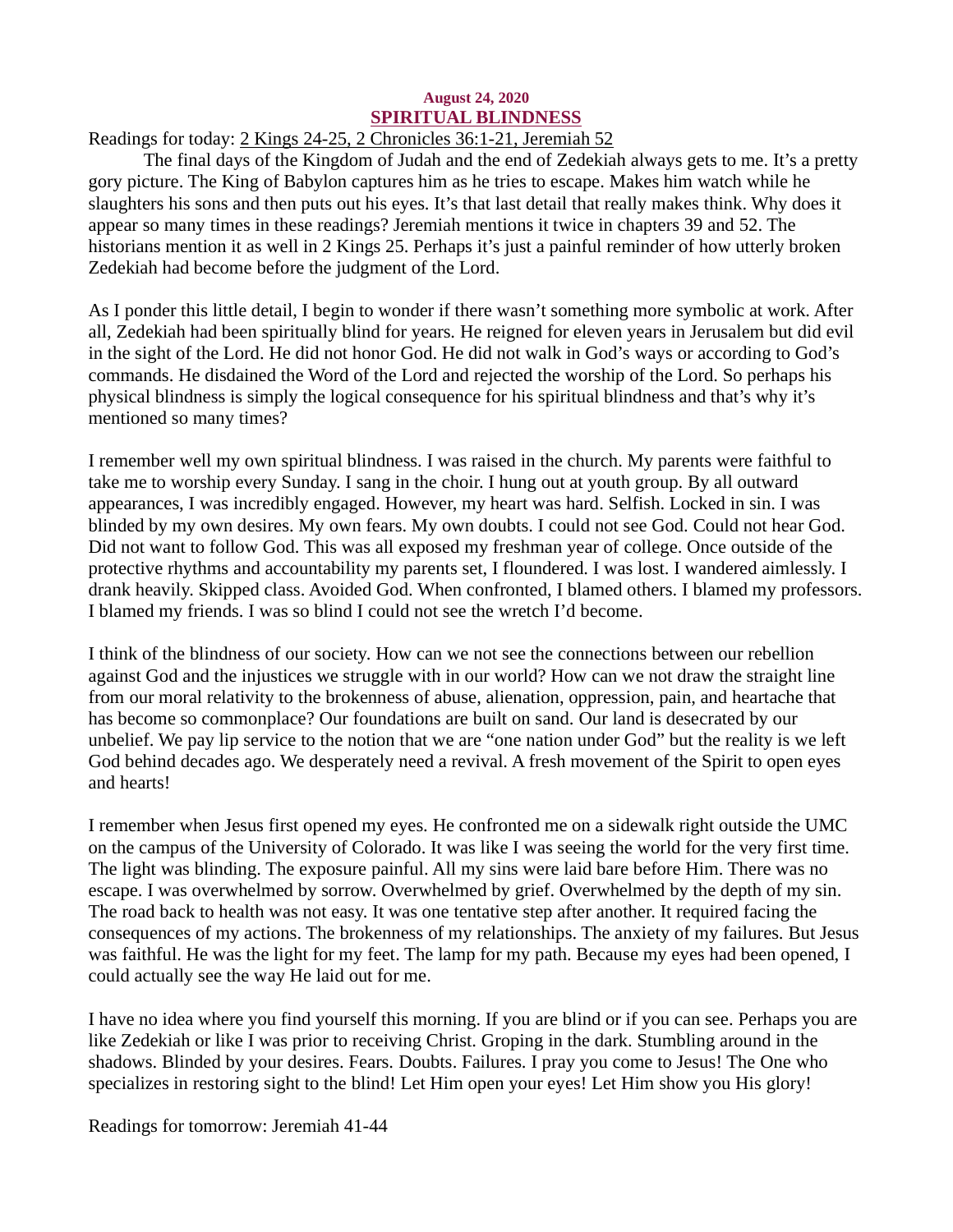# August 25, 2020 THE WAY OF DEATH

<span id="page-36-0"></span>[Readings for today: Jeremiah 41-44](https://www.biblegateway.com/passage/?search=Jeremiah+41-44&version=ESV)

"There is a way that seems right to a man, but its end is the way to death." (Proverbs 14:12)

We have come to the end of the nation of Israel. There is nothing left. Everything is destroyed. The remnant scattered. God has executed His righteous judgment on His people. The testimony of the histories of the Old Testament clearly demonstrate how patient God is with His people. For generations, He called to them. Longing for their return. Longing for them to repent of their ways. Over and over again, He sent prophets to teach them. To show them the way home. Jeremiah is simply the latest in a long line of God's messengers who end up being ignored.

Judah has been conquered. The Babylonians have set up a provisional government under the leadership of a man named Gedaliah. His charge is to pacify the territory in the name of Nebuchadnezzer and extend Babylonian influence and power over the region. Naturally this creates resistance. Bands of freedom fighters who seek to disrupt and perhaps even overthrow Babylonian rule. A man named Ishmael leads them and succeeds in assassinating Gedaliah along with many of his supporters. The body count is so high it fills a massive cistern built in defense of the city. Loyalists hear the news and raise their own forces. They pursue Ishmael and his followers, eventually catching them and defeating them.

Now comes the test. They ask Jeremiah what the Lord would have them do. The answer is clear. "Thus says the Lord, the God of Israel, to whom you sent me to present your plea for mercy before him: If you will remain in this land, then I will build you up and not pull you down; I will plant you, and not pluck you up; for I relent of the disaster that I did to you. Do not fear the king of Babylon, of whom you are afraid. Do not fear him, declares the Lord, for I am with you, to save you and to deliver you from his hand. I will grant you mercy, that he may have mercy on you and let you remain in your own land. But if you say, 'We will not remain in this land,' disobeying the voice of the Lord your God and saying, 'No, we will go to the land of Egypt, where we shall not see war or hear the sound of the trumpet or be hungry for bread, and we will dwell there,' then hear the word of the Lord, O remnant of Judah. Thus says the Lord of hosts, the God of Israel: If you set your faces to enter Egypt and go to live there, then the sword that you fear shall overtake you there in the land of Egypt, and the famine of which you are afraid shall follow close after you to Egypt, and there you shall die. All the men who set their faces to go to Egypt to live there shall die by the sword, by famine, and by pestilence. They shall have no remnant or survivor from the disaster that I will bring upon them." (Jeremiah 42:9-17) Stay and I will keep you safe. Flee and I will see you destroyed. Place your faith in Me and I will not fail you. Place your trust in the kings of this earth and you will fall.

You and I face the same choice in our lives as well. Will we trust God or will we trust ourselves? Will we place our faith in Him or will we place our faith in our own ability? Our own resources? Our own social, economic, and political policies? Will we choose the way of life or the way of death? Jesus clearly says, "I am the way, the truth, and the life." Following Jesus means surrender. Submission. Relinquishment. It means seeking to serve rather than be served. It means losing our lives in order to find them. It is the way of self-denial not the way of self-indulgence. It involves great risk because it requires us to walk by faith not by sight. To place our lives and livelihoods in God's hands.

Readings for tomorrow: Obadiah 1, Psalms 82-83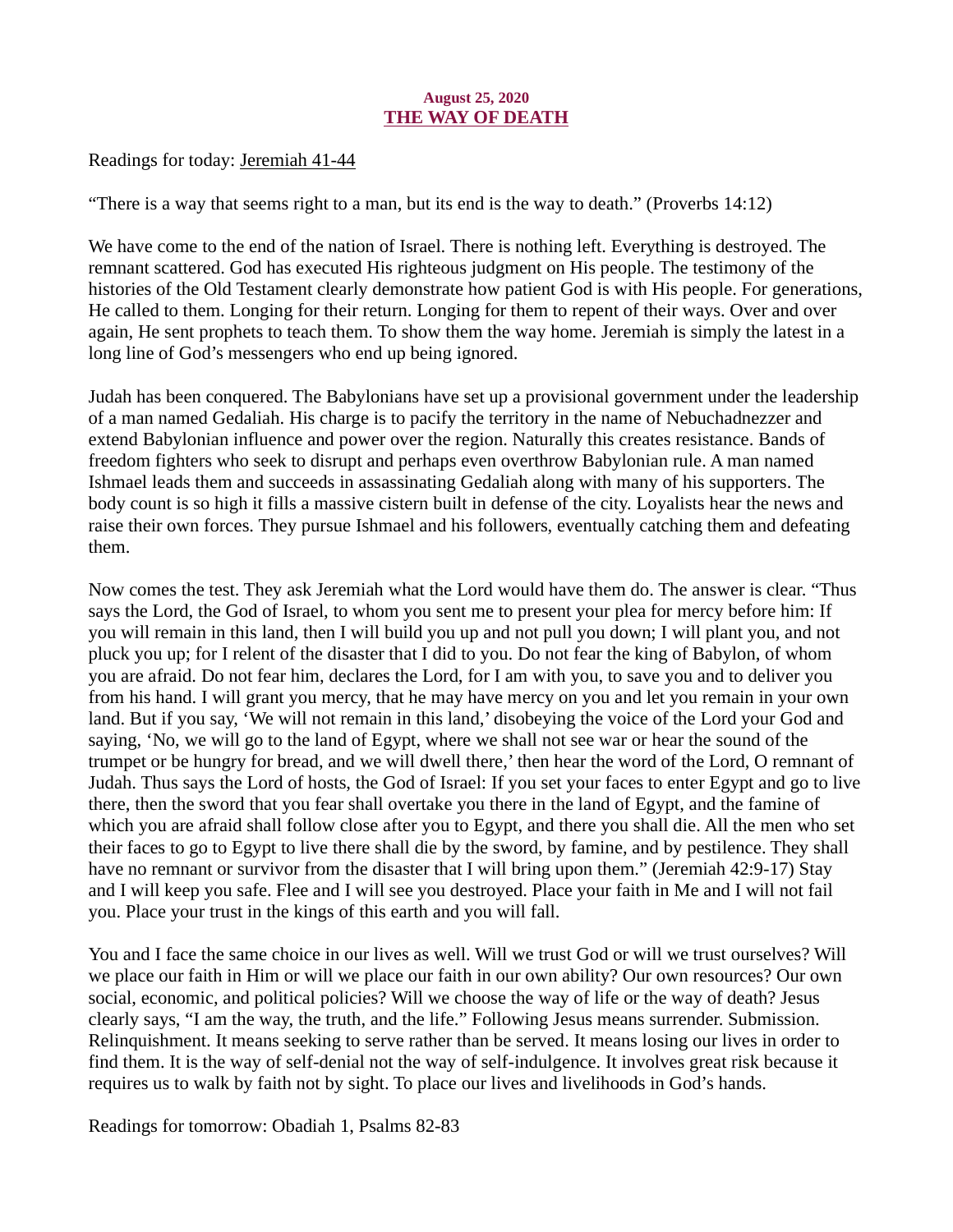#### August 26, 2020 AM I MY BROTHER'S KEEPER?

<span id="page-37-0"></span>[Readings for today: Obadiah 1, Psalms 82-83](https://www.biblegateway.com/passage/?search=Obadiah+1%2C+Psalms+82-83&version=ESV)

It's one of the oldest deflections in the Book. Am I my brother's keeper? Those words were first uttered by Cain when he was confronted by God over the murder of his brother Abel. Sarcastic. Dismissive. Heartbreaking. They reveal how far humanity had fallen even in those early years. We see such brotherly feuds throughout the Old Testament. Cain and Abel gives way to Isaac and Ishmael who in turn give way to Jacob and Esau who in turn give way to Joseph and his brothers. Sadly, what begins as sibling rivalry ends in tribal warfare. Enmity lasting generations.

Obadiah is a short little book. Barely makes a blip on the radar screen. And yet, the prophet declares God's judgment over Edom. Edom, for those keeping score at home, is the tribal nation founded by Esau. They are his descendants and essentially cousins to Israel. As such, one would expect them to defend and support their family over and against the nations that came against them. Though it has been centuries since Jacob and Esau reconciled and then went their separate ways, God has not forgotten their family ties. Tragically, Edom abandons their filial responsibilities and instead joins Israel's enemies. They take advantage of the chaos to press their own advantage and thereby fall under God's judgment.

"Because of the violence done to your brother Jacob, shame shall cover you, and you shall be cut off forever. On the day that you stood aloof, on the day that strangers carried off his wealth and foreigners entered his gates and cast lots for Jerusalem, you were like one of them. But do not gloat over the day of your brother in the day of his misfortune; do not rejoice over the people of Judah in the day of their ruin; do not boast in the day of distress. Do not enter the gate of my people in the day of their calamity; do not gloat over his disaster in the day of his calamity; do not loot his wealth in the day of his calamity. Do not stand at the crossroads to cut off his fugitives; do not hand over his survivors in the day of distress." (Obadiah 1:10-14)

I cannot help but think of the current state of our nation. Brother is divided against brother. Sister against sister. Republican against Democrat. Black vs. white vs. brown. Rich vs. poor. Hetero vs. LGBTQ. Identity politics is literally killing us. No longer tolerant of difference, we consider those who oppose us to be evil. Beyond redemption. Worthy only of scorn. We pursue scorched-earth political policy where the goal is to deny the other side any semblance of victory. The results are tragic. Our nation continues to descend into chaos. Truth is sacrificed on the altar of power. Compassion is long forgotten. Grace and forgiveness are no longer part of our national vocabulary. We are fools if we think we can escape the judgment of God.

Am I my brother's keeper? Am I my sister's keeper? When fellow Americans tell story after story of injustice, how do I respond? When law enforcement officers put their lives on the line over and over again, how do I treat them? When I meet those of a different political persuasion, how do I react? Am I truly advocating and working towards a more perfect union? Or am I seeking to gain the upper hand over my so-called enemies? How willing am I to utilize the tools of oppression to achieve my own personal political ends? These are critical questions for Christians as head into the fall and what promises to be an absolutely brutal, no holds barred election season. How will we answer God's ancient question? Will we be our brother or sister's keeper regardless of their ethnicity, socio-economic status, or political party? Will we truly be one nation under God?

Readings for tomorrow: Jeremiah 45-48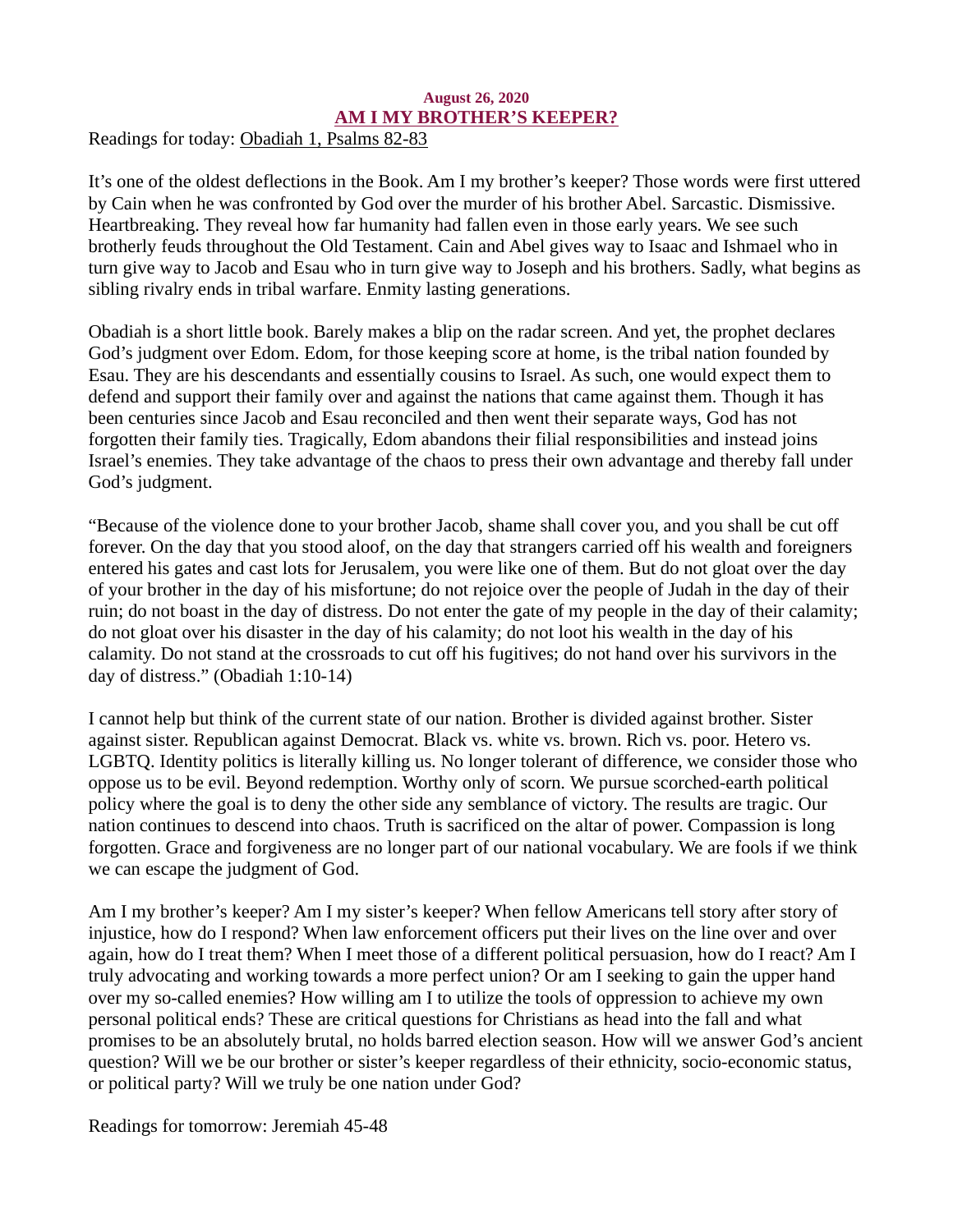# August 27, 2020 BLESSED?

<span id="page-38-0"></span>[Readings for today: Jeremiah 45-48](https://www.biblegateway.com/passage/?search=Jeremiah+45-48&version=ESV)

Sometimes I wonder if God really is all that interested in my life. Of all the billions of people who live and have lived on this earth, how in the world does God have time for me? I'm not all that important. I'm not all that significant. My life is pretty mundane as a general rule. I get up. Brush my teeth. Take a shower. Go to work. Come home. Eat dinner. Watch some Netflix or read a good book. God has a cosmos to run. He has a universe to rule. He's got nations to raise up and take down. Why in the world would He take an interest in me?

Then I read this Word today for Baruch in Jeremiah 45. In the middle of one of the major prophetic books of the Bible which details the future empires and nations, God takes time out to address Baruch. Jeremiah's scribe. His secretary. A man who barely makes a blip on the radar screen. We don't know much about Baruch other than he was devoted to Jeremiah. He served as his scribe. His disciple. His faithful friend. He sticks with Jeremiah through thick and thin. Through all the ups and downs. He must have loved Jeremiah very much to share in his sufferings. According to Josephus, an ancient Jewish historian, Baruch was a member of the Jewish aristocracy. A chamberlain in King Zedekiah's court. He was clearly a courageous man as he often acted as Jeremiah's messenger and mouthpiece. He risked all kinds of danger to make known the Word of God. And God recognized his efforts.

"Thus says the Lord, the God of Israel, to you, O Baruch: You said, 'Woe is me! For the Lord has added sorrow to my pain. I am weary with my groaning, and I find no rest.' Thus shall you say to him, Thus says the Lord: Behold, what I have built I am breaking down, and what I have planted I am plucking up—that is, the whole land. And do you seek great things for yourself? Seek them not, for behold, I am bringing disaster upon all flesh, declares the Lord. But I will give you your life as a prize of war in all places to which you may go." (Jeremiah 45:2-5) Baruch clearly went through times of depression. Times of deep discouragement. I am sure he despaired as he looked around at what was happening to his country. But God was faithful. He let Baruch know how and why these things would come to pass but also promised to preserve his life. No matter where Baruch went, God would be with him. He would protect him and provide for him. He would be blessed. (By the way, Baruch literally means "blessed" in Hebrew.)

What about you? How are you feeling as you survey the landscape of our nation today? What emotions rise up in your heart as you watch the news or scroll through social media? How has the ongoing pandemic, economic turmoil, struggle for ethnic justice, and social unrest impacted you? Have you found yourself like Baruch crying out to God saying, "Woe is me! The Lord has added sorrow to my pain. I am weary with my groaning, and I find no rest." I know I've been battling my own feelings of despair as I consider the mountain of gospel work that must be done in my own life. In my church family. In my community. In our nation. Around the world. It is daunting to say the least! I believe God is breaking down what He has built and plucking up what He has planted in order to draw the world to Himself. In the midst of all that is happening, do I trust God to be faithful? To protect and preserve my life for as long as He wills? Do I trust God to be with me as we walk through this valley of the shadow of death? Do I see myself as blessed? Am I willing to put the work in to be a blessing even if that means confronting the powers and principalities of our own world just as Baruch confronted the powers and principalities in his?

Readings for tomorrow: Jeremiah 49-50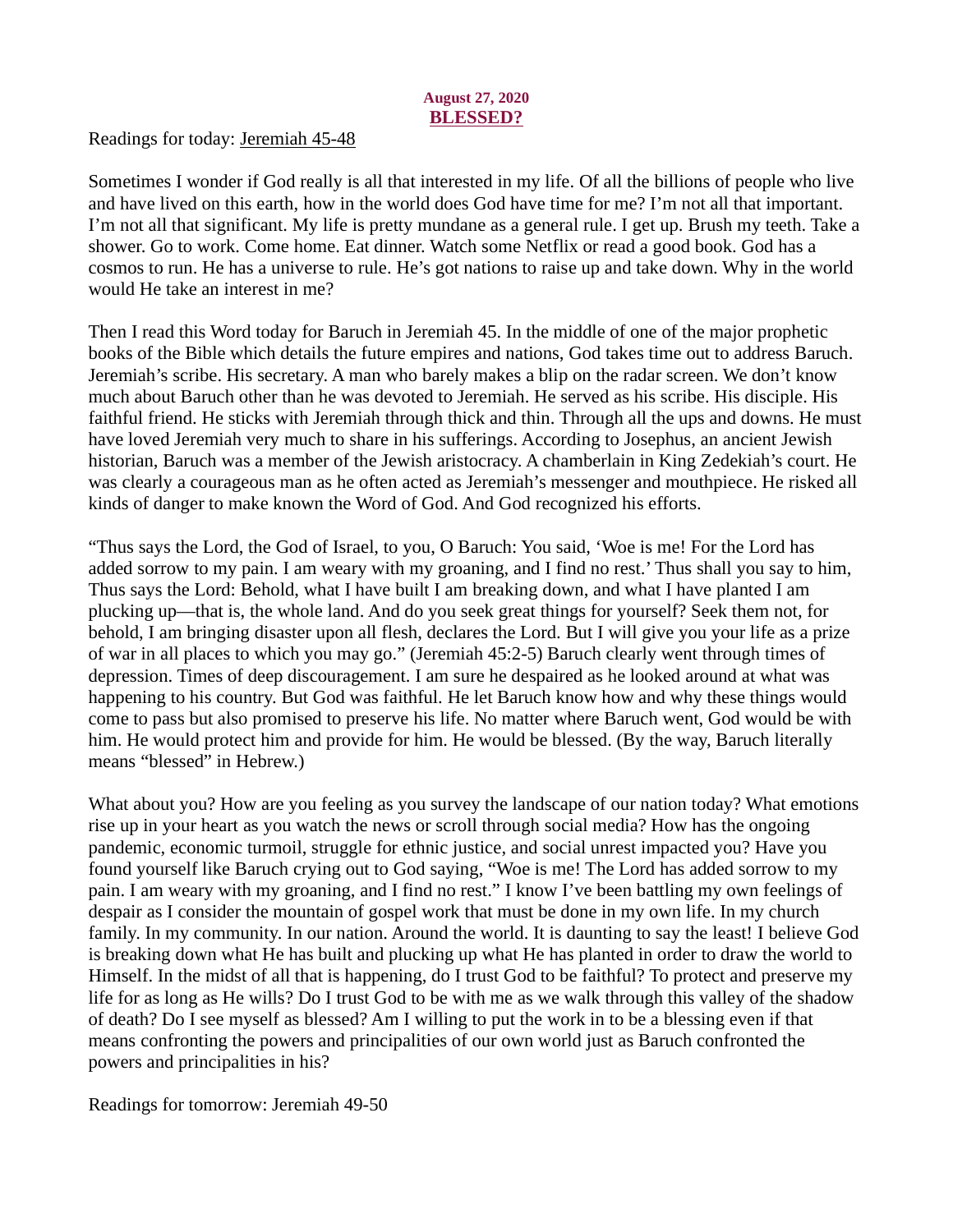# August 28, 2020 THE NATIONS RAGE...

<span id="page-39-0"></span>[Readings for today: Jeremiah 49-50](https://www.biblegateway.com/passage/?search=Jeremiah+49-50&version=ESV)

Exile from the Garden. Death in the Great Flood. Confusion at the Tower of Babel. Plagues in Egypt. Conquest of Canaan. What do all these biblical events have in common? God's perpetual war against evil. God has made it clear from the beginning of time that He will not allow humanity to persist in sin. Just as He did not allow Adam and Eve to stretch out their hand and eat of the Tree of Life in the Garden after their sin, so He will not allow us to go on living in idolatry. God hates sin. He hates the idolatry of our hearts. He hates unrighteousness. He hates evil.

Now I want to be very clear here. Just because God hates sin DOES NOT mean He hates sinners. Just because God hates idolatry DOES NOT mean He hates those who make the idols. God loves the world. God loves His creation. God loves those made in His image. And because His love is fierce and loyal and steadfast and true, He hates what sin does to us. He hates how it corrupts us. He hates how it breaks us. He hates how dehumanizes us. In this way, God's "hatred" is strangely comforting. It is strangely comforting to know God hates my sin so much He would die on a cross for me. It is strangely comforting to know God hates my sin so much He would send His Spirit to indwell me and sanctify me from within. It is strangely comforting to know God hates my sin so much He gives me the opportunity to repent and return to Him an almost infinite number of times. And what is true for me is also true for entire communities. Cities. Nations.

God sets out to destroy the Ammonites. To punish them for their sin. The discipline of God is harsh and brutal and terrifying. But the section ends with a strange promise. God will restore the fortunes of the Ammonites. God sets out to destroy Elam. To punish them for their sin. The discipline of God is harsh and brutal and terrifying. But again, there is this strange promise. God will restore the fortunes of Elam.

God set out to destroy His own people. The nation of Israel in both its northern and southern kingdoms. "Israel is a hunted sheep driven away by lions. First the king of Assyria devoured him, and now at last Nebuchadnezzar king of Babylon has gnawed his bones." (Jeremiah 50:17) He punished them for their sin. The discipline of God was harsh and brutal and terrifying. But now the tables turn. The very instruments God used to bring about His discipline now come under His judgment. Where is the might of Assyria? What happened to her? Her meteoric rise in human history was matched by her sudden fall. The same is true for Babylon. Nebuchadnezzar was the mightiest ruler of his time but his empire would not last. Why? Because he did not just battle with Israel. He went to war with God Himself.

Psalm 2:1-6 says, "Why do the nations rage and the peoples plot in vain? The kings of the earth set themselves, and the rulers take counsel together, against the Lord and against his Anointed, saying, "Let us burst their bonds apart and cast away their cords from us." He who sits in the heavens laughs; the Lord holds them in derision. Then he will speak to them in his wrath, and terrify them in his fury, saying, "As for me, I have set my King on Zion, my holy hill." No one can resist God's power. No one can match His might. It is God who holds the fate of the nations in His hands. God who directs their paths. God who sets their courses. It is God who causes them to rise and fall according to His will and His plan. No one escapes God's judgment. No one can hide from His sight. No one can run from His presence. God is on the march! He will not rest until the whole earth is cleansed. He will not relent until the whole earth repents and turns to Him. He will not let up until sin and evil is utterly defeated and destroyed.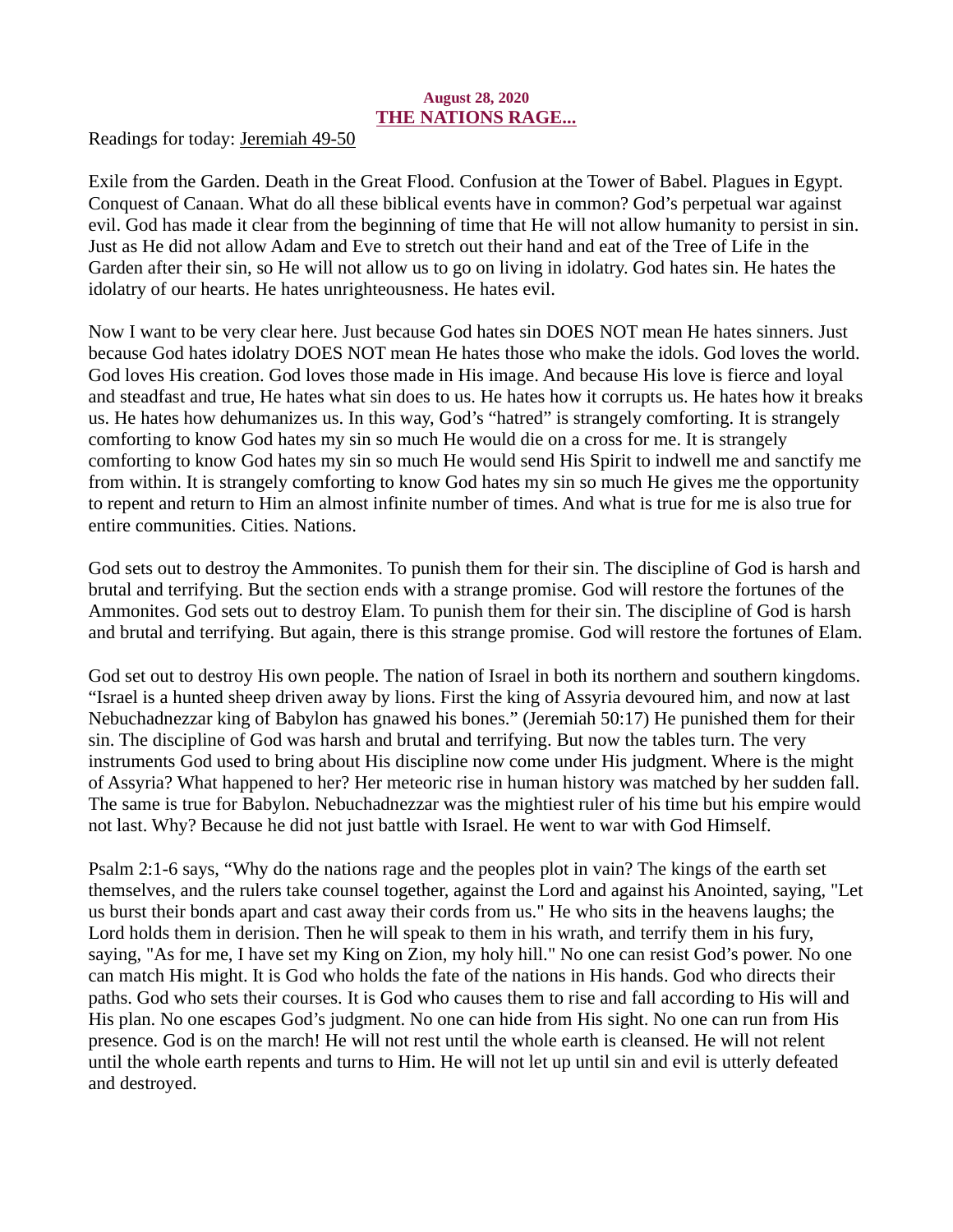Friends, what was true for the Ammonites and the Edomites and the Elamites. What was true for great city-states like Damascus or tribal nations like Kedar and Hazar. What was true for world empires like Babylon will also be true for us. God still sits enthroned on high. God still reigns over every square inch of the earth. God still rules the nations of the earth. He is at work even now bringing about His justice and righteousness. He is fighting to end racism in our nation. He is fighting to end economic injustice in our nation. He is fighting to end to reform systems and structures so they better represent His sovereign will and plan. He is fighting in every human heart to put an end to fear. An end to rage. An end to hate. Of course we fight Him for every square inch of territory. We riot. We loot. We hurt. We kill. We resist. We refuse to bend the knee. God only increases the pressure. His hand grows even more heavy upon us. He will not relent until He has it all. Every heart. Every home. Every church. Every business. Every political system. Every governing structure. He will never stop until our nation finally bends her knee to Him again.

So how should we respond? Humility. Confession. Repentance. Joy. For this same God has promised to make all things new If we will but submit to Him. He has promised one day to wipe away all our tears. Eliminate all pain and suffering. Gather His children to Himself in glory to live forever safe and secure in His loving arms. Turn to God, friends. Suffer under His discipline no longer. Pray for our nation! Pray for God's Spirit to cleanse us and sanctify us and give us a heart that beats for Jesus alone. Amen?

Readings for tomorrow: Jeremiah 51, Psalms 137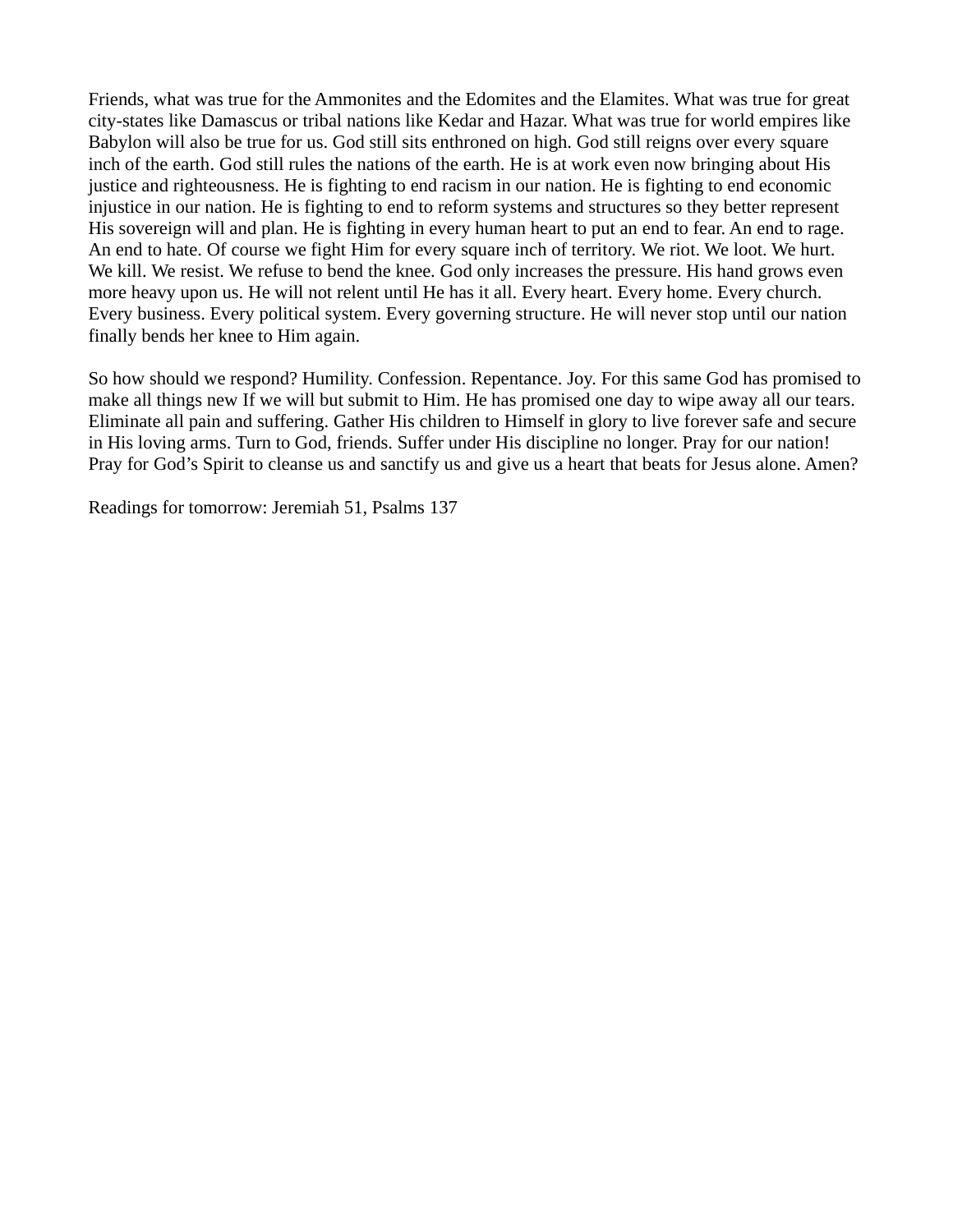## August 29, 2020 SEEING PAST THE PRESENT TO GOD'S FUTURE

<span id="page-41-0"></span>[Readings for today: Jeremiah 51, Psalms 137](https://www.biblegateway.com/passage/?search=Jeremiah+51%2C+Psalms+137&version=ESV)

Preachers often talk about "calling." We talk about discerning God's call. Hearing God's call. Responding to God's call. We believe we are different. Set apart. Anointed in a special way to serve a specific purpose in God's Kingdom. (By the way, I actually believe this is true for every Christian not just preachers.) However, underneath the sacred language we use is often a false assumption. The false assumption is that if we remain faithful to God's call on our lives, we will be rewarded. We will lead fruitful ministries. Lead many to Christ. Transform entire communities in the name of Jesus. Yes, we expect there to be challenges along the way but none that are insurmountable. We have this hidden expectation that we will be financially taken care of and the churches we lead will grow. This is why so many pastors burn out after a few years. The reality of the work simply doesn't measure up the expectations we hold so dear in our hearts.

This is why I love Jeremiah so much. His calling is traumatic. He's called to lead God's people during a time when they are at their most rebellious. He is called to speak God's Word at a time when they are deaf to the divine. He is called to do ministry in a time when everything is falling apart. God is plucking up. God is tearing down. God is scattering His people all over the earth. Jeremiah will never lead a large church. Never see the fruits of his ministry. Never know the comfort of a beautiful building or flush bank account. His retirement will take place in exile. He will be ignored. Mocked. Spit on. Thrown into a pit. Dragged all over the place against his will. I can't even begin to imagine the pain and hardships he had to endure.

And yet, Jeremiah never takes his eyes off of God. Never takes his eyes off of the coming of God's Kingdom. Despite the chaos and destruction and violence and suffering he sees all around him, he is able to look beyond it to a time when God will have the final word. "The word that Jeremiah the prophet commanded Seraiah the son of Neriah, son of Mahseiah, when he went with Zedekiah king of Judah to Babylon, in the fourth year of his reign. Seraiah was the quartermaster. Jeremiah wrote in a book all the disaster that should come upon Babylon, all these words that are written concerning Babylon. And Jeremiah said to Seraiah: "When you come to Babylon, see that you read all these words, and say, 'O Lord, you have said concerning this place that you will cut it off, so that nothing shall dwell in it, neither man nor beast, and it shall be desolate forever.' When you finish reading this book, tie a stone to it and cast it into the midst of the Euphrates, and say, 'Thus shall Babylon sink, to rise no more, because of the disaster that I am bringing upon her, and they shall become exhausted.'" Thus far are the words of Jeremiah." (Jeremiah 51:59-64) What an act of faith! Jeremiah takes all the words God has given him to preach. Writes them down in a book. Hands it to Seraiah to take to Babylon. Tells him to read it to the exiles once they arrive and then throw it in the river. It's like the ultimate mic drop!

Friends, we are living through incredibly difficult times. The world around us is on fire. God is plucking up what's been planted. Tearing down what's been built. Scattering all that we've tried to gather for hundreds of years. He is exposing the underbelly of our sin. The things we've tried to keep hidden all this time is now coming to light. The hatred in our hearts is on full display. The anger and outrage is spilling over from social media into our streets. The lack of moral leadership is obvious. We have sown the wind. Now we are reaping the whirlwind. What is our calling as the people of God in a time like this? To see past the present into the future God has secured for those who love Him. Friends, we must never believe there are circumstances or conditions that lie outside God's authority or control. God will bring order to our chaos. God will build up what we tear down. God will plant where we have plucked up. God will repair what we have broken. God is able and those who place their trust in Him will be "more than conquerors through Christ who loved us." Amen?